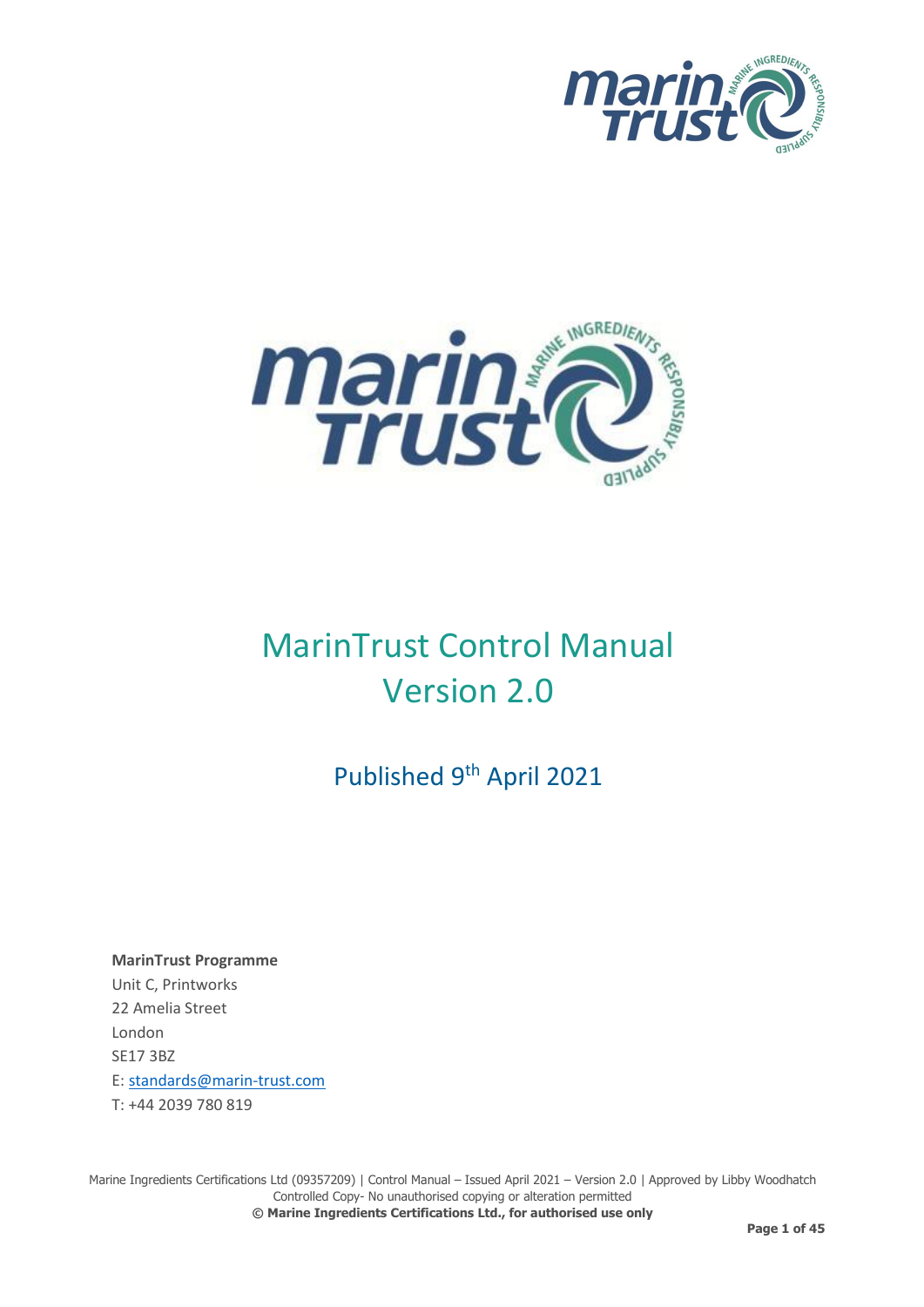

## Table of Contents

| $\mathbf{1}$   |     |  |
|----------------|-----|--|
|                | 1.1 |  |
|                | 1.2 |  |
|                | 1.3 |  |
|                | 1.4 |  |
| $\overline{2}$ |     |  |
|                | 2.1 |  |
|                | 2.2 |  |
|                | 2.3 |  |
|                | 2.4 |  |
|                | 2.5 |  |
|                | 2.6 |  |
|                | 2.7 |  |
| 3              |     |  |
|                | 3.1 |  |
|                | 3.2 |  |
|                | 3.3 |  |
|                | 3.4 |  |
|                | 3.5 |  |
|                | 3.6 |  |
|                | 3.7 |  |
|                | 3.8 |  |
| 4              |     |  |
|                | 4.1 |  |

Marine Ingredients Certifications Ltd (09357209) | Control Manual – Issued April 2021 – Version 2.0 | Approved by Libby Woodhatch Controlled Copy- No unauthorised copying or alteration permitted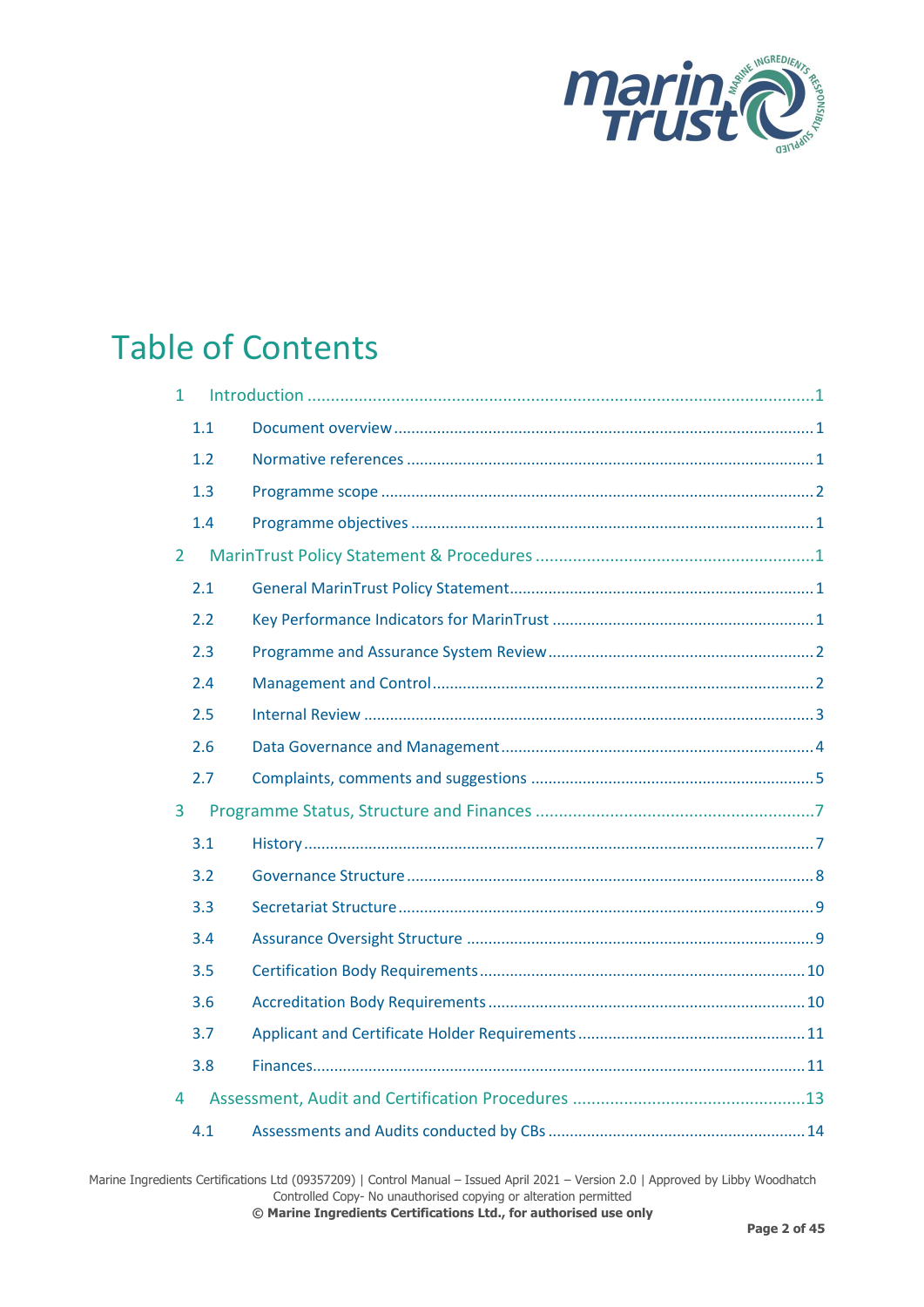

| 4.2 |  |  |  |  |  |
|-----|--|--|--|--|--|
| 4.3 |  |  |  |  |  |
| 4.4 |  |  |  |  |  |
| 4.5 |  |  |  |  |  |
| 4.6 |  |  |  |  |  |
|     |  |  |  |  |  |
|     |  |  |  |  |  |
|     |  |  |  |  |  |
|     |  |  |  |  |  |
|     |  |  |  |  |  |
|     |  |  |  |  |  |
|     |  |  |  |  |  |
|     |  |  |  |  |  |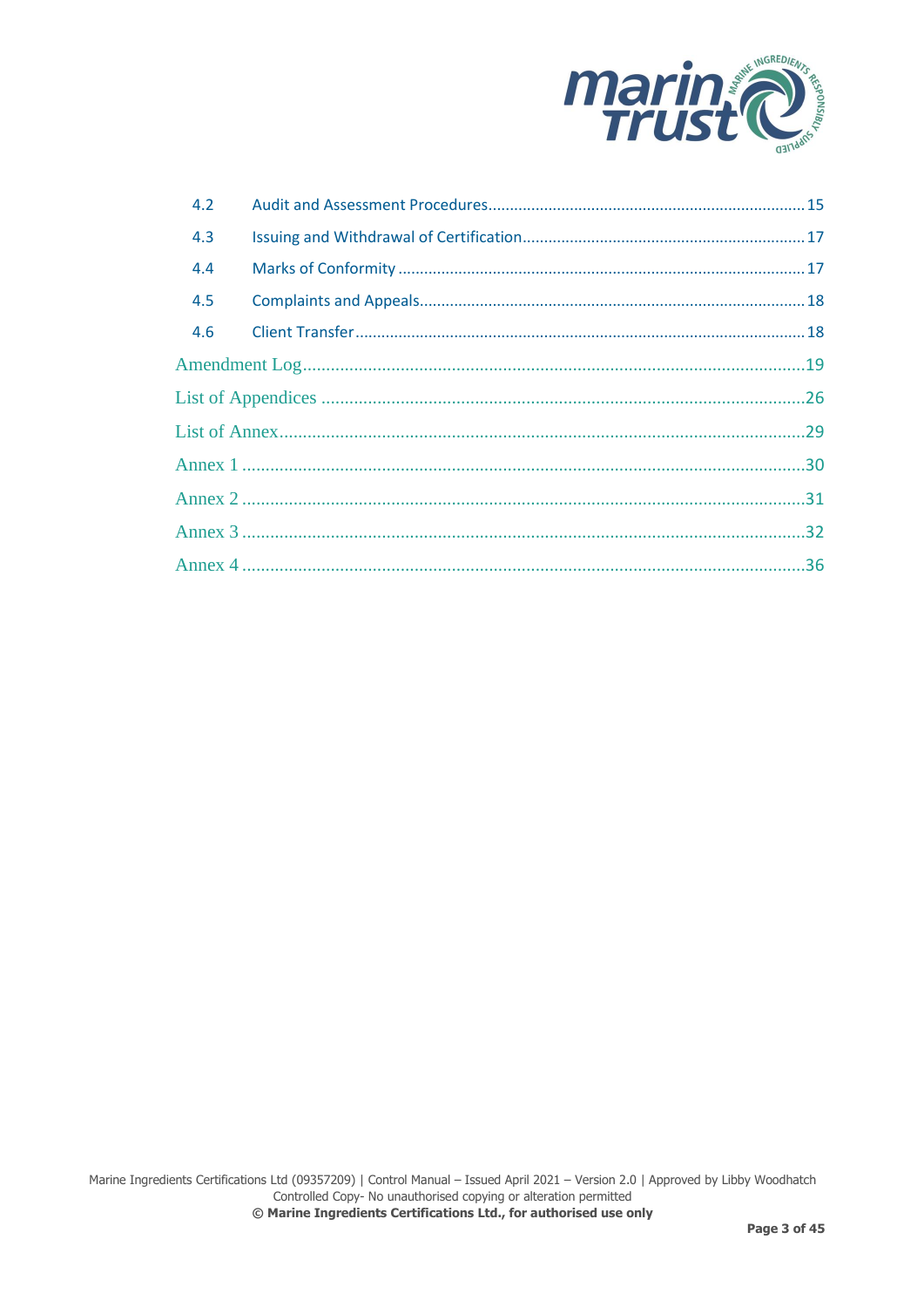

# <span id="page-3-0"></span>1 Introduction

### <span id="page-3-1"></span>1.1 Document overview

This is the Quality Management System (QMS) Control Manual for the MarinTrust programme. It supports the assessment of fisheries and certification of processing facilities against the 'MarinTrust standard' in conjunction with the 'MarinTrust Fishery and Factory Assessment Guidance' and is further supported by a collection of standard control documents, templates, and specific information relating to the MarinTrust Improver Programme and Fishery Approval Peer Review Process. This QMS also supports the certification of supply-chain entities against the MarinTrust Chain of Custody (CoC) standard.

This manual outlines the policies and procedures which prescribe and guide the auditing/evaluation/certification/accreditation process and demonstrates that there are no policies or procedures where MarinTrust actively participates in any part of the assessment or decision‐making process.

The MarinTrust Certification Programme is a unique international certification scheme programme for marine ingredient certification and is owned and managed by Marine Ingredients Certification Limited, consisting of:

- The MarinTrust Standard
- The MarinTrust Chain of Custody (CoC) Standard
- The MarinTrust Improver Programme

<span id="page-3-2"></span>The structure of the operating, certification and control procedures are described herein. Please note that in Section 4 specific procedures are generally described and link to relevant documents specifying the detailed requirements in the Annexes.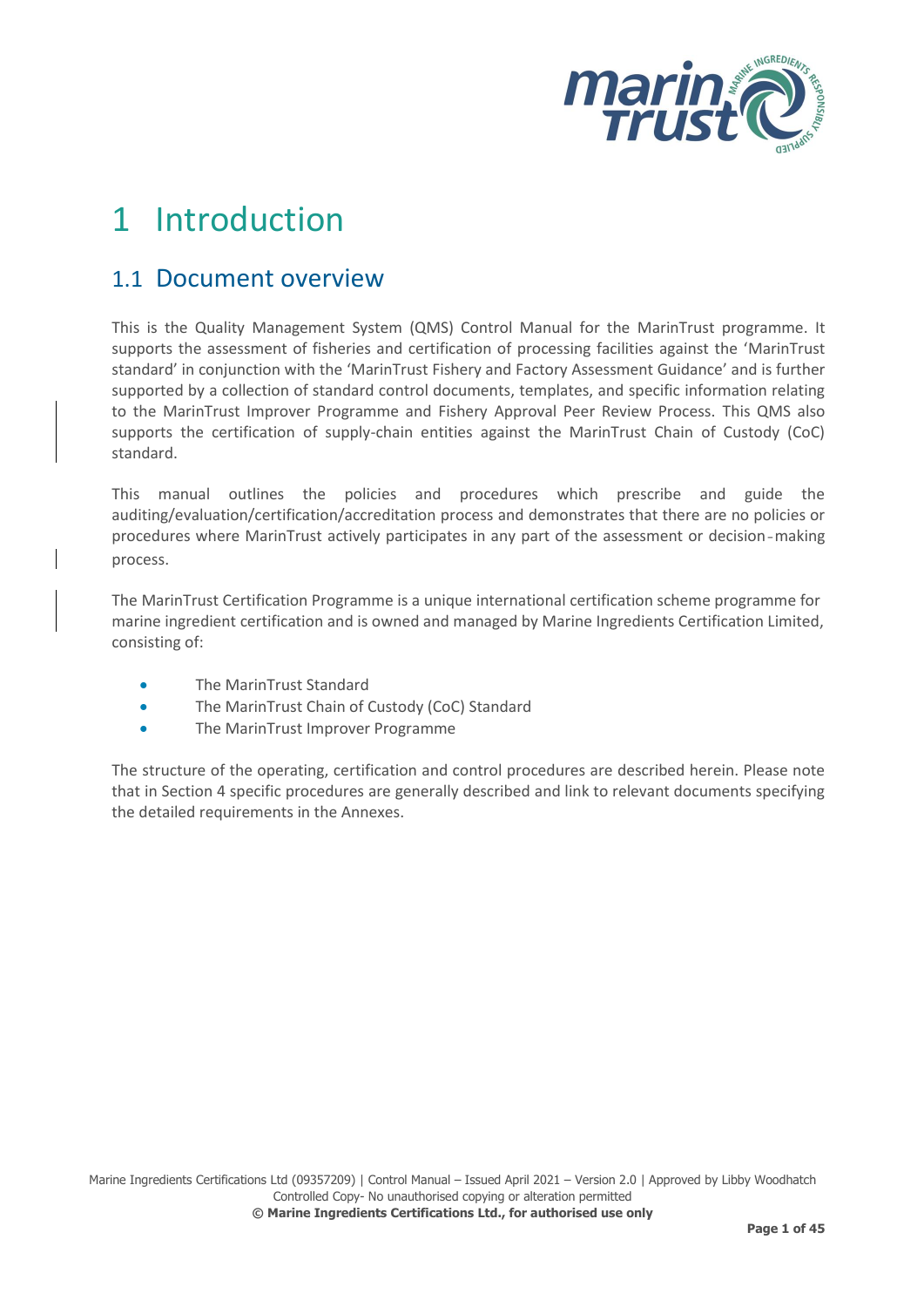

## 1.2 Normative references

The MarinTrust Certification Programme and Standards Management take into account and aim to follow the best practice criteria and guidance as outlined by:

- 1982 United Nations Convention on the Law of the Sea.
- 1995 FAO Code of Conduct for Responsible Fisheries (FAO CCRF).
- Codex Alimentarius HACCP Standards
- EC Regulation 1005/2008 establishing a Community System to prevent, deter and eliminate Illegal, Unreported and Unregulated (IUU) fishing.
- European Feed Manufacturers Guide (EFMC) January 2007.
- FAO Guidelines for the Eco-labelling of Fish and Fishery Products.
- Implementation of the International Plan of Action to Prevent, Deter and Eliminate Illegal, Unreported and Unregulated Fishing. Technical Guidelines for Responsible Fisheries No. 9.
- FAOF Good Aquaculture Feed Manufacturing Practice. Technical Guidelines for Responsible Fisheries. No. 5, Suppl. 1.
- FAO Technical Guidelines on Aquaculture Certification.
- FEMAS Feed Materials Assurance Scheme Sector notes: Fishmeal and Crude Fish Oil July 2007.
- Global Dialogue on Seafood Traceability (GDST)
- Global Food Safety Initiative Guidance Document Issue 7.1
- GMP+ animal feed standards
- GS1 Global Traceability Standard
- GS1 Foundation for Fish, Seafood and Aquaculture Traceability Guideline
- IFFO RS Chain of Custody Standard V1.1 2013
- IFSA International Feed Ingredient Standard and Rules of Certification.
- ISO 14024:1999. Environmental labels and declarations ‐ Type 1 environmental labelling ‐ Principles and Procedures.
- ISO 19011:2018 Guidelines for auditing management systems
- ISO/IEC 17021-1:2015 Conformity assessment Requirements for bodies providing audit and certification of management systems
- ISO/IEC 17065:2012 Conformity assessment Requirements for bodies certifying products, processes and services
- ISO/IEC Guide 2:2004 Standardization and related activities
- ISO 22005:2007 Traceability in the Feed and Food Chain
- ISO/CD22095 Chain of Custody
- ISO 12875/77:2011 Traceability for finfish products
- ISO/IEC Guide 59 CODE of good practice for standardisation
- MarinTrust logo guidelines
- MSC Principles and Criteria for Sustainable Fisheries Standard
- ILO Freedom of Association and Protection of the Right to Organise Convention, 1948 (No. 87)
- ILO Right to Organise and Collective Bargaining Convention, 1949 (No. 98)
- ILO Forced Labour Convention, 1930 (No. 29) (and its 2014 Protocol )
- ILO Abolition of Forced Labour Convention, 1957 (No. 105)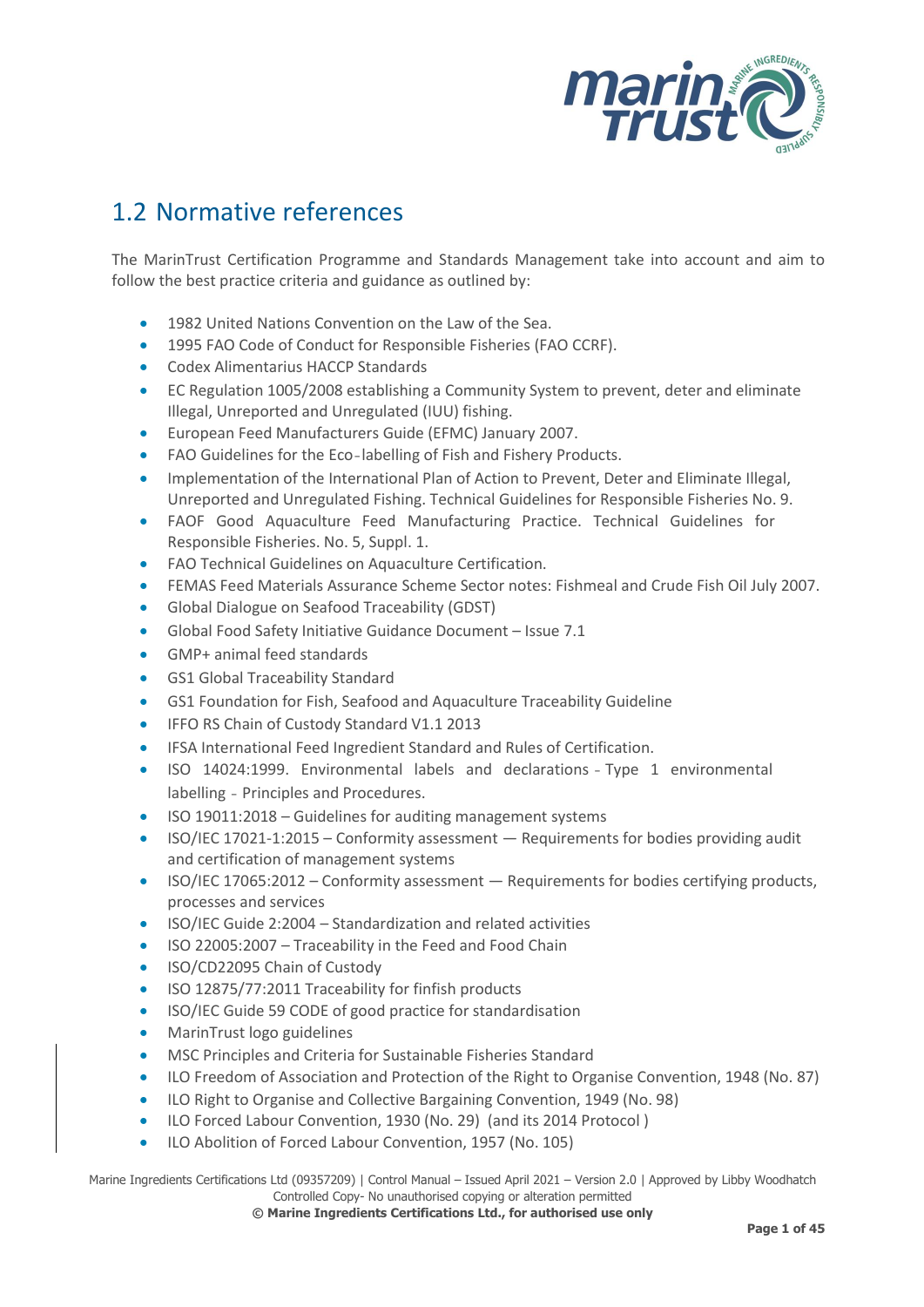

- ILO Minimum Age Convention, 1973 (No. 138)
- ILO Worst Forms of Child Labour Convention, 1999 (No. 182)
- ILO Equal Remuneration Convention, 1951 (No. 100)
- ILO Discrimination (Employment and Occupation) Convention, 1958 (No. 111)

## <span id="page-5-0"></span>1.3 Programme scope

MarinTrust is a unique international certificate programme for marine ingredients, an initiative of Marine Ingredients Certifications Ltd. The MarinTrust programme consists of the following:

- The MarinTrust Standard
- The MarinTrust Chain of Custody (CoC) Standard
- The MarinTrust Improver Programme

Marine Ingredient factory certification requires an annual third-party audit of the factory and annual assessment of the raw materials including the source fisheries, to assess their compliance to the MarinTrust standard for responsible raw materials. MarinTrust CoC certification also requires an annual third-party audit. Subcontractors to MarinTrust CoC facilities that undertake contract storage, processing, packing, labelling will also be audited by the applicant's chosen CB against the MarinTrust CoC standard.

It should be noted that the Improver Programme is an acceptance programme (not a certification programme) and managed to its own set of application and assurance procedures outlined on the MarinTrust website.

This manual will be publicly available on the MarinTrust website. The content of this manual will be subject to annual review as part of the Programme and Assurance System Review (Section 2.3)

<span id="page-5-1"></span>MarinTrust makes information and documentation regarding the programme's governance structure, programme ownership, standards and standard-setting procedures, and the composition, operating procedures, and responsibilities of its governance committees freely and publicly available. This is on the MarinTrust website [www.marin-trust.com.](http://www.marin-trust.com/)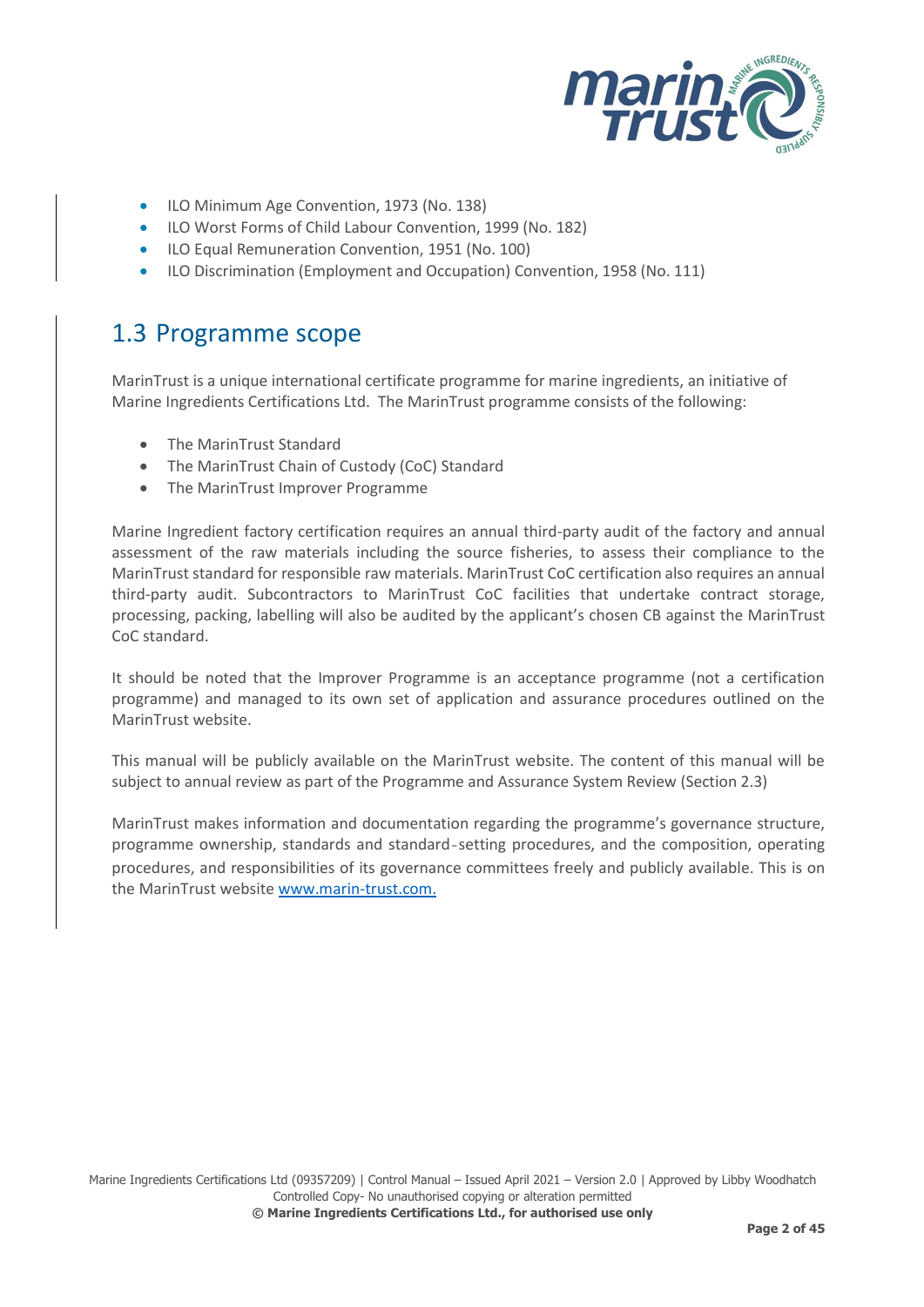

## 1.4 Programme objectives

The principal objectives of the MarinTrust Certification Programme are:

- To provide a scheme which allows certificate holders to demonstrate to stakeholders the commitment of producer, processors and further processors of the responsible sourcing, and production of marine ingredients.
- In the case of factories certified against the MarinTrust standard:
	- To ensure that whole fish used come from fisheries managed according to the FAO Code of Conduct for Responsible Fisheries
	- To ensure no Illegal, Unreported and Unregulated (IUU) fishery materials are used
	- To ensure pure and safe products are produced under a recognised Quality Management System, thereby demonstrating freedom from potentially unsafe and illegal materials
	- To ensure full traceability throughout production and the supply chain
- In the case of MarinTrust Chain of Custody Standard:
	- To ensure that marine ingredients used come from MarinTrust certified sources and that full traceability is maintained throughout the supply chain.
	- To ensure no Illegal, Unreported and Unregulated (IUU) fishery materials are used
	- To ensure pure and safe products are further processed under a robust Quality Management System, thereby demonstrating freedom from potentially unsafe and illegal materials
	- To ensure that MarinTrust CoC standard remains relevant, robust and fit for purpose.
	- To prevent non MarinTrust compliant product being labelled as MarinTrust.
- In the case of the MarinTrust Improver Programme: to provide a mechanism for applicants to map out a structured improvement journey with agreed milestones and a timeframe that must be met in order to become MarinTrust certified.
- To promote and encourage the principles of responsible fisheries management through the assessment of Raw Material Source Fisheries against a standard derived from the FAO Code of Conduct for Responsible Fisheries and other internationally recognised Sustainable Fishery Guidelines.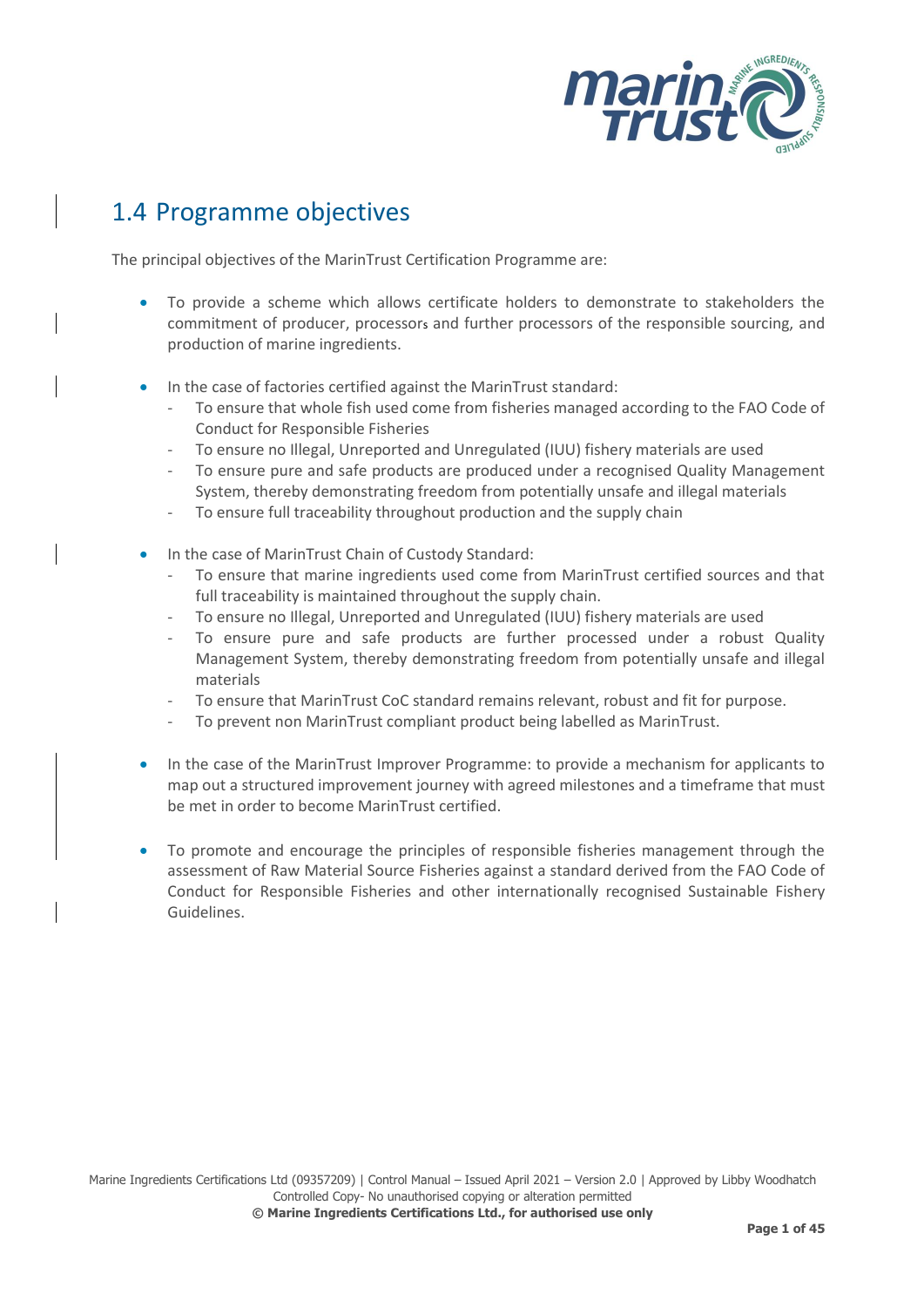

## <span id="page-7-0"></span>2 MarinTrust Policy Statement & Procedures

## <span id="page-7-1"></span>2.1 General MarinTrust Policy Statement

The purpose of MarinTrust is to champion best practice in fisheries and production for Marine Ingredients and aim to keep improving the responsible sourcing and production of global marine ingredients through an accessible programme of certification. One of MarinTrust's Strategic Objectives is to have 75% of global combined marine ingredient production certified, in application, in assessment or in an Improver Programme by 2025.

The MarinTrust Programme policy is founded on a commitment by MarinTrust and its stakeholders to provide and support a responsible sourcing standard, assessment and certification framework for producers of marine ingredients such as fishmeal and fish oil, and the supply-chain, to demonstrate to industry stakeholders the extent to which responsible sourcing and processing policies and procedures have been implemented.

All activities of the MarinTrust programme will be carried out in a systematic manner in accordance with defined and documented policies and procedures, will meet applicable legislative requirements, will be visible and auditable, and will ensure that the needs of applicants, staff, Certification Bodies (CBs), Accreditation Bodies (ABs) and all other related stakeholders are met.

The MarinTrust programme is a voluntary scheme and there is no legal requirement for Marine Ingredient producers, or those businesses involved in further processing to be certified or accepted as part of the MarinTrust Programme.

## <span id="page-7-2"></span>2.2 Key Performance Indicators for MarinTrust

MarinTrust is committed to providing and facilitating a cost effective and practical assessment and certification audit process through which all sizes of Marine Ingredient Producers and CoC holders can demonstrate their commitment to responsible sourcing practices and robust traceability systems, and will implement the Quality Management System (QMS) described in this document in order to achieve the following objectives:

- Partnership with CBs and Applicants to provide for their needs and enhance their expectations to enable them to meet the requirements of the MarinTrust Programme;
- A participatory work ethic, to properly apply the innate excellence of staff, and to provide a culture in which they excel;
- Continuous improvement including for audit, assessment, and certification processes and training‐related services;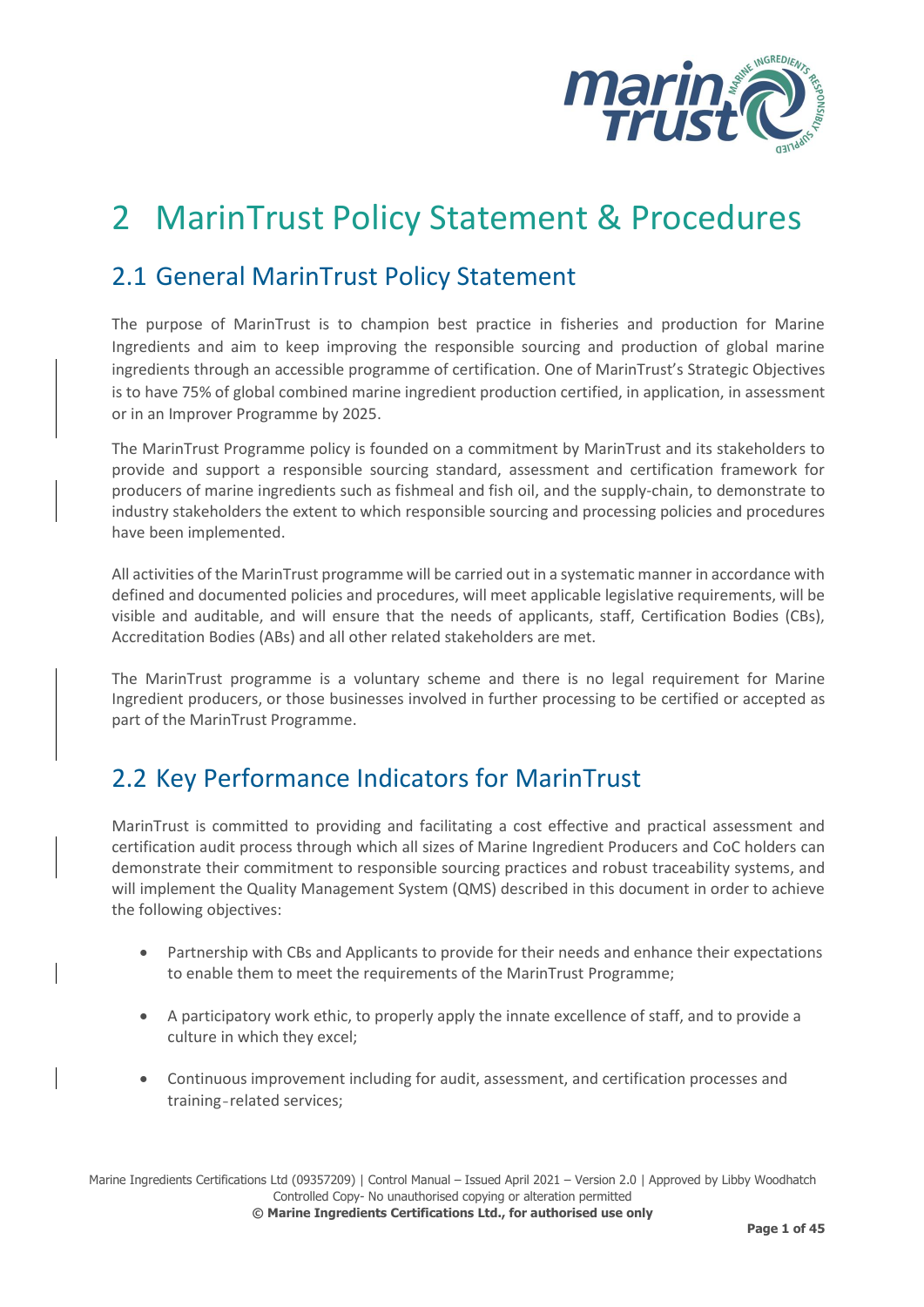

- To facilitate and maintain the inclusion of MarinTrust Standard in the Certification Bodies' scope of accreditation for the International Organisation for Standardisation ISO Guide 65:1996 - now superseded by ISO 17065:2012
- Open and effective communication with applicants and certificate holders, interested parties and committees.
- Open and effective communication with all stakeholders directly and indirectly involved in the MarinTrust programme on any changes/revisions to the standard and certification process.
- Systematic validation and control of quality processes.

## <span id="page-8-0"></span>2.3 Programme and Assurance System Review

The MarinTrust programme and assurance system, including the Standards, Certification Process and Procedures, and Improver Programme is subject to an annual review and full revisions of its standards and acceptance programmes at least every 5 years in accordance with ISEAL requirements to ensure it remains relevant, accurate and optimised. The review outcomes include a list of findings, cause analysis, and preventive and corrective actions with deadlines and responsibilities, as applicable. The preventative and corrective actions can result in the revision of operating procedures or the Standard itself.

The Programme review is fully documented, is carried out with the involvement of directly affected stakeholders and other interested parties and addresses any issues of concern raised by such. There are opportunities for stakeholders to engage via comments submitted directly to MarinTrust or MarinTrust approved CBs, or during open public comment periods (see appendix C2 – Standard Setting Procedure).

This review is discussed at relevant MarinTrust Governing Body Committee (GBC) meetings to determine if any actions relating to the standard content or certification requirements are required in any subsequent issues and versions of standards.

The MarinTrust Secretariat will keep all records relating to the development of all versions and issues of the MarinTrust Standards, Certification Process and Procedures, and Improver Programme, for a minimum period of 5 years. These development records will be available to interested Stakeholders via written request to the MarinTrust Secretariat detailing reasons why records have been requested.

## <span id="page-8-1"></span>2.4 Management and Control

The MarinTrust Programme has established and will maintain an independent effective Certification Assurance System based on ISO 17065:2012 to ensure that CBs operate in a consistent and controlled manner and so that applicants and certified plants manage their businesses and market their products in full conformity with the criteria defined in the programme standards.

Marine Ingredients Certifications Ltd (09357209) | Control Manual – Issued April 2021 – Version 2.0 | Approved by Libby Woodhatch Controlled Copy- No unauthorised copying or alteration permitted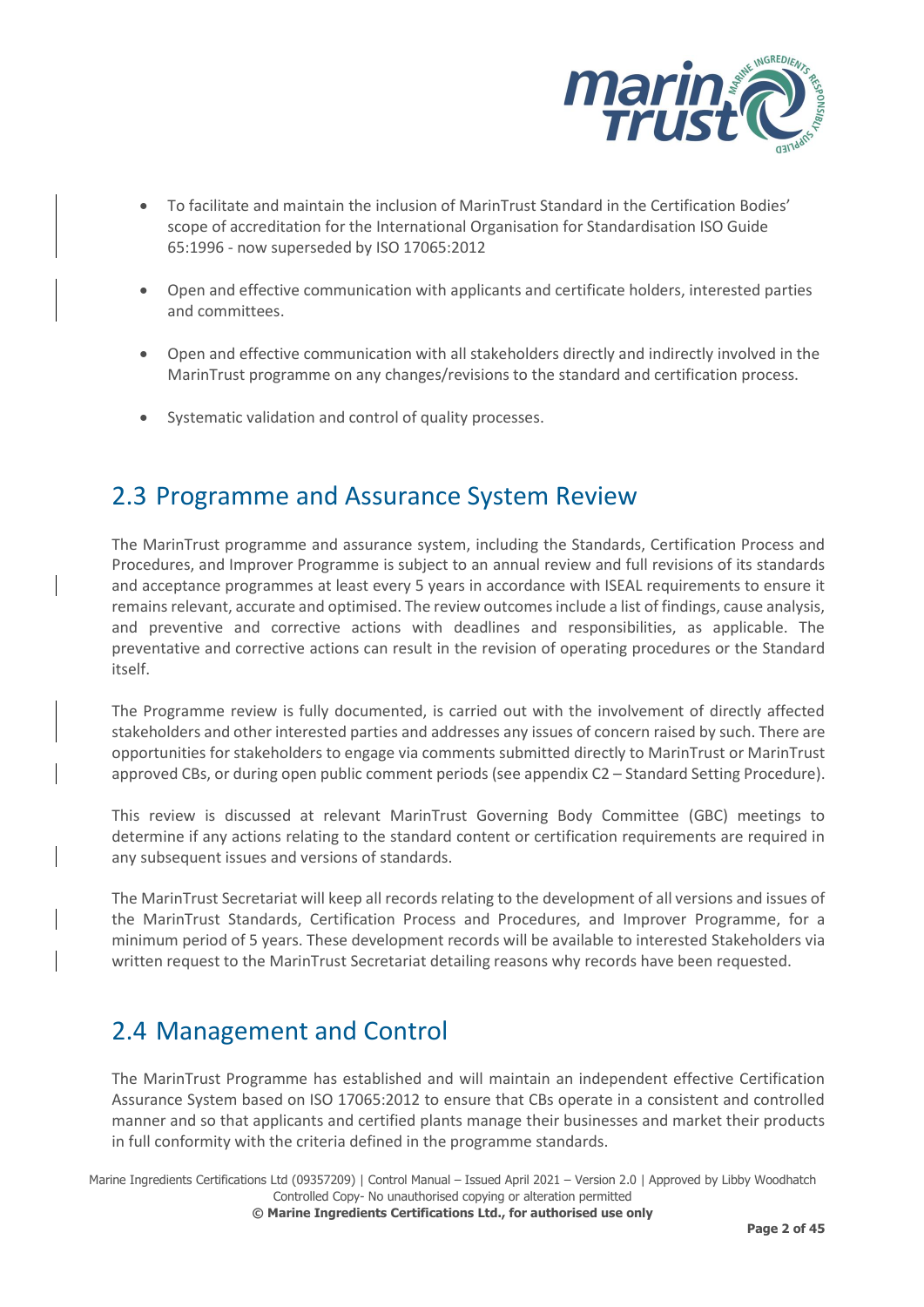

In support of its policies, the MarinTrust Programme has established and will maintain a System of Documentation and Control Procedures (Appendix C1 – Document Control Procedures) together with regular reviews to ensure that it facilitates an efficient and cost-effective certification service to the industry it serves. All reviews of the MarinTrust Certification Processes and Procedures as part of the Quality Management System (QMS) are carried out in accordance with appendix C1.

This Control Manual also signposts the wider QMS documentation (see full list in the Appendices). It is essential that all MarinTrust personnel and other relevant parties are made aware of relevant procedures and controls and adhere to the systems defined to ensure their effective operation.

All changes to MarinTrust standards and/or Certification Process will be published on the MarinTrust website describing when these changes will take place and who to contact to gain further information on the transition period. The MarinTrust secretariat is responsible for informing all Certified Sites affected and relevant stakeholders of any changes or amendments to the MarinTrust Programme or Certification Processes and Procedures.

#### **Issue and Control of Documents**

The following documents are maintained and issued on a controlled basis:

- a) The QMS Control Manual and all associated documents and templates for the MarinTrust Programme.
- b) The MarinTrust Standard
- c) The MarinTrust Chain of Custody Standard
- d) The Improver Programme Acceptance Mechanism

#### **Amendment Control**

Amendments to previously issued controlled documents will be reviewed and approved by the MarinTrust Executive Director for that document before issue and in accordance with appendix C1 – MarinTrust Document Control Procedure and appendix C2 – Standard Setting Procedure.

#### **Master Lists of Clients and Certified Products**

MarinTrust will maintain a master list of certificate holders and this will be available on their website. CBs will maintain a list of their own clients and ensure that MarinTrust is informed of changes to the client list, including certification, suspension and revocation decisions.

### <span id="page-9-0"></span>2.5 Internal Review

The operation of the MarinTrust Programme's activities and performance will be subject to annual and planned formal review to ensure continued compliance with the procedures defined within this manual.

Marine Ingredients Certifications Ltd (09357209) | Control Manual – Issued April 2021 – Version 2.0 | Approved by Libby Woodhatch Controlled Copy- No unauthorised copying or alteration permitted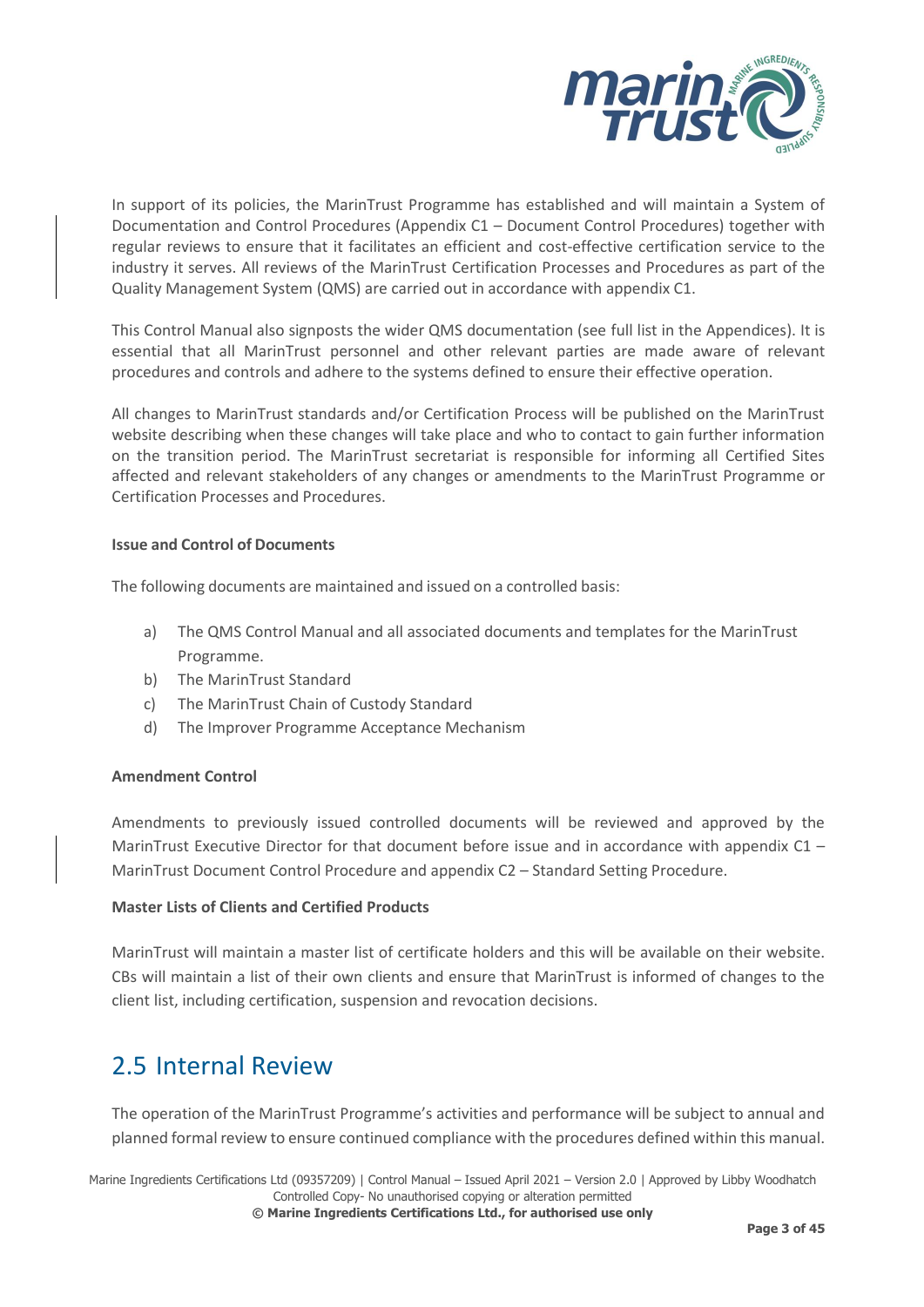

An internal review programme will be maintained ensuring all aspects of the documented systems are reviewed at least annually. The review will assess the implementation and adequacy of the systems defined in the MarinTrust Control Manual and the MarinTrust Programme standards.

A suitably qualified person, this will be an external consultant, will conduct the review and record any non‐compliances with documented procedures, recommend corrective actions, and where appropriate make recommendations for systems improvements. Follow‐up reviews will be conducted where necessary to verify corrective actions.

Ongoing review of CB assessment and audit performance will be conducted by the MarinTrust Secretariat and is achieved by a combination of monitoring of assessment and audit reports, continuous contact with assessment and audit staff, and witness of audits conducted by individual auditors and assessments of head office to ensure compliance with audit and assessment procedures and consistency of interpretation of Programme requirements to meet an agreed set of Key Performance Indicators.

The MarinTrust CEO or contracted consultant will make a report on the findings of the internal review at least annually to the MarinTrust Governing Body Committee. The MarinTrust Secretariat The will keep all records relating to the compliance with this QMS for a minimum period of 5 years.

## <span id="page-10-0"></span>2.6 Data Governance and Management

The MarinTrust assurance system inherently collects data from clients to allow certificate holders to be able to demonstrate compliance to the relevant MarinTrust Standard.

The Assurance Data Governance System enables MarinTrust to identify the data collected via the assurance system, who is responsible for collecting and holding the data, and how it is shared, as well as to maximise the efficiency, and quality of data collected and utilised to inform MarinTrust on the effectiveness of its assurance system. Finally, it also allows MarinTrust to maintain a good data management system and improve the assurance system through feedback loops.

The Assurance Data Governance System consists of the following key elements:

- Assurance Data Strategy
- Assurance Data Value Chain
- Assurance Data Source File
- Assurance Data Governance Mapping exercises (Common Data Matrix, Data Governance Activity Matrix, Communication Plan Matrix)
- Assurance Data Governance Policy

The Data Management Strategy, Appendix H1, allows MarinTrust to make informed decisions about data projects, ensure that MarinTrust's objectives are achieved, and the availability of resources are driven appropriately to maintain an effective and efficient data management system.

Marine Ingredients Certifications Ltd (09357209) | Control Manual – Issued April 2021 – Version 2.0 | Approved by Libby Woodhatch Controlled Copy- No unauthorised copying or alteration permitted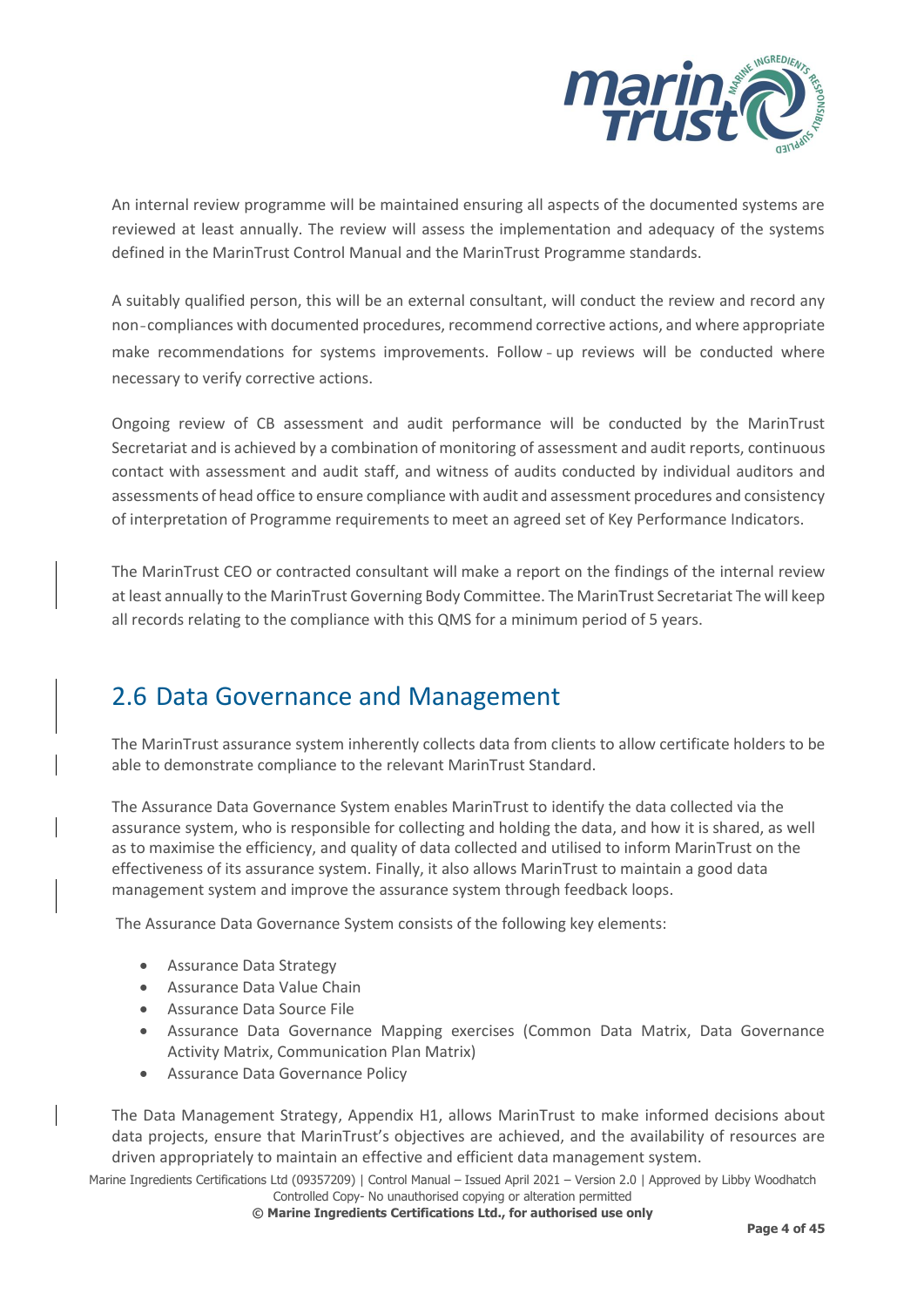

The MarinTrust Assurance Data Governance policy, Appendix H2 enables MarinTrust to ensure the ongoing value and reliability of data collected through its assurance process and will provide a framework to govern data access, usage and distribution. The policy describes the different elements of the MarinTrust Data Governance System as well as the roles and responsibilities that staff and other organisational partners have in preserving its effectiveness and integrity.

The MarinTrust Privacy Policy (appendix A8) outlines how and why MarinTrust collects, stores, uses and shares personal information and the rights in relation to personal information of individuals.

## <span id="page-11-0"></span>2.7 Complaints, comments and suggestions

MarinTrust is committed to providing a relevant, robust and credible standard programme on behalf of its stakeholders and welcomes comments on its standards and assurance system at any time. Stakeholders may submit comments and suggestions in line with Appendix C3 -Procedure for Submission of Comments.

The MarinTrust Secretariat is dedicated to the above policies and performance targets, however, should any stakeholders wish to submit a formal complaint about MarinTrust, its standard requirements or assurance system, they may do so in line with Appendix A6 – Appeals and Complaints Procedure.

MarinTrust has robust requirements for the authorised us of the MarinTrust mark or claim. If, in the case that a MarinTrust logo or claim to MarinTrust / MarinTrust CoC certification or acceptance to the MarinTrust Improver Programme has been misused, please contact MarinTrust directly via [standards@marin-trust.com](mailto:standards@marin-trust.com).

General comments to MarinTrust may also be made at [https://www.marin-trust.com/marintrust](https://www.marin-trust.com/marintrust-contact)[contact](https://www.marin-trust.com/marintrust-contact) or contacting MarinTrust via [standards@marin-trust.com.](mailto:standards@marin-trust.com)

Should stakeholders wish to submit appeals or complaints in relation to their Certification, Certification Body activities or Certificate Holders please refer to section  $4.4 -$  Complaints and Appeals within this manual.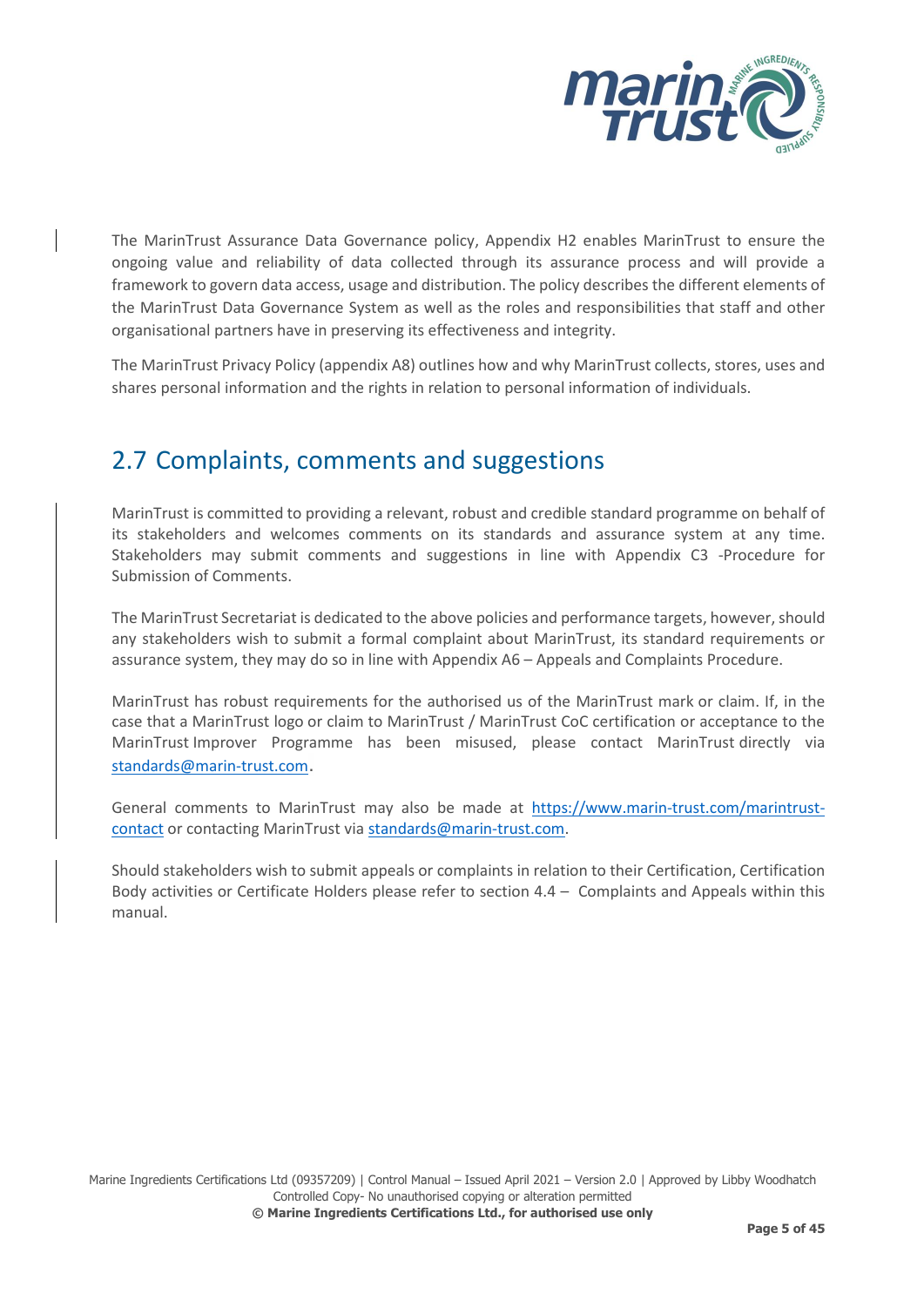

Liby Wedlet Signed:

MarinTrust Governing Body Committee Chairperson

Date: *09 April 2021*

Signed:

MarinTrust Secretariat

Date: *09 April 2021*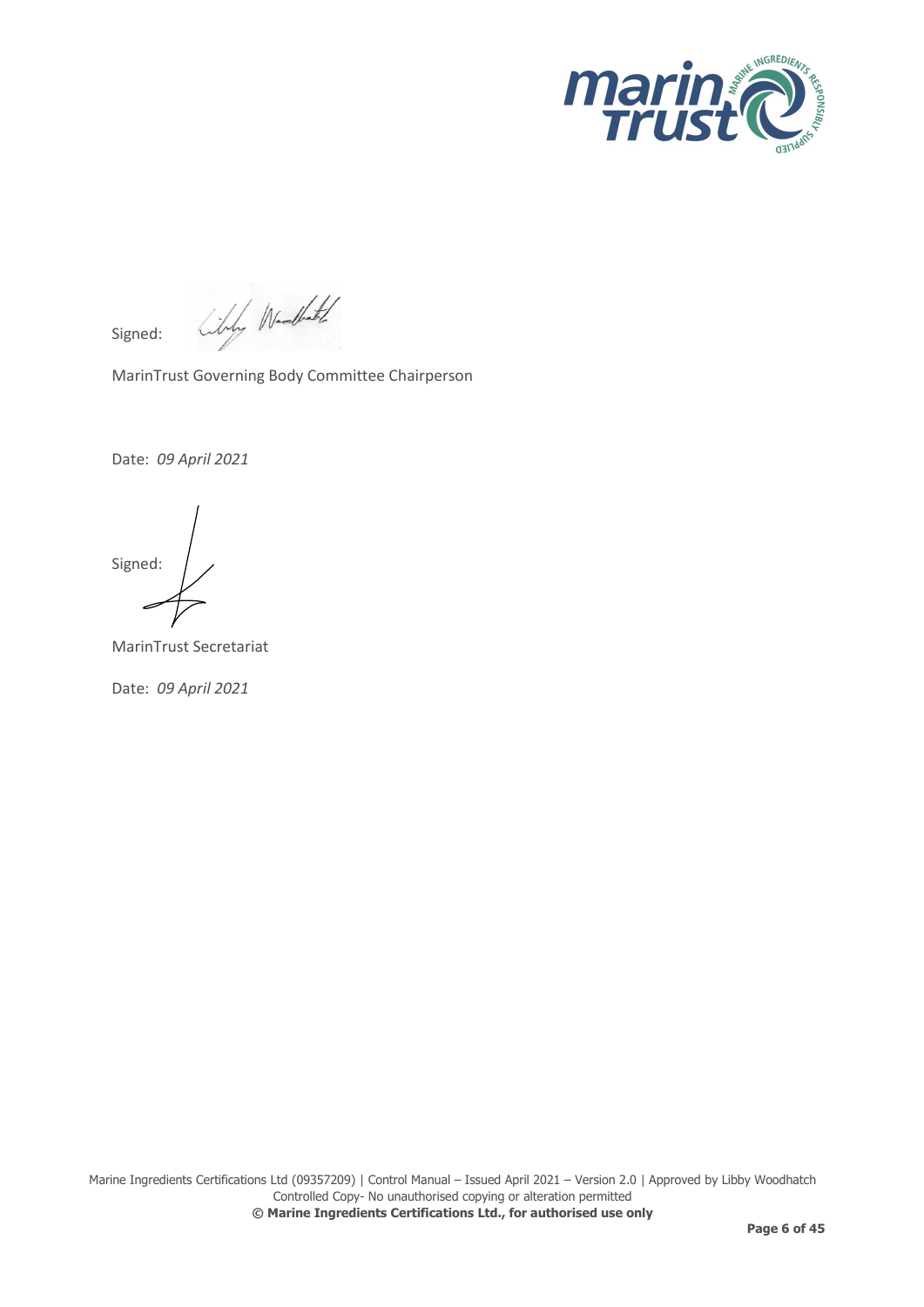

## <span id="page-13-0"></span>3 Programme Status, Structure and Finances

## <span id="page-13-1"></span>3.1 History

For a full history of the MarinTrust programme please refer to Annex 3.

#### **MarinTrust Standard**

The current MarinTrust Standard is the original IFFO RS Version 2.0 that was launched on 18th July 2017, following approval by the IFFO RS Governing Body Committee. The next full revision of the standard is proposed for the end of 2020, for launch at the end of 2022. The ToR for MarinTrust V3 launched for public consultation in late 2020.

The original IFFO RS Standard was launched in September 2009, and the first certificate awarded in February 2010. To date (2021), over half of marine ingredients produced worldwide are certified against the MarinTrust standard. The Standard has been regularly revised in compliance with ISEAL requirements. This ongoing process ensures that the Standard remains accessible, credible and relevant to industry needs, and in particular that the assessment process continues to be robust.

Revisions are undertaken by a Technical Advisory Committee (TAC) that represents the entire value chain, including marine ingredient producers, feed processors, fisheries and aquaculture standard holders, fish processors, retailers, fisheries experts and NGOs. Revisions are also subject to a public consultation period in line with ISEAL codes for standard development. The Governing Body Committee (GBC) will then approve revisions prior to launch of the standard.

#### **MarinTrust Chain of Custody Standard**

To ensure the credibility and relevancy of the MarinTrust Chain of Custody Standard, comply with internationally recognised credentials such as ISEAL and ISO 17065 as well as satisfying market requirements, the MarinTrust Governing Body Committee agreed with the proposal to undertake the development of the new MarinTrust Chain of Custody version. The proposed Terms of Reference (ToR) for the development of the new version of the MarinTrust Chain of Custody standard V2.0 opened for a 30 Public Consultation on 18th September 2018 and closed for comment on 18th October 2018. MarinTrust invited stakeholders to provide input on the draft V2.0 Chain of Custody Standard which was opened for 60-day public consultation until 21st December 2019.

The new CoC V2 standard has been effective since 30th November 2020. Current CoC certificate holders will have 1 year from the effective date to understand and apply the revisions, and all new applicants wishing to be CoC certified applying after 30th October 2020 must apply to V2 of the standard. For transition guidance please refer to Transition Guidance for MarinTrust Chain of Custody (CoC) Certified Facilities transitioning from V1.1to V2 of the CoC Standard.

The key differences of CoC V2 with CoC V1.1 include: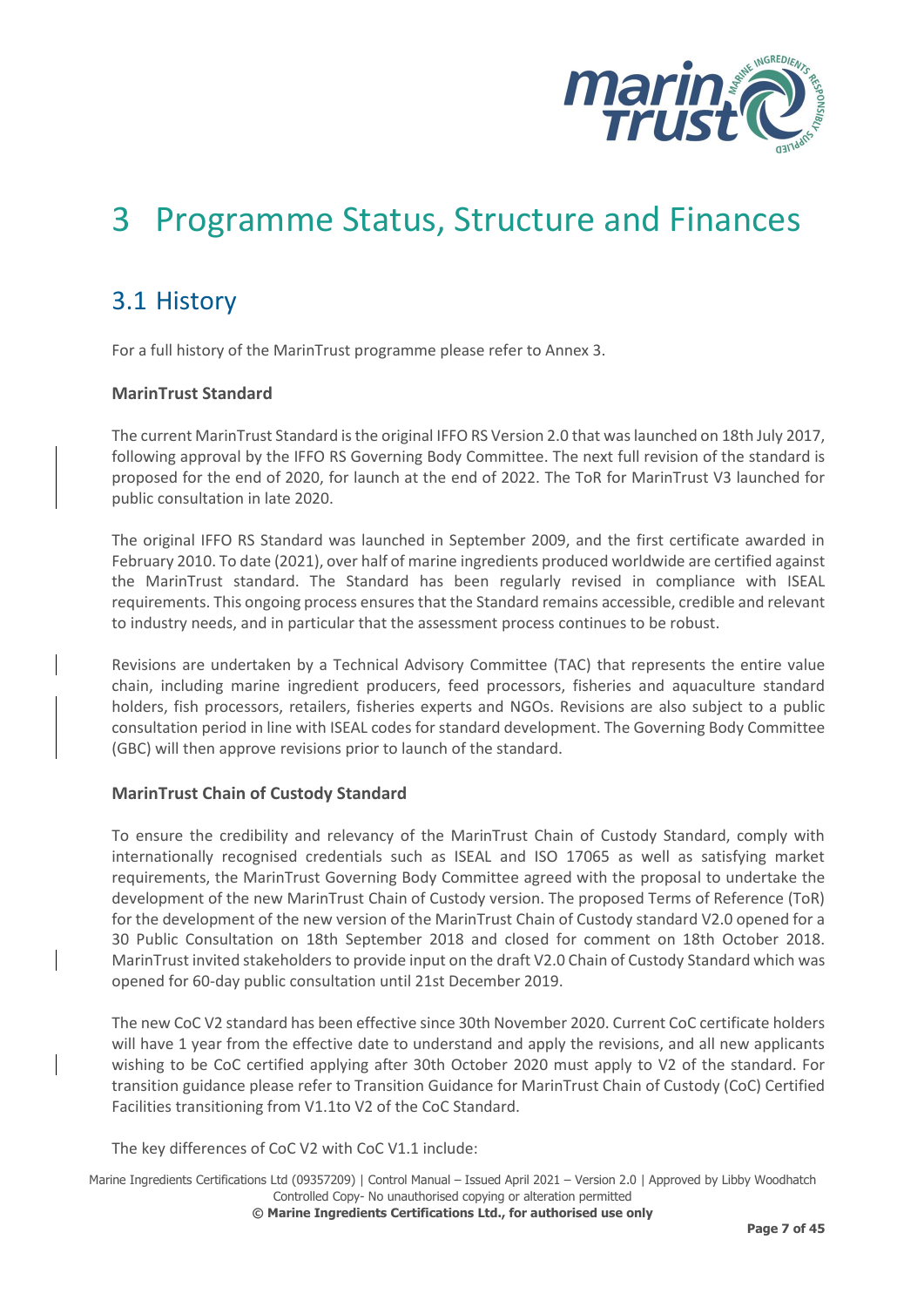

- Introduction of new clauses that include supplier approval and monitoring systems including traders, agents / brokers with batch control (KDEs), HACCP/VACCP/TACCP with greater emphasis on material origin.
- Reduced section due to similarities with other clauses in Sec. 1, revised clauses covering mass balance, labelling and segregation in all different activities such as initial storage, processing, final dispatch, final storage, delivery for client, etc.
- Introduction of subcontractor criteria evaluation and documented control of subcontractors, mass balance exercises and product integrity
- Strengthened clauses on the use of the MarinTrust Logo and Claim label verification and control over the use of the MarinTrust logo or claim
- Introduction of requirements of documented training systems for relevant staff members

#### **MarinTrust Improver Programme**

MarinTrust and its Governing Body Committee became aware that despite the initial success of their Standard, a lot of marine ingredient producers failed to meet the criteria. Reasons for this included operational issues within a factory, or with raw materials and their associated fisheries. Many of these producers are based in Asia, which as the largest aquaculture producing region in the World, is a significant market for aquafeed. This means that local companies wishing to use MarinTrust certified ingredients have to import them at a higher cost, as opposed to sourcing locally, which limits the socioeconomic benefits of marine ingredient production to the local communities. .

The MarinTrust Improver Programme (IP) was developed by the MarinTrust Governing Body Committee, with the aim of encouraging factories not yet meeting the criteria for the Standard, due for example, to a lack of fisheries management or factory infrastructure and operational issues, to implement timely improvements, fulfil the criteria, and gain certification to the Standard.

A new version was set up in 2017-2018 with a focus on improving the fisheries sourcing into production facilities. It follows the requirements of the Conservation Alliance for Seafood Solutions (CASS) towards the implementation of Fishery Improvement Projects (FIPs). A new structure was then put in place for production sites sourcing from these FIP fisheries to apply to the Improver Programme.

Once accepted onto the Improver Programme, applicants have a structured improvement journey mapped out with agreed milestones and a timeframe that must be met in order to become MarinTrust certified.

## <span id="page-14-0"></span>3.2 Governance Structure

The MarinTrust Programme has a robust governance structure in place to ensure successful management with defined responsibilities and functions.

The committees involved in running the MarinTrust Programme effectively are outlined in the MarinTrust Governance Organisational Structure (Annex 1). In assigning membership of each body, it is

Marine Ingredients Certifications Ltd (09357209) | Control Manual – Issued April 2021 – Version 2.0 | Approved by Libby Woodhatch Controlled Copy- No unauthorised copying or alteration permitted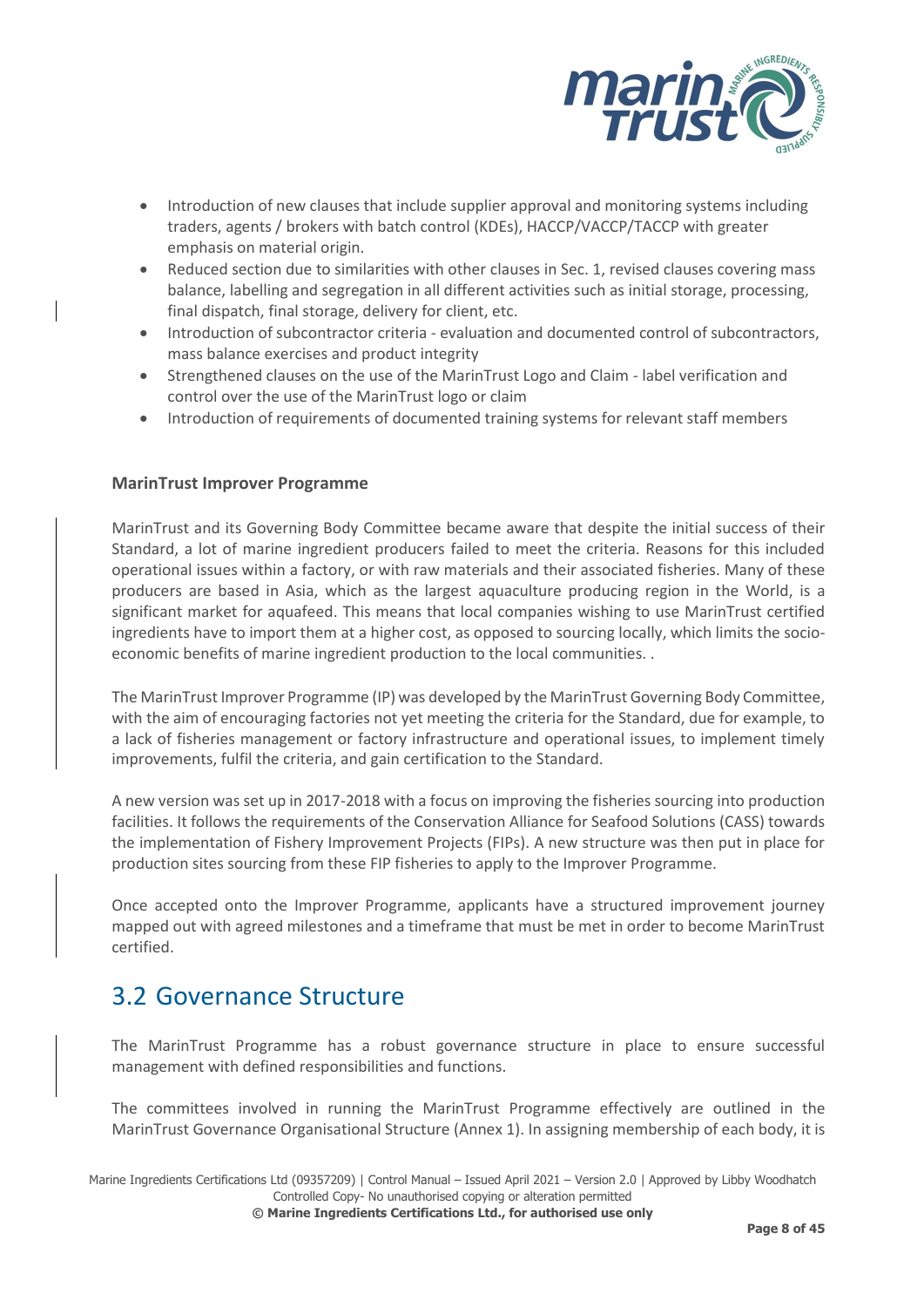

ensured that individuals have adequate capacity, knowledge and experience to fulfil responsibilities. Terms of Reference of each committee can be found in appendices E1 – E8.

## <span id="page-15-0"></span>3.3 Secretariat Structure

The MarinTrust Secretariat acts on behalf of the MarinTrust Governing Body Committee (GBC). The Secretariat organisational structure is shown in Annex 2, and key roles described in document B1 (listed in the appendices). The GBC (on advice from the Secretariat) is responsible for setting the outlined MarinTrust Procedures and Controls, which registered Certification Bodies approved by GBC must follow.

The MarinTrust Secretariat, on behalf of the GBC, is responsible for initial and continuing approval of Certification Bodies seeking to operate within the MarinTrust Programme, and for liaison with Certification Bodies on any operational queries. The Secretariat is also responsible for coordinating the Annual Review of the MarinTrust programme and publishing the proposed 'MarinTrust Programme of Work'.

The MarinTrust Secretariat ensures that accredited CBs have consistent documented procedure(s) that specify the conditions under which certification may be suspended or withdrawn, partially or in total, for all or part of the scope of certification. This procedure must include recognition that a certification is only valid while the fishery/fisheries and/or by-products from which the certified approved material is sourced remain approved against the MarinTrust standard.

The MarinTrust Secretariat ensures that the validity of a certification cycle does not exceed 3 years and that CBs apply a consistent methodology to assess compliance under the MarinTrust Programme, including the use of the report templates provided.

## <span id="page-15-1"></span>3.4 Assurance Oversight Structure

Marine Ingredients Certification Ltd is an international organisation that runs an independent third-party Certification programme, MarinTrust. MarinTrust is based on ISO 17065:2012 to ensure that it is separate from the Certification Bodies (CBs) that conduct the MarinTrust Audit and Certification Process.

CBs must be accredited against ISO 17065, with the MarinTrust standards in scope of their accreditation. An accredited CB is assigned a government-appointed Accreditation Body (AB) based on the location of its critical office. As part of ISO 17065 accreditation, CBs shall be a legal entity, or a defined part of a legal entity, such that the legal entity can be held legally responsible for all its certification activities. Therefore, all CBs registered to audit under the MarinTrust Programme are separate legal entities from Marine Ingredients Certification Ltd and MarinTrust applicants and derive their funding via audit fees from the assessment of fisheries and other supply chain organisations. In addition, ISO 1765 requires that accredited CBs must have a legally enforceable agreement for the provision of certification activities to its clients.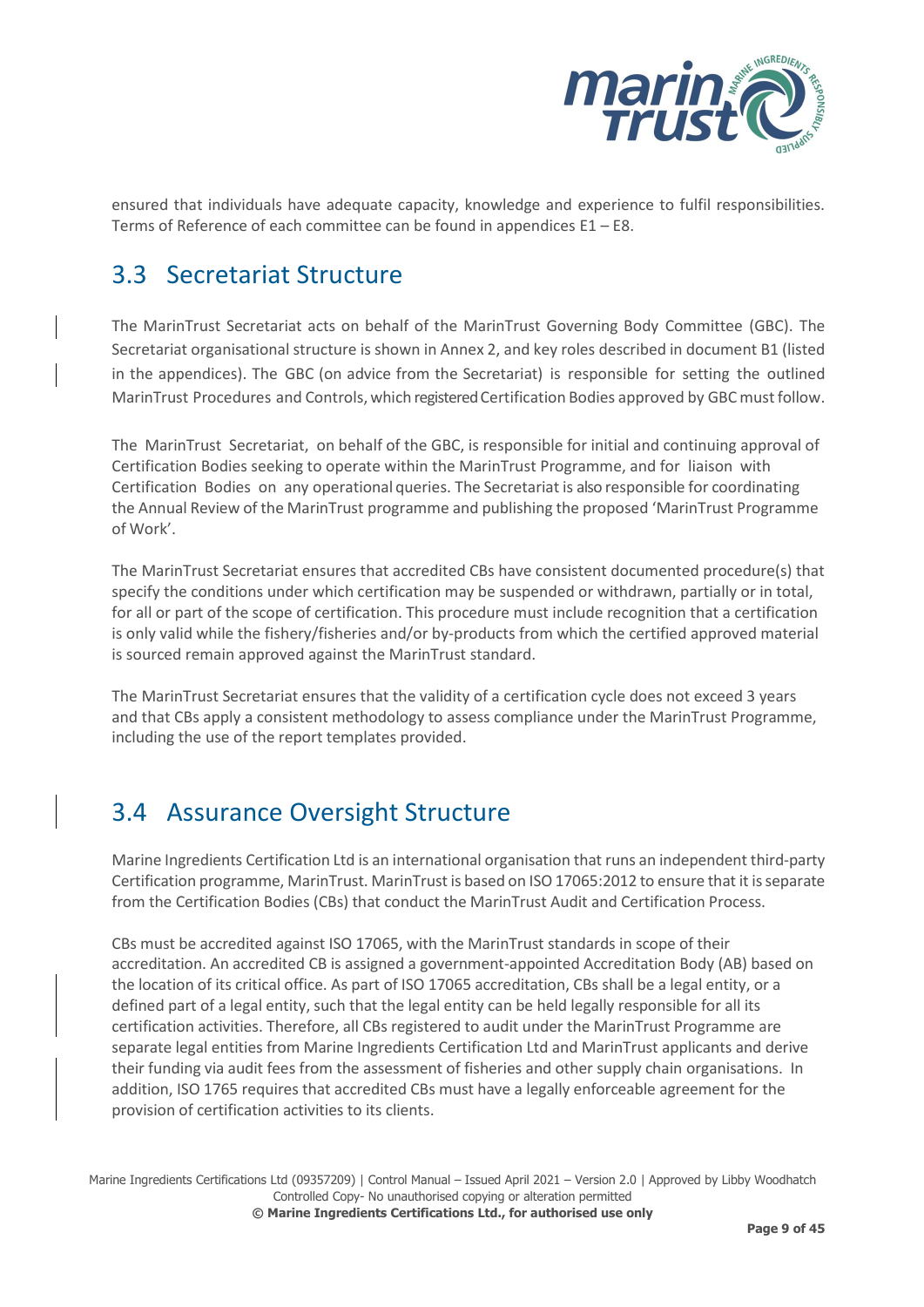

ABs are separate legal entities from all other MarinTrust parties and derive their finances from the assessment and accreditation of CBs. ABs are Members of the International Accreditation Forum (IAF) and must be signatory Members of the IAF Multilateral Recognition Agreement (MLA). The contracts for accreditation are between the CB and the AB.

The MarinTrust Secretariat notifies ABs, CBs and certified marine ingredient producing factories of any change in management procedures, which affects programme Rules and Procedures for Accreditation or Certification.

## <span id="page-16-0"></span>3.5 Certification Body Requirements

The CB is the sole authority by which Certificates of Compliance may be granted, suspended, or withdrawn. The CB operates under the general administration and development of the Certification System, the approved Certification Programme included within the system and under these rules, and are expected to meet levels of service to their clients.

The MarinTrust Secretariat requires Certification Bodies to maintain a written fee structure that is available on request and is adequate to support accurate and truthful audit and assessments commensurate with the scale, size and complexity of the application, including the number and nature of fishery and by‐product assessments to be conducted, and the number and nature of site audits.

The MarinTrust programme requires that CBs operating in the Programme be accredited to ISO/IEC 17065:2012 for the scope of the respective standard of the Programme.

The service provided by each CB employed is subject to contract (appendix F1), which sets out the arrangements for the provision of the service and it includes requirements for the information and data arising from the provision of the service to be retained in confidence. The MarinTrust Secretariat maintains a copy of the agreement with each CB in an updated form and these are available for examination, on request, by authorised persons.

## <span id="page-16-1"></span>3.6 Accreditation Body Requirements

Accreditation Bodies (ABs) are government assigned entities to the Certification Bodies (CBs) and must be members of the International Accreditation Forum and signatory members of the IAF Multilateral Recognition Agreement (MLA).

The MarinTrust Secretariat on behalf of the MarinTrust GBC will endeavour to work in collaboration with AB's that offer accreditation to the programme. The arrangement requires the ABs to be compliant with the requirements of ISO/IEC 17011:2004.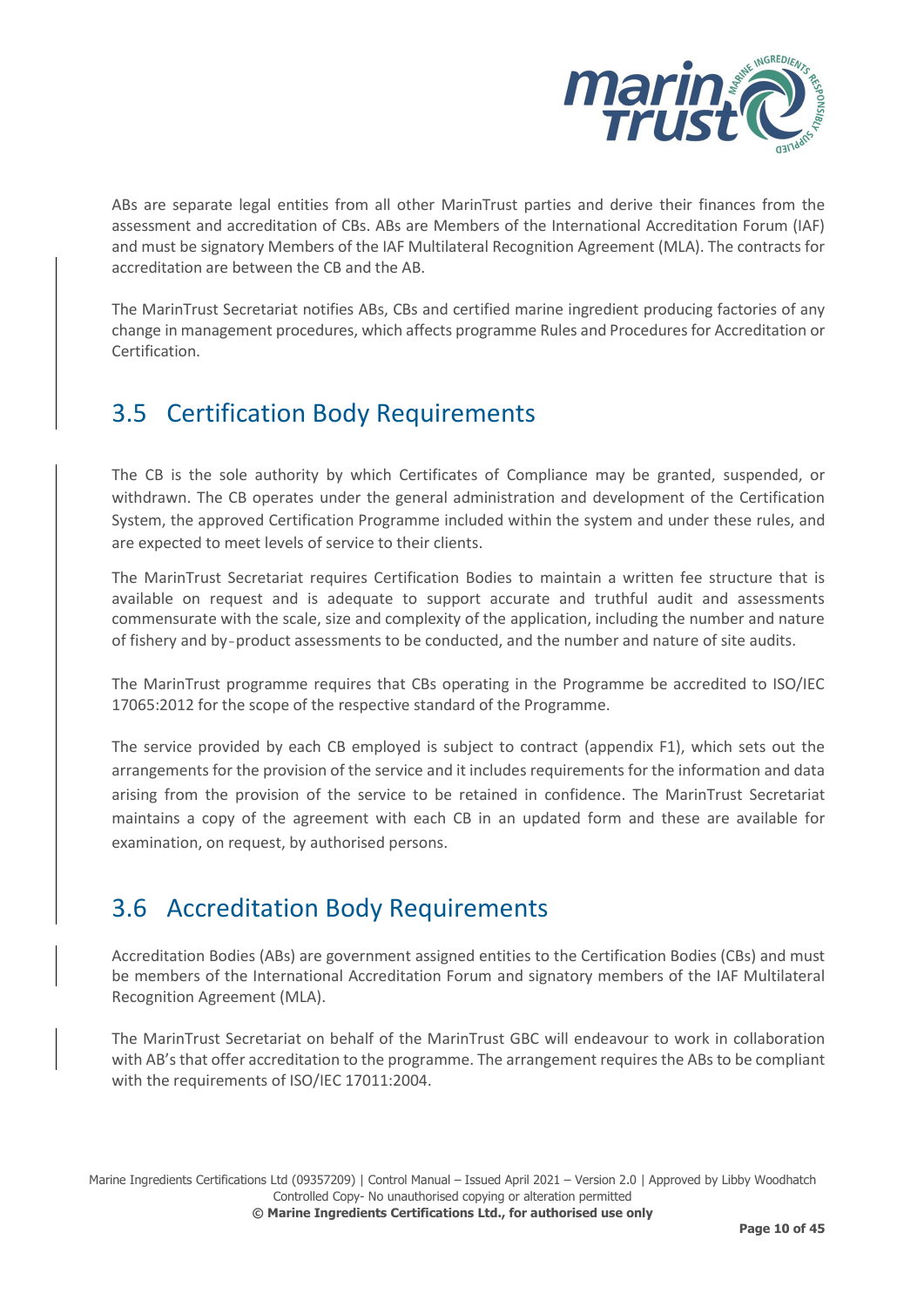

The MarinTrust programme specifies the requirements for CBs that the AB is required to verify. Subsequent to any changes in the accreditation requirements, the Programme owner MarinTrust ensures CBs are given a defined time period to conform to the changes.

The MarinTrust programme requires (through the engagement of IAF ABs) that the AB employs personnel that have the necessary education, training, technical knowledge, and experience for performing accreditation functions in fisheries and factory operations. This includes knowledge of the standard and its intent.

The MarinTrust programme requires (through the engagement of IAF ABs) that external audits be carried out on the AB to assess performance via their peer review and evaluation process.

The MarinTrust programme requires (through the engagement of IAF ABs) that the AB makes information available on request about its organisational structure.

The MarinTrust programme (through the engagement of IAF ABs) ensures that the accreditation process includes an office audit of the certification body.

The MarinTrust programme ensures (through the engagement of IAF ABs) that the accreditation process includes a review of the performance of CBs and auditors in the field.

## <span id="page-17-0"></span>3.7 Applicant and Certificate Holder Requirements

Application to the MarinTrust Programme is open to all Marine Ingredient Producer and Supply Chain Organisations around the world, see application form Appendix APP1 (for applications to the MarinTrust Standard) and Appendix APP2 (for applications to the CoC Standard).

The technical specifications, which applicants to the MarinTrust Programme must meet to achieve certification, and must maintain to retain certification, are presented in the MarinTrust Standard and Chain of Custody Standard. The MarinTrust standard are controlled documents and are available publicly on the MarinTrust website.

Reapplications shall be submitted to the MarinTrust Secretariat 6 months in advance of the certification expiry, and making sure MarinTrust is aware of any changes to their scope including species or plants etc.

### <span id="page-17-1"></span>3.8 Finances

Marine Ingredients Certifications Ltd (09357209) is an international organisation which operates the MarinTrust Programme; it is separate legal company from the CBs that conduct the MarinTrust assessment, audit, and certification process.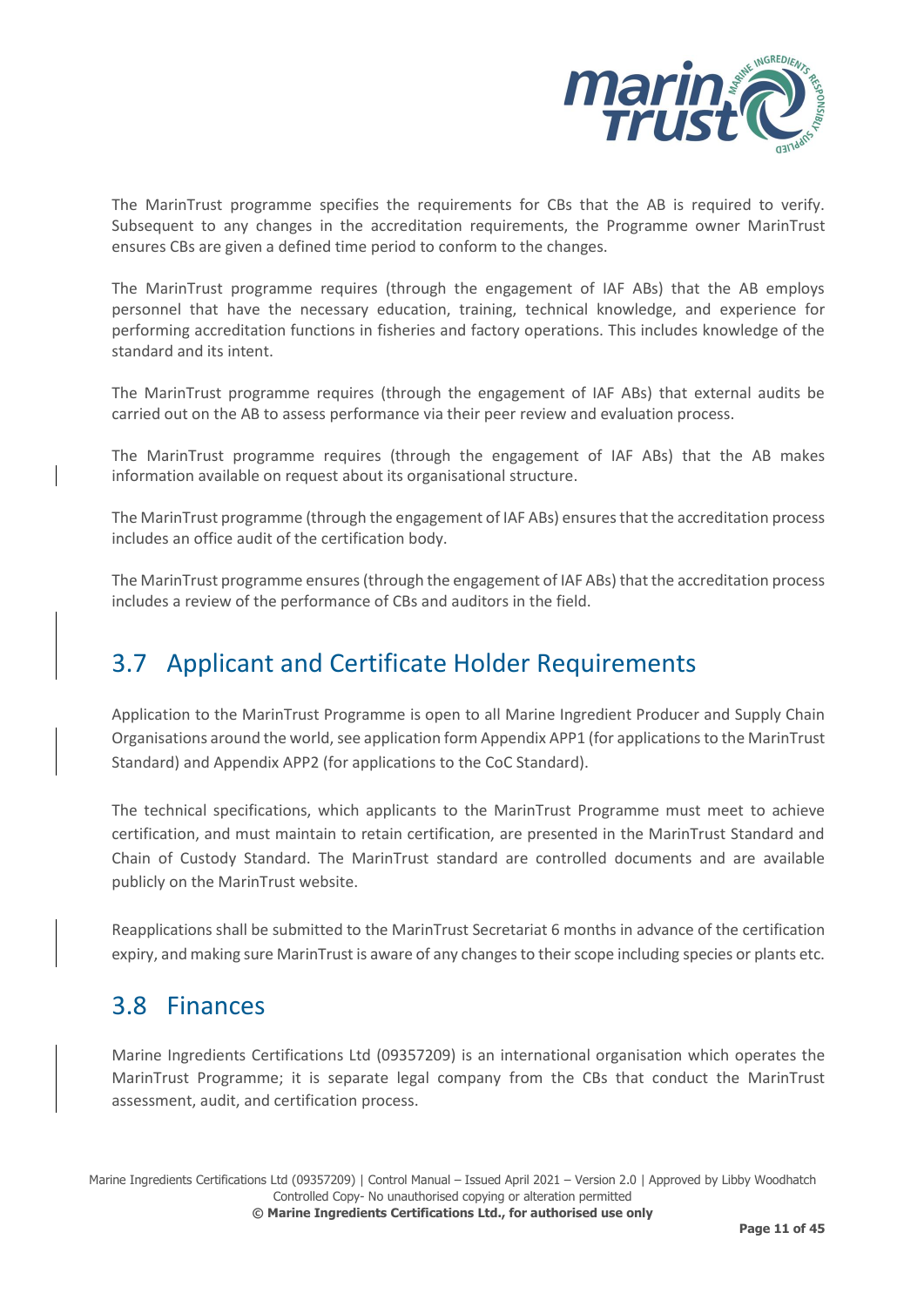

CBs are separate legal entities from Marine Ingredients Certification and MarinTrust Applicants and derive their funding from the audit fees, assessment of fisheries and other supply chain organisations.

ABs are separate legal entities from all other MarinTrust parties and derive their finances from the assessment and accreditation of CBs. For further detail on the MarinTrust Assurance structure, please see Section 3.4 herein.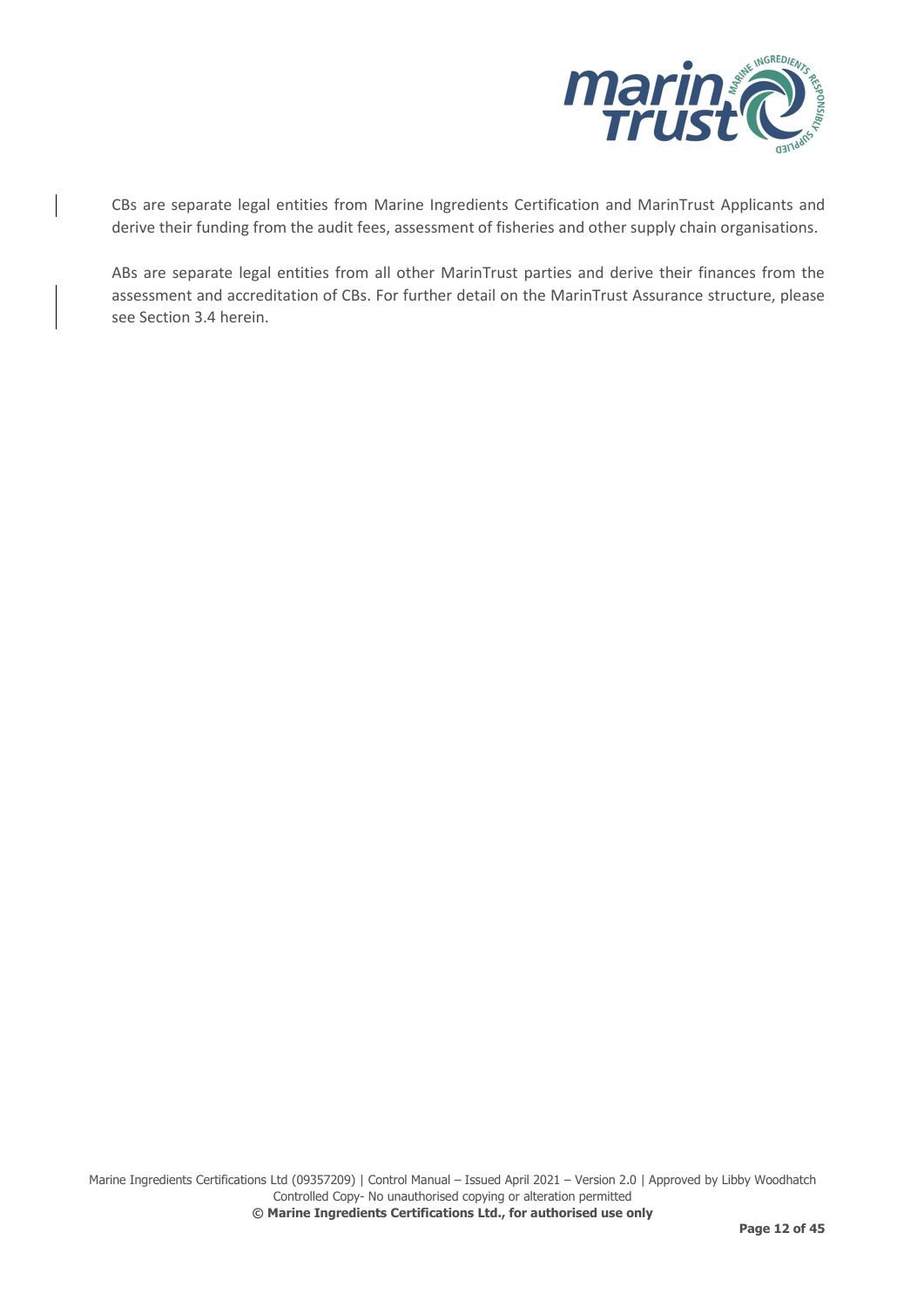

# <span id="page-19-0"></span>4 Assessment, Audit and Certification Procedures

Further details for the operation of each of the procedures listed in this section are contained in the relevant MarinTrust Procedures, provided as appendices to this manual. Notably:

- A2 Guidelines for CBs managing applications for certification to the MarinTrust Programme
- A3 Conducting of MarinTrust Fishery/By‐product assessments by Registered Certification Bodies (CBs)
- A4 Conducting of MarinTrust Factory and Chain of Custody Audits by Registered CBs
- A5 The issuing and the withdrawal of certificates to the MarinTrust Certification Programme
- A6 Appeals and Complaints Procedure for the MarinTrust Programme
- A11 Process for Handling Remote MarinTrust Factory and Chain of Custody Audits During an Extraordinary event (*applicable when invoked by MarinTrust*)
- B2 Appointment of MarinTrust Fishery and By-product Assessors
- B3 Appointment of MarinTrust Factory and Chain of Custody Auditors
- B6 MarinTrust Factory Approved Auditor Trainer Appointment
- B7 Appointment of MarinTrust Improver Programme Assessors
- D1 Certification Body approval requirements for MarinTrust audits and certification
- D2 Procedural approval criteria for Certification Body Applicants wishing to apply for approval to audit and certify against the MarinTrust Programme
- D3 Clients transferring their certification to a new Certification Body
- FAC1 MarinTrust Factory Audit Report Template
- FAC2 MarinTrust Chain of Custody Audit Report Template
- FISH1 MarinTrust Fishery Assessment Report Template
- FISH2 MarinTrust By-product Assessment Report Template
- ID1 MarinTrust Standard V2.0 Auditor Interpretation Guidelines
- ID3 Fishery Assessment Interpretation Guidance Document V2.0
- ID4 By-product Assessment Interpretation Guidance Document
- ID6 Auditor Interpretation Guidelines for the MarinTrust Chain of Custody Standard V2.0
- IP1 MarinTrust Improver Programme Acceptance Mechanism
- F1 MarinTrust Service Agreement for Services and Certification Services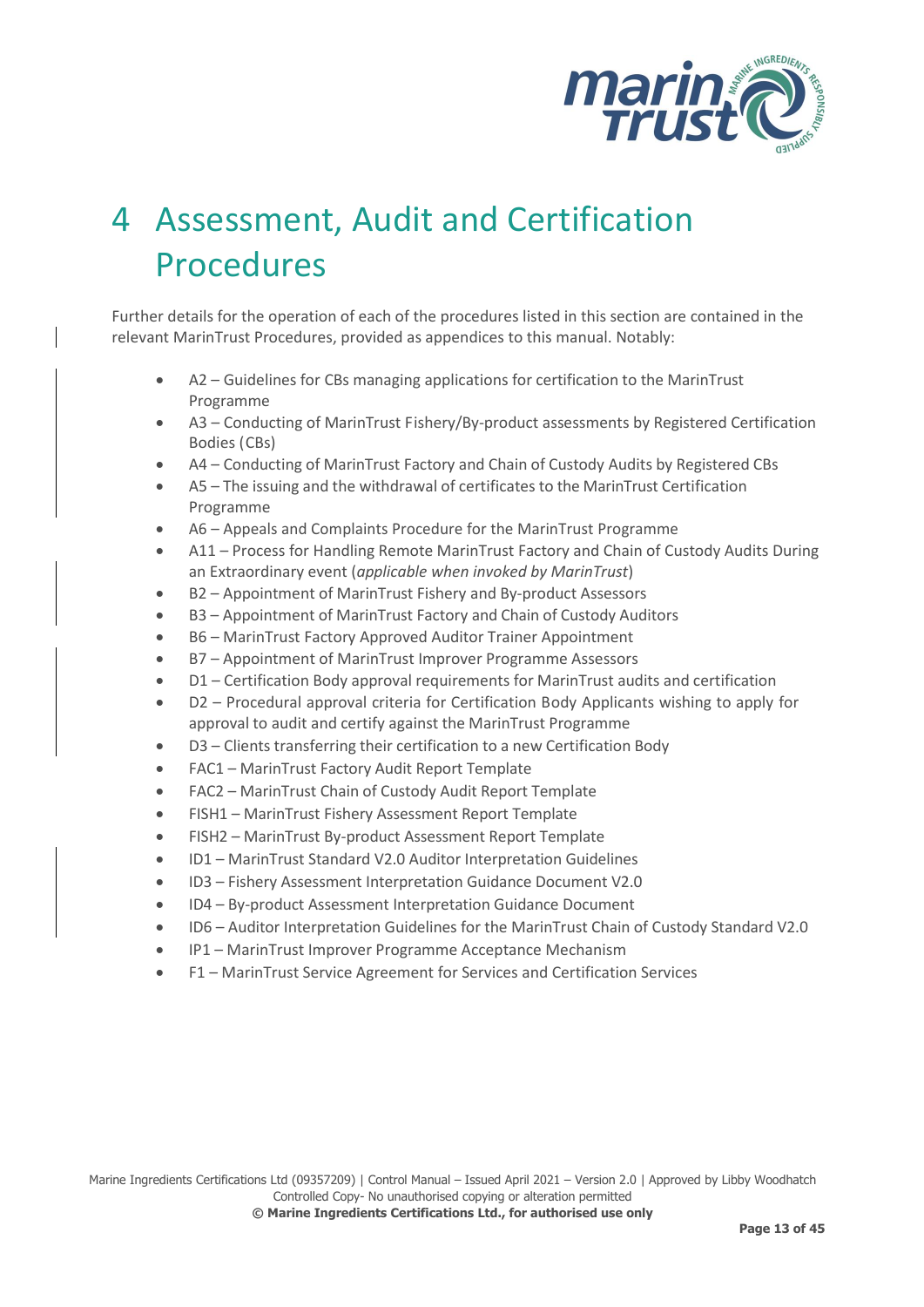

## <span id="page-20-0"></span>4.1 Assessments and Audits conducted by CBs

The role of CBs in the MarinTrust programme can be summarised as follows.

#### Fisheries assessments:

- Conduct a desktop/remote assessment of the fishery/fisheries from which raw material (both whole fish and by-products) is sourced against the MarinTrust standard.
- Determine the Fishery/Fisheries Approval Status based on performance during the desktop assessment, with the approval of fisheries against the standard as a mandatory prerequisite for Site Certification.
- Shall conduct annual Surveillance Assessment of Fisheries.
- The MarinTrust Secretariat requires CBs to produce and send Fishery Assessment Reports and/or By-product Assessment Reports, once approval has been granted, to MarinTrust to be uploaded to the website.
- Raw material by-products from aquaculture species will be verified during factory audits, to ensure they are kept separate from other fishery raw materials when entering the factory and during processing.

#### Factory/ Chain of Custody audits:

- Conduct annual site audit/audits of the Applicant processing facilities against the MarinTrust Standard.
- Conduct annual site audit/audits of the Applicant's traceability system against the MarinTrust Chain of Custody Standard.
- Identify any significant failure on the part of the Applicant to meet the requirements of the MarinTrust standards, and to decide on the issue or denial of Certificate of Compliance based on compliance with the MarinTrust standards.
- Shall conduct annual Surveillance Audits of Processing / Chain of Custody Facilities, and shall be carried out within no more than 12 months after the prior audit / assessment. Decide on the maintenance, suspension or withdrawal of Certificates of Approval based on the outcomes of these.
- The MarinTrust Secretariat requires CBs to send final audit reports and MarinTrust certificates to be stored for the purposes of calibration, statistical analysis and document control.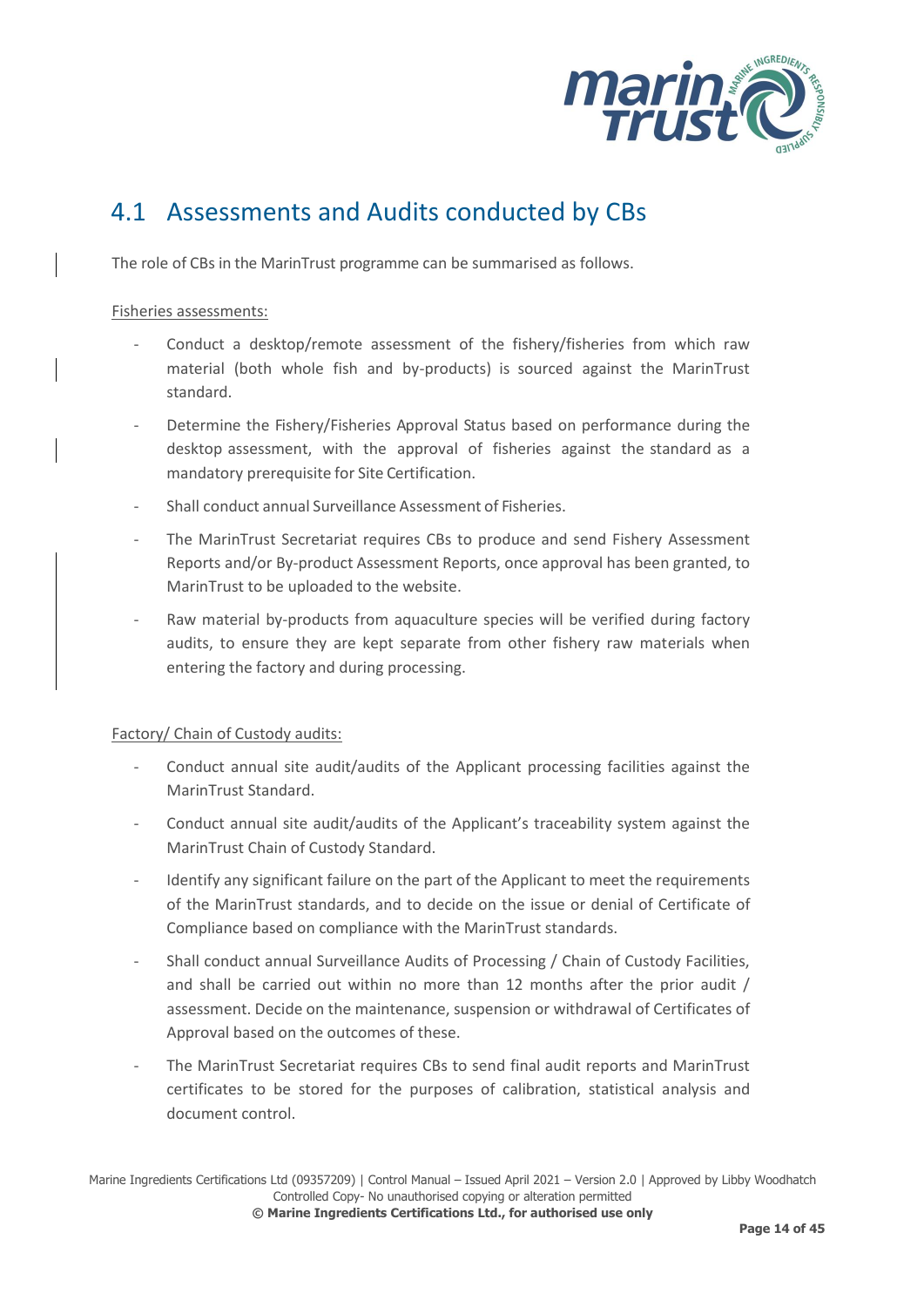

#### Improver Programme assessments:

- The MarinTrust Improver Programme provides a mechanism by which fisheries which do not currently meet the MarinTrust whole fish raw material requirements can work towards approval for certification along a structured pathway and in alignment with this Control Manual.
- Those accepted onto the IP and commit to improvement requirements may use approved statements to demonstrate the nature of the production and the link to the MarinTrust brand, however they MUST NOT use the MarinTrust logo.
- Each Improver Programme fishery will undertake an annual milestone report, and the CB will verify these assessments.
- All facilities that are processing MarinTrust Improver Programme raw materials will still have to undergo a full MarinTrust factory audit according to standard certification procedures.

#### **Assessor and auditor competency**

The MarinTrust Secretariat has defined the qualifications and competency criteria required by auditors, audit teams and fishery assessors employed or contracted by CBs. MarinTrust makes this information available on request. Only MarinTrust approved Fishery Assessors and Factory Auditors selected, appointed and controlled by approved Certification Bodies may carry out fishery assessments and auditing activities. Details on the fishery assessor and factory / CoC auditor competency criteria are contained in appendices B2 Appointment of MarinTrust Fishery and By-product Assessors and B3 – Appointment of MarinTrust Factory and Chain of Custody Auditors respectively.

### <span id="page-21-0"></span>4.2 Audit and Assessment Procedures

#### **Fishery and By-product Assessments**

All Fishery and By-products Assessments are required to be conducted in accordance with the Fishery Assessment or By-product Assessment procedure described in appendix A3 – Conducting MarinTrust Fishery Assessments by Registered Certification Bodies (CBs) which outlines the operating procedures for fishery and by-product assessments. In summary this procedure provides details on the following:

- Preassessment check
- Assessment Procedures
- Peer Review
- Assessment reporting and recording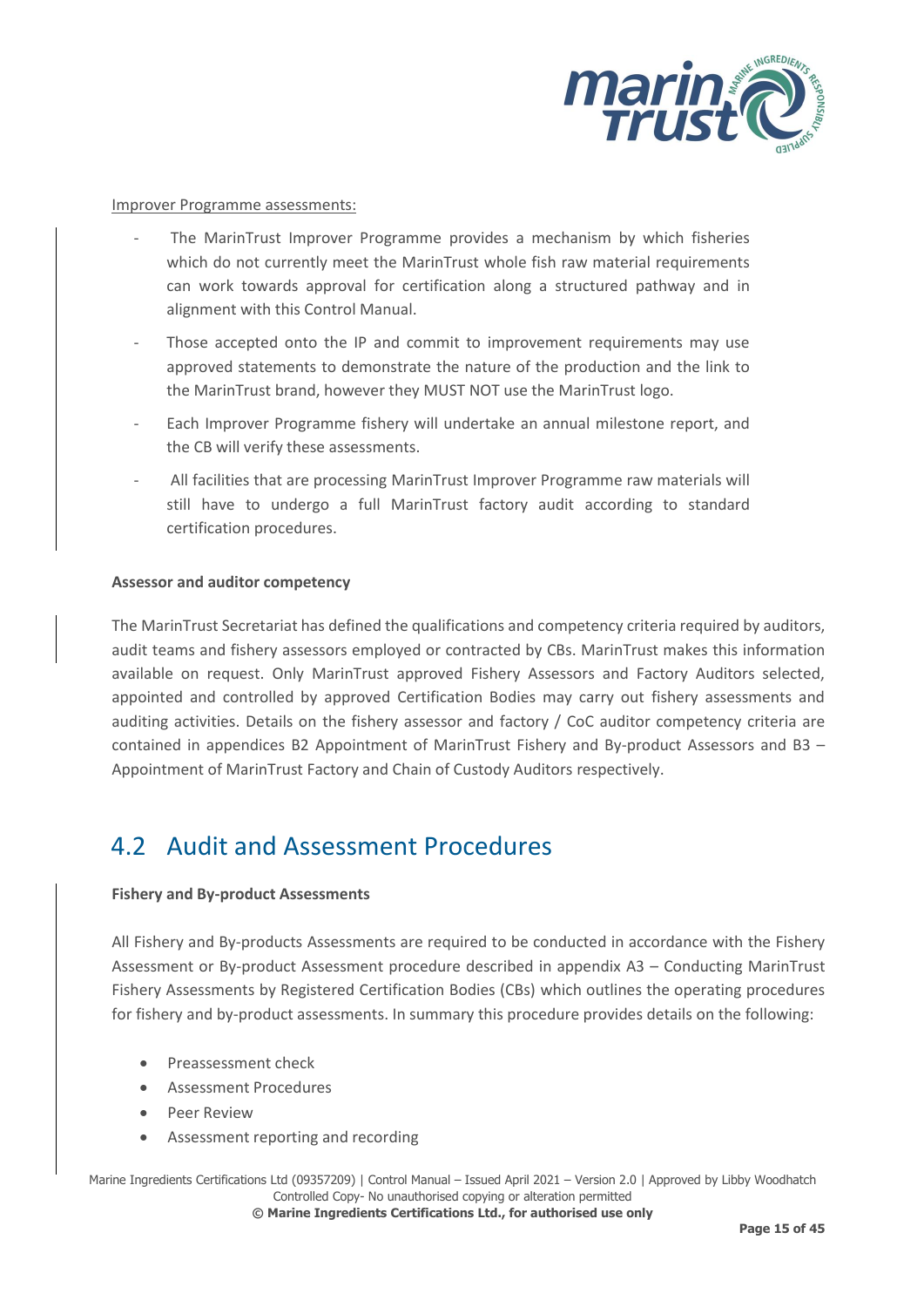

Pass or fail against the MarinTrust standard shall be determined in accordance with the fishery and byproduct assessment methodology outlined in ID3 – Fishery Assessment Interpretation Guidance Document and ID4 – By-product Assessment Interpretation Guidance Document.

All fishery and by-product assessment reports shall be completed using the relevant templates in Appendix FISH1 – MarinTrust Fishery Assessment Template Report V2.0 or FISH2 – MarinTrust Byproduct Assessment Template Report V2.0.

#### **MarinTrust Factory and Chain of Custody Audits**

All MarinTrust Factory and Chain of Custody Auditors are required to be conducted in accordance with the Factory Auditing Process described in appendix A4 – Conducting of MarinTrust Factory and Chain of Custody audits by Registered Certification Bodes which outlines the operating procedures for Factory and Chain of Custody audits. In summary this procedure provides details on the following:

- Pre-audit check
- Audit procedures
- Audit reporting
- Records

Compliance to the relevant MarinTrust standard shall be determined in accordance with the MarinTrust standard or MarinTrust Standard criteria as described in Appendix ID1 – MarinTrust Standard V2.0 Auditor Interpretation Guidelines and ID6 – Auditor interpretation Guidelines for MarinTrust Chain of Custody Standard V2.0.

All audit reports shall be completed using the relevant audit templates in Appendix FAC1 –MarinTrust Factory Audit Report or Appendix FAC2 – MarinTrust Chain of Custody V2.0 Audit Report Template.

**Improver Programme** Details on operating procedures for the Improver Programme can be found in appendix IP1 - MarinTrust Improver Programme Acceptance Mechanism. In summary, to enter the Improver Programme the applicant must complete 5 key steps:

- 1. Self-evaluation of fishery
- 2. Contract approved assessor
- 3. GAP analysis against the MarinTrust fisheries assessment template
- 4. Develop Fisheries Action Plan (FAP)
- 5. Sign stakeholder agreement

#### **Maintenance of Records**

Records shall be maintained by the CBs as defined within their documented Quality Systems to demonstrate compliance with the system and appropriate regulatory requirements. The records include reports arising from audits and assessments.

Marine Ingredients Certifications Ltd (09357209) | Control Manual – Issued April 2021 – Version 2.0 | Approved by Libby Woodhatch Controlled Copy- No unauthorised copying or alteration permitted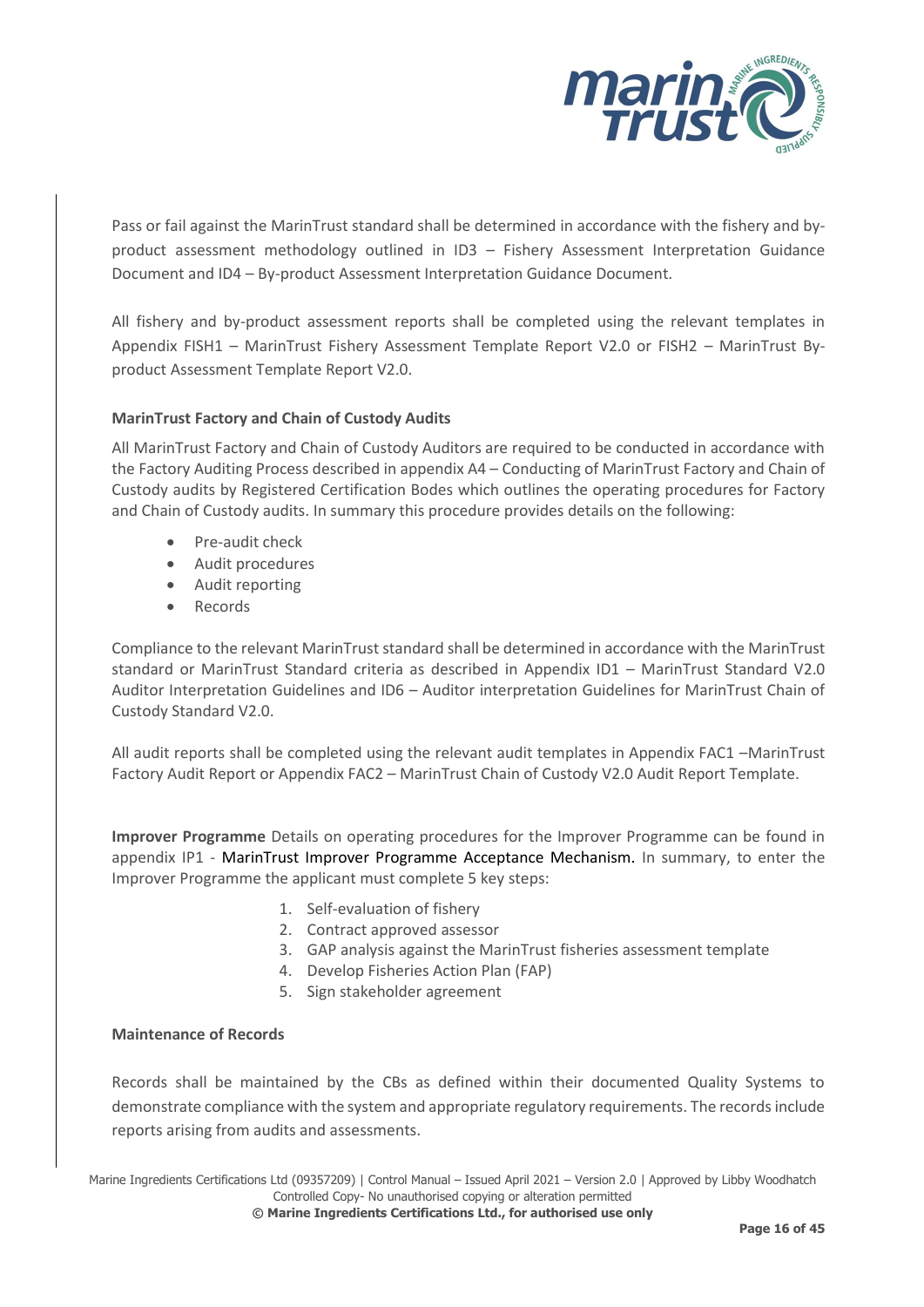

The CB records shall be readily accessible and safely stored for a period of five years unless otherwise specified.

The information contained in the CB records, other than that which is in the public domain, will be held in confidence unless otherwise required by the law, or requested/permitted to do so by the Client.

## <span id="page-23-0"></span>4.3 Issuing and Withdrawal of Certification

#### **Issue and Maintenance of a Certificate of Compliance**

As a third-party business to business certification programme, MarinTrust does not issue the certificates. This is down to the CBs (authority) and MT has a procedure which defines the method and instances by which certificates can be issued and withdrawn in Appendix A5, 'Issuing and the Withdrawal of Certificates to the MarinTrust Certification Programme', in summary:

Appeals against a decision to withhold the issue or to withdraw a Certificate of Compliance will be heard in the manner described in Appendix A5 – Appeals and Complaints Procedure.

#### **Withdrawal of a Certificate of Compliance**

Certificates of Compliance may be withdrawn where the CB's CEO, their MarinTrust Programme Certification Committee/ Certifier or their Oversight Board has firm evidence that a certified location has failed to comply with any of the requirements as detailed in MarinTrust Certification Programme The procedure for the withdrawal of a MarinTrust certificate is described in Appendix A5 – 'Issuing and the Withdrawal of Certificates to the MarinTrust Certification Programme'.

### <span id="page-23-1"></span>4.4 Marks of Conformity

As a business-to-business certification programme the use of the MarinTrust logo is not eco-labelling directed at the end user of the marine ingredient products. Key documents for the use and control of the MarinTrust logo are as follows:

- Appendix C4 MarinTrust Logo Management Procedure
- MarinTrust Brand Guidelines
- Appendix F3 MarinTrust Licence Agreement and Claims Policy
- Appendix F4 MarinTrust Improver Programme Claims Policy

All certified and accepted sites under the MarinTrust Programme must sign the relevant **Licence Agreement and Claims policy**. This agreement allows MarinTrust to further protect and enforce the integrity of the logo and claim usage.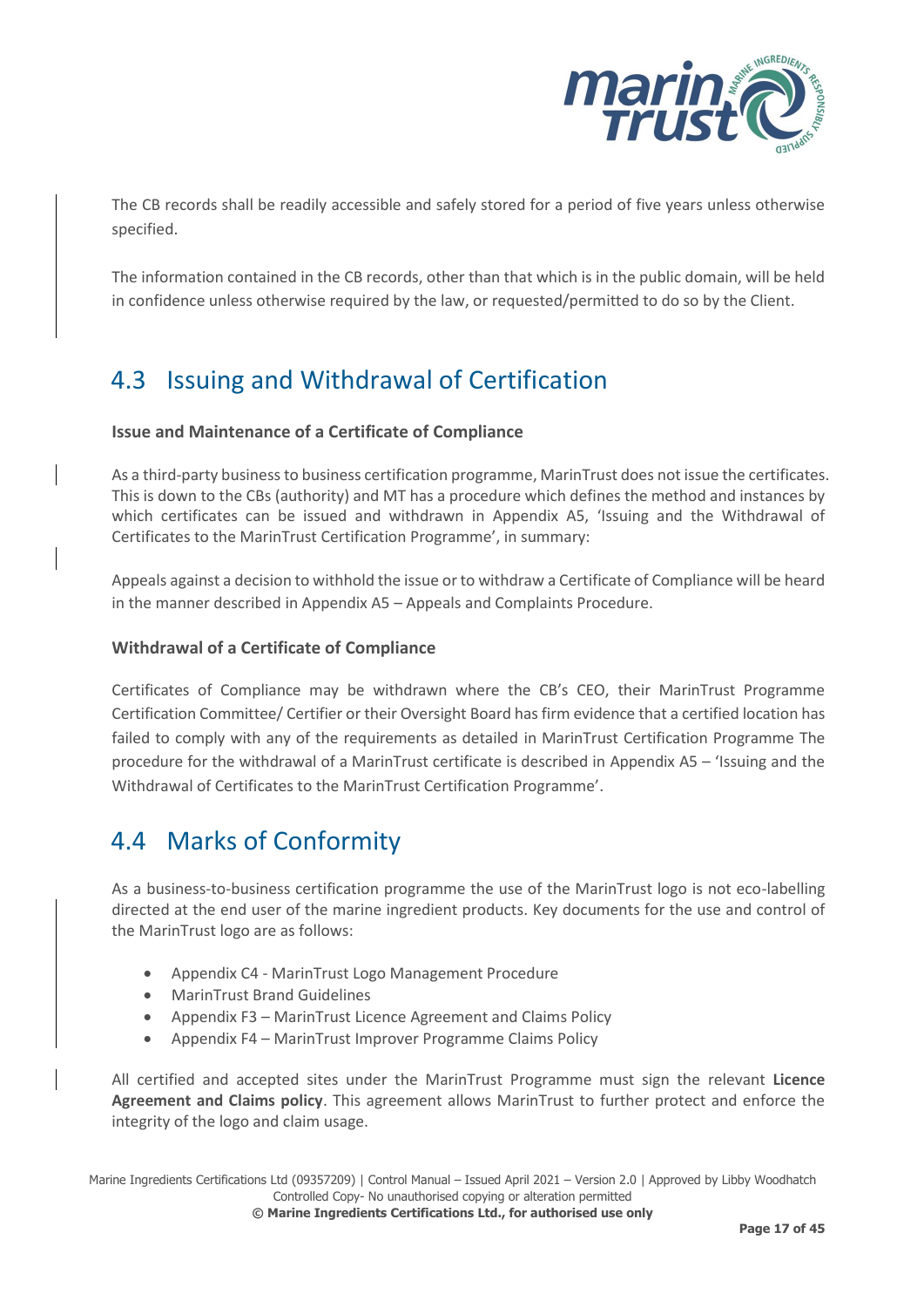

A transition period is set in place to allow companies to adjust to the new MarinTrust branding guidelines, more information on the transition requirements can be found on the MarinTrust website.

## <span id="page-24-0"></span>4.5 Complaints and Appeals

The procedure for how appeals and complaints concerning certification decisions, certified marine ingredients (such as fishmeal and fish oil) or Certificate Holders, or operations of certification activities by the CB is outlined in Appendix A6 – Appeals and Complaints Procedure.

The MarinTrust Secretariat requires CBs to manage appeals and complaints in accordance with appendix A6 and the CBs own appeals and complaints procedure that shall be in compliance with their Accreditation Body Requirements.

## <span id="page-24-1"></span>4.6 Client Transfer

In some situations, MarinTrust Certificate Holders may request to transfer their certification to a new CB. Details of this procedure are contained within Document D3 – Clients transferring their certification to a new Certification Body.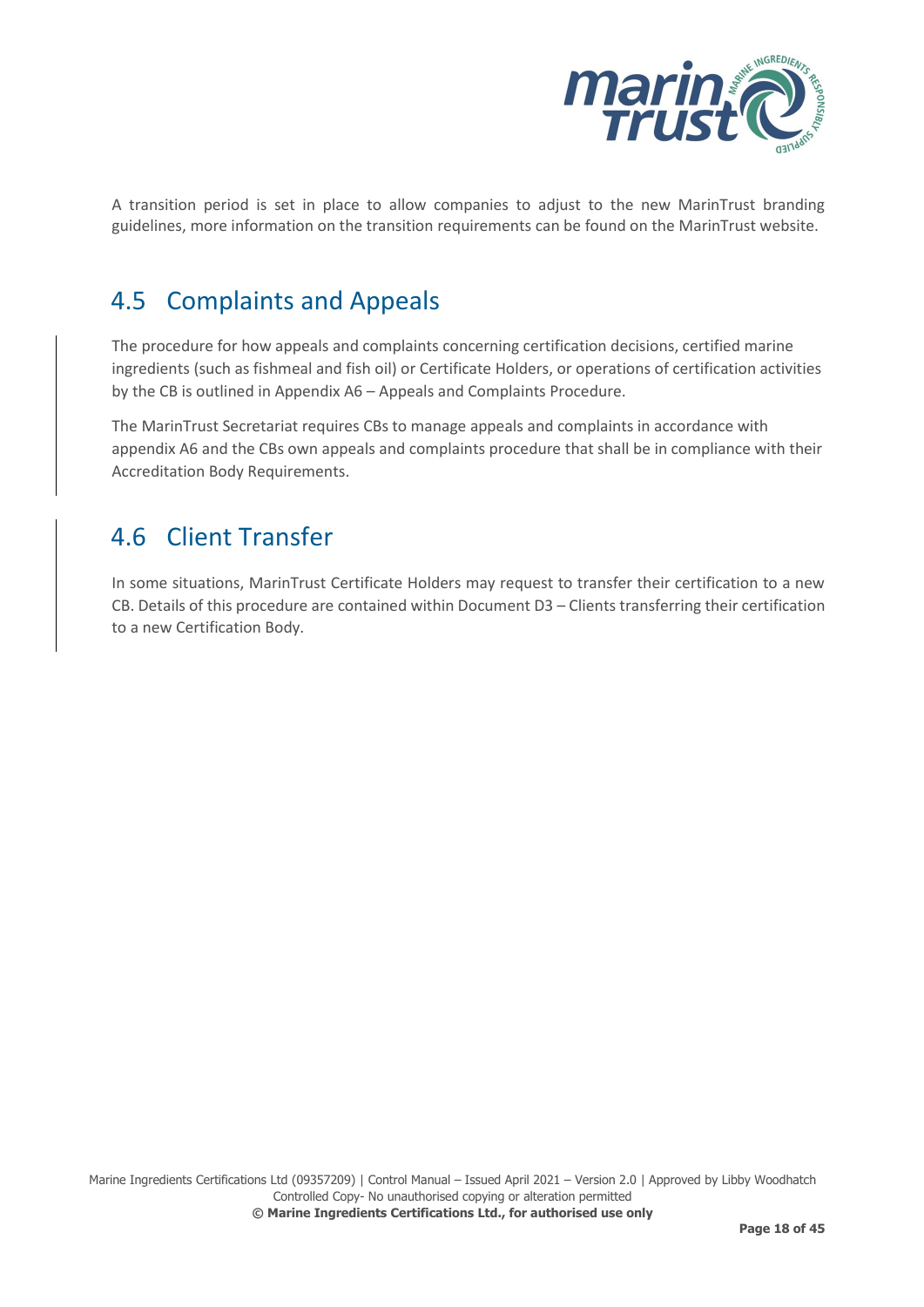

## <span id="page-25-0"></span>Amendment Log

| <b>DATE</b> | <b>ISSUE</b> | <b>AMENDMENT</b>                                                                                                                                                                                                                                                                                                                                                                                                                                                               | <b>AUTHORISED BY</b> |
|-------------|--------------|--------------------------------------------------------------------------------------------------------------------------------------------------------------------------------------------------------------------------------------------------------------------------------------------------------------------------------------------------------------------------------------------------------------------------------------------------------------------------------|----------------------|
| 13/04/2016  | 1.1          | Addition<br>of content<br>6.2.2<br>to<br>CB.<br>Assessments (Overview), point b) "For<br>fishery assessments this report will<br>undergo an IFFO RS Peer review prior to<br>the final determination by the CB. For<br>fishery by-product assessments, 10% of<br>the total number of by-product reports<br>and any"                                                                                                                                                             | Francisco Aldon      |
| 13/04/2016  | 1.1          | Change of appendix title C3 "IFFO RS<br>Fisheries, Factories,<br>Standard<br>and<br>Process" in 8. List of Appendices.                                                                                                                                                                                                                                                                                                                                                         | Francisco Aldon      |
| 13/04/2016  | 1.1          | Change of appendix C4 title to read "Logo"<br>instead of 'Seal'                                                                                                                                                                                                                                                                                                                                                                                                                | Francisco Aldon      |
| 13/04/2016  | 1.1          | In Appendix 5, 1. Report to applicant on<br>time, second bullet point changed to refer<br>to "Document A3 Guidelines for CB<br>conducting IFFO RS Fishery/By-product<br>Assessments"                                                                                                                                                                                                                                                                                           | Francisco Aldon      |
| 05/05/2016  | 1.1          | Addition of relevant appendix codes in<br>Section 8 - List of Appendices pages 32 -<br>33; Addition of E4 and E5 in Terms of<br>Reference, addition of F2 and F3 to<br>Agreements, Addition of<br>Templates<br>including APP1, APP2, APP3, APP4, CB1,<br>CB2, CB3, FAC1, FISH1, FISH2, Addition of<br>Improvers Programme including IP1,<br>addition of Peer Review Committee<br>including PRI, and finally addition of<br>Interpretation documents including ID1,<br>ID2, ID3 | Francisco Aldon      |
| 05/05/2016  | 1.1          | Edits to the control manual codes in<br>Appendix 4 of the Main Control Manual,                                                                                                                                                                                                                                                                                                                                                                                                 | Francisco Aldon      |

Marine Ingredients Certifications Ltd (09357209) | Control Manual – Issued April 2021 – Version 2.0 | Approved by Libby Woodhatch Controlled Copy- No unauthorised copying or alteration permitted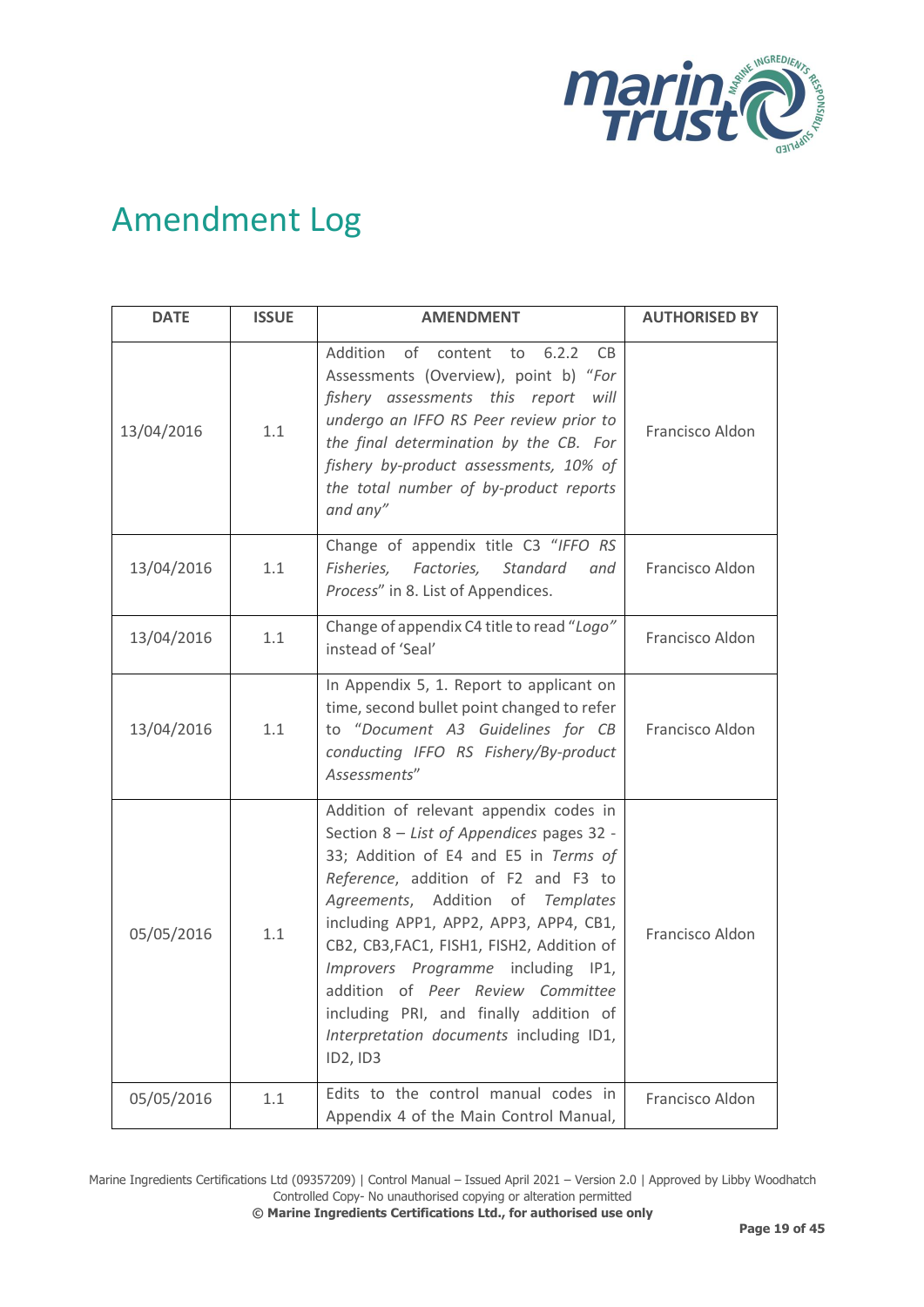

|            |     | pages 54 to 58, in order to refer to the<br>relevant, up-to-date documents.                                                                   |                 |
|------------|-----|-----------------------------------------------------------------------------------------------------------------------------------------------|-----------------|
| 05/05/2016 | 1.1 | Addition of signatures page - page 63                                                                                                         | Francisco Aldon |
| 22/07/2016 | 1.1 | Addition of appendix A8 to page 32, list of<br>Appendices                                                                                     | Francisco Aldon |
| 04/09/2017 | 1.2 | Update of IFFO RS website address                                                                                                             | Francisco Aldon |
| 04/09/2017 | 1.2 | Addition of wording "and full revisions of<br>the IFFO RS standard every 5 years in<br>accordance with ISEAL to"                              | Francisco Aldon |
| 04/09/2017 | 1.2 | 'Head of Standards' wording to<br>be<br>corrected to 'Head of Operations'                                                                     | Francisco Aldon |
| 04/09/2017 | 1.2 | Addition of 'FAC2 IFFO RS Factory<br>Assessment Report V2.0' to the list of<br>appendices                                                     | Francisco Aldon |
| 04/09/2017 | 1.2 | Addition of 'FISH3<br>IFFO RS Fishery<br>Assessment Report V2.0' to the list of<br>appendices                                                 | Francisco Aldon |
| 04/09/2017 | 1.2 | Addition of 'ID4 Public Interpretation<br>Guidelines for the IFFO RS Factory<br>V2.0'<br>the<br>Assessment<br>list<br>to<br>of<br>appendices' | Francisco Aldon |
| 04/09/2017 | 1.2 | Addition of<br>'ID5 IFFO<br><b>RS</b><br>Fishery<br>Guidance<br>Interpretation<br>Assessment<br>V2.0' to the list of appendices'              | Francisco Aldon |
| 04/09/2017 | 1.2 | Updating of the Governance Structure in<br>Appendix 1 with the<br>addition of<br>'Compliance'                                                 | Francisco Aldon |
| 04/09/2017 | 1.2 | Updating of the IFFO RS Governance<br><b>Board Members</b>                                                                                    | Francisco Aldon |
| 04/09/2017 | 1.2 | Rewording of 'to be followed' in clause<br>1.1.6 in appendix 2                                                                                | Francisco Aldon |
| 04/09/2017 | 1.2 | Slight rewording to clause<br>$1.1.9$ in<br>appendix 2                                                                                        | Francisco Aldon |

Marine Ingredients Certifications Ltd (09357209) | Control Manual – Issued April 2021 – Version 2.0 | Approved by Libby Woodhatch Controlled Copy- No unauthorised copying or alteration permitted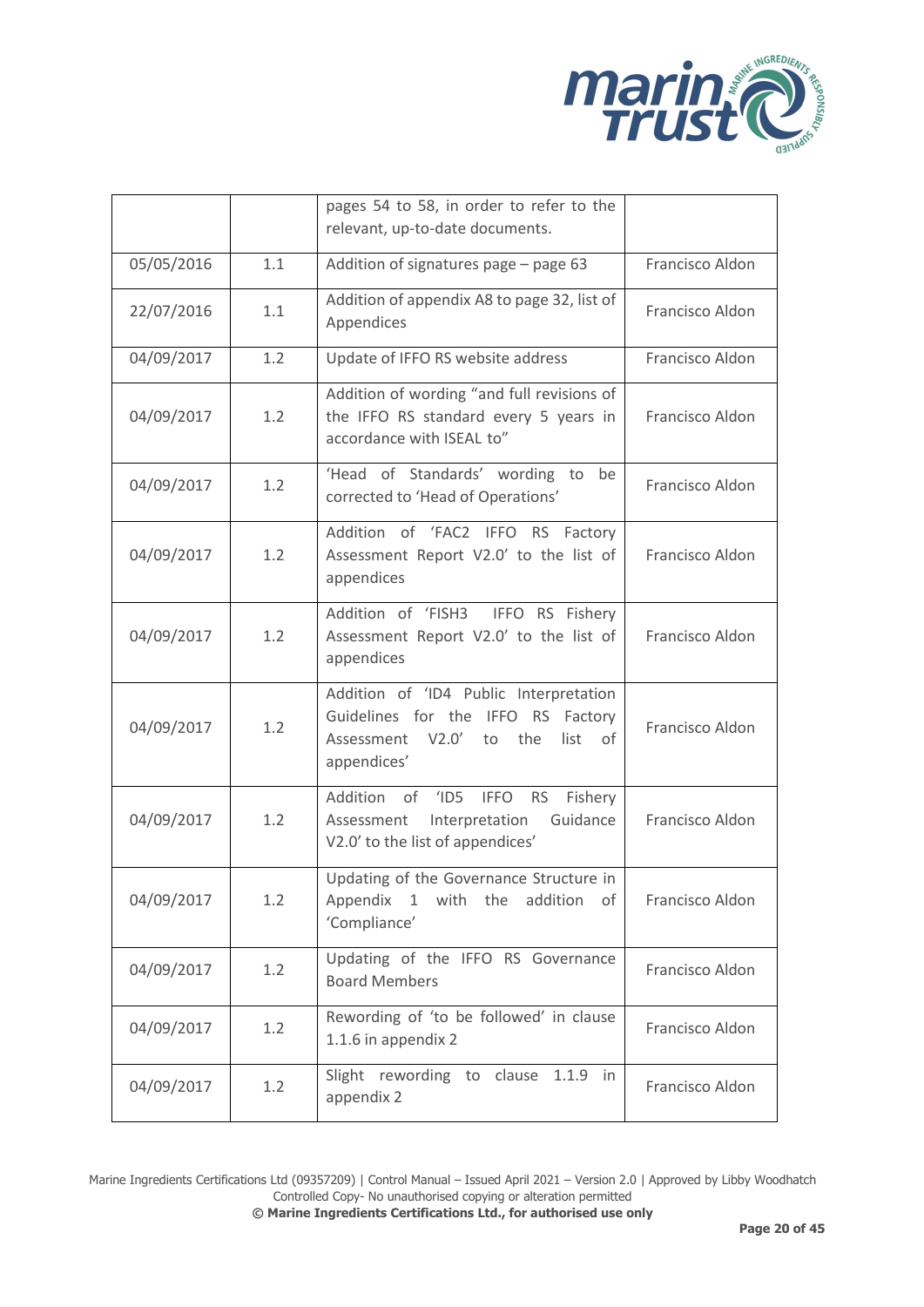

| 04/09/2017 | 1.2 | Rewording of 'minuted' to 'recorderd' in<br>clause 2.9 in appendix 2                                                                                                                                                                                               | Francisco Aldon |
|------------|-----|--------------------------------------------------------------------------------------------------------------------------------------------------------------------------------------------------------------------------------------------------------------------|-----------------|
| 04/09/2017 | 1.2 | Removal of wording 'and observers' in<br>clause 3.1 in appendix 2                                                                                                                                                                                                  | Francisco Aldon |
| 04/09/2017 | 1.2 | Rewording of 'fishmeal/fish oil industry'<br>to 'Marine Ingredient producing' in clause<br>$3.1.1.1$ in appendix 2                                                                                                                                                 | Francisco Aldon |
| 04/09/2017 | 1.2 | Rewording of 'fishmeal/fish oil industry'<br>to 'Marine Ingredient producing' in clause<br>3.1.1.3 in appendix 2                                                                                                                                                   | Francisco Aldon |
| 04/09/2017 | 1.2 | Removal of wording 'or<br><b>IFFO</b><br>an<br>representative'<br>nominated<br>clause<br>in<br>3.1.1.4 in appendix 2                                                                                                                                               | Francisco Aldon |
| 04/09/2017 | 1.2 | Removal of wording 'or an IFFO<br>representative' in<br>nominated<br>clause<br>3.1.1.4.1 in appendix 2                                                                                                                                                             | Francisco Aldon |
| 04/09/2017 | 1.2 | of wording<br>Removal<br>'or<br><b>IFFO</b><br>an<br>nominated representative'<br>in<br>clause<br>3.1.1.4.3 in appendix 2                                                                                                                                          | Francisco Aldon |
| 04/09/2017 | 1.2 | Removal of the wording 'members of the<br>GB' in clause 5.1 in appendix 2                                                                                                                                                                                          | Francisco Aldon |
| 04/09/2017 | 1.2 | Rewording of 'elect the' to 'appoint' and<br>deletion of wording 'who will serve for a<br>maximum period of 3 years without the<br>requirement for re-election' in clause 5.4<br>in appendix 2                                                                     | Francisco Aldon |
| 04/09/2017 | 1.2 | Amendments to clause 6.1 in appendix 2                                                                                                                                                                                                                             | Francisco Aldon |
| 04/09/2017 | 1.2 | Amendments to clause 7.1 and addition of<br>clause 7.2 in appendix 2                                                                                                                                                                                               | Francisco Aldon |
| 04/09/2017 | 1.2 | Amendments to the following clauses in<br>appendix 2; Clause 8.1 now 8.5, clause 8.2<br>removed, clause 8.3 now 8.7, clause 8.4<br>now 8.8, clause 8.5 now 8.9, clause 8.6<br>now 8.10, clause 8.7 now 8.11, clause 8.8<br>now 8.12, clause 8.9 now 8.13, with the | Francisco Aldon |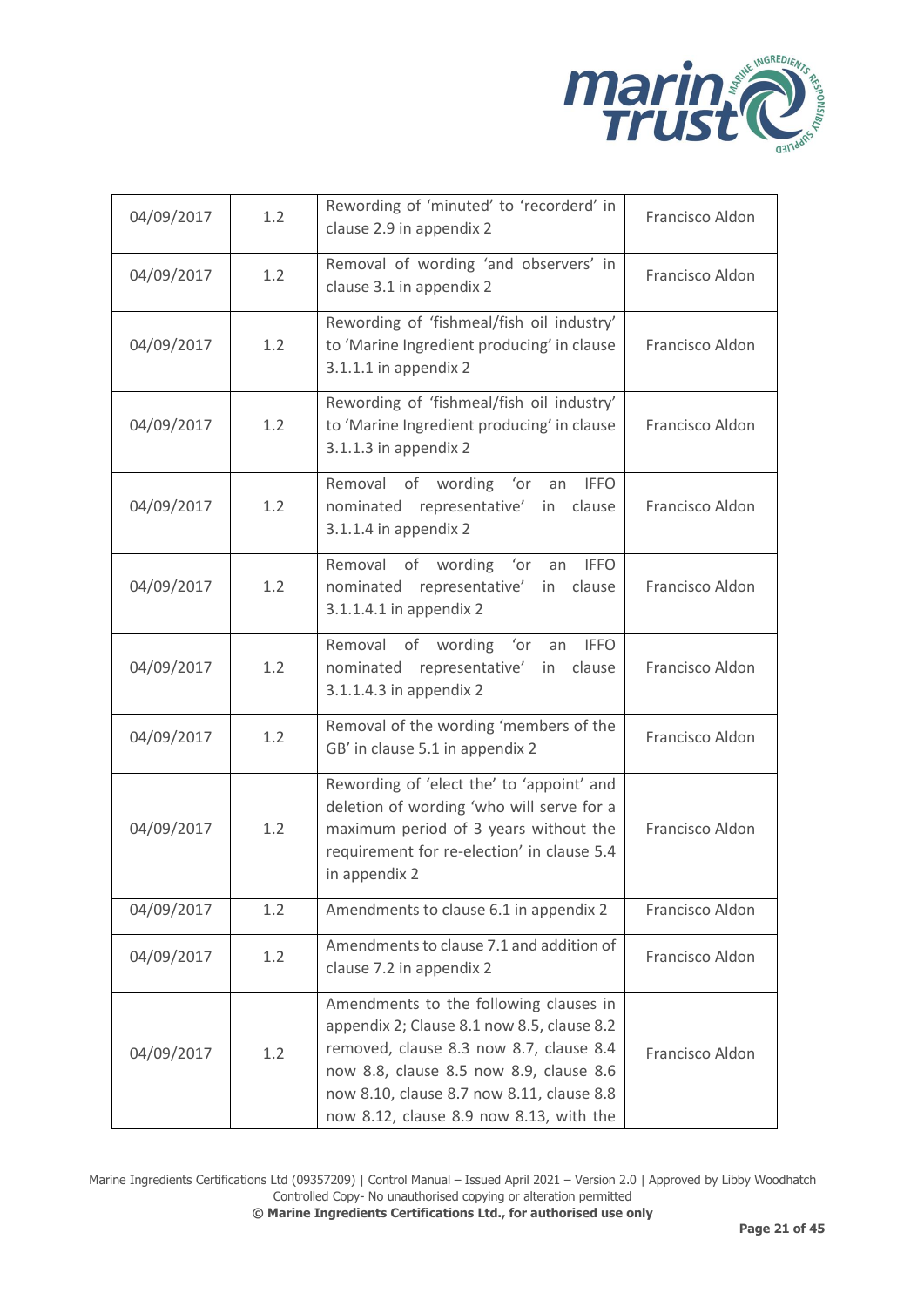

|            |     | addition of new clauses 8.1, 8.2, 8.3 and<br>8.4                                                                                                                                                                  |                 |
|------------|-----|-------------------------------------------------------------------------------------------------------------------------------------------------------------------------------------------------------------------|-----------------|
| 04/09/2017 | 1.2 | Amendments to the following clauses in<br>appendix 2; Clause 9.8 now 9.9, clause 9.9<br>now 9.10, clause 9.10 now 9.11, clause<br>9.10.1 now 9.11.1, clause 9.11 now 9.12,<br>with the addition of new clause 9.8 | Francisco Aldon |
| 04/09/2017 | 1.2 | Clause 10.1 now 10.2 with the addition of<br>the new clause 10.1 in appendix 2                                                                                                                                    | Francisco Aldon |
| 04/09/2017 | 1.2 | Wording amendments to clauses 11.2.1 to<br>11.2.7 in appendix 2                                                                                                                                                   | Francisco Aldon |
| 04/09/2017 | 1.2 | 'Fishery Assessment<br>Interpretation<br>Guidance Document V2.0' reference<br>added to 'Stage 3: Raw<br>Material<br>Assessments' in appendix 4                                                                    | Francisco Aldon |
| 04/09/2017 | 1.2 | 'Fishery<br>Assessment<br>Interpretation<br>Guidance Document V2.0' reference<br>added to 'Step 5: Raw Material Rating' in<br>appendix 4                                                                          | Francisco Aldon |
| 04/09/2017 | 1.2 | 'Fishery Assessment<br>Interpretation<br>Guidance Document V2.0' reference<br>'Step 7: Peer<br>added to<br>Review<br>Assessments' in appendix 4                                                                   | Francisco Aldon |
| 09/01/2019 | 1.3 | Page 5, paragraph 7, removal of specific<br>references to those who require access to<br>the IFFO R Control Manual. The IFFO RS<br>Control Manual will be publicly available<br>on the IFFO RS website            | Libby Woodhatch |
| 09/01/2019 | 1.3 | 2.4.3 Change of the responsibly for<br>notifying applicants of changes to the IFFO<br>RS standard to reflect current practice.                                                                                    | Libby Woodhatch |
| 09/01/2019 | 1.3 | Addition of 3.1.12 stating that all fisheries,<br>by-products and RS certified factories will<br>have transitioned to V2.0 of the IFFO RS<br>standard.                                                            | Libby Woodhatch |
| 09/01/2019 | 1.3 | Update of clause 3.2.4 to remove the<br>specific of ToR within the main control                                                                                                                                   | Libby Woodhatch |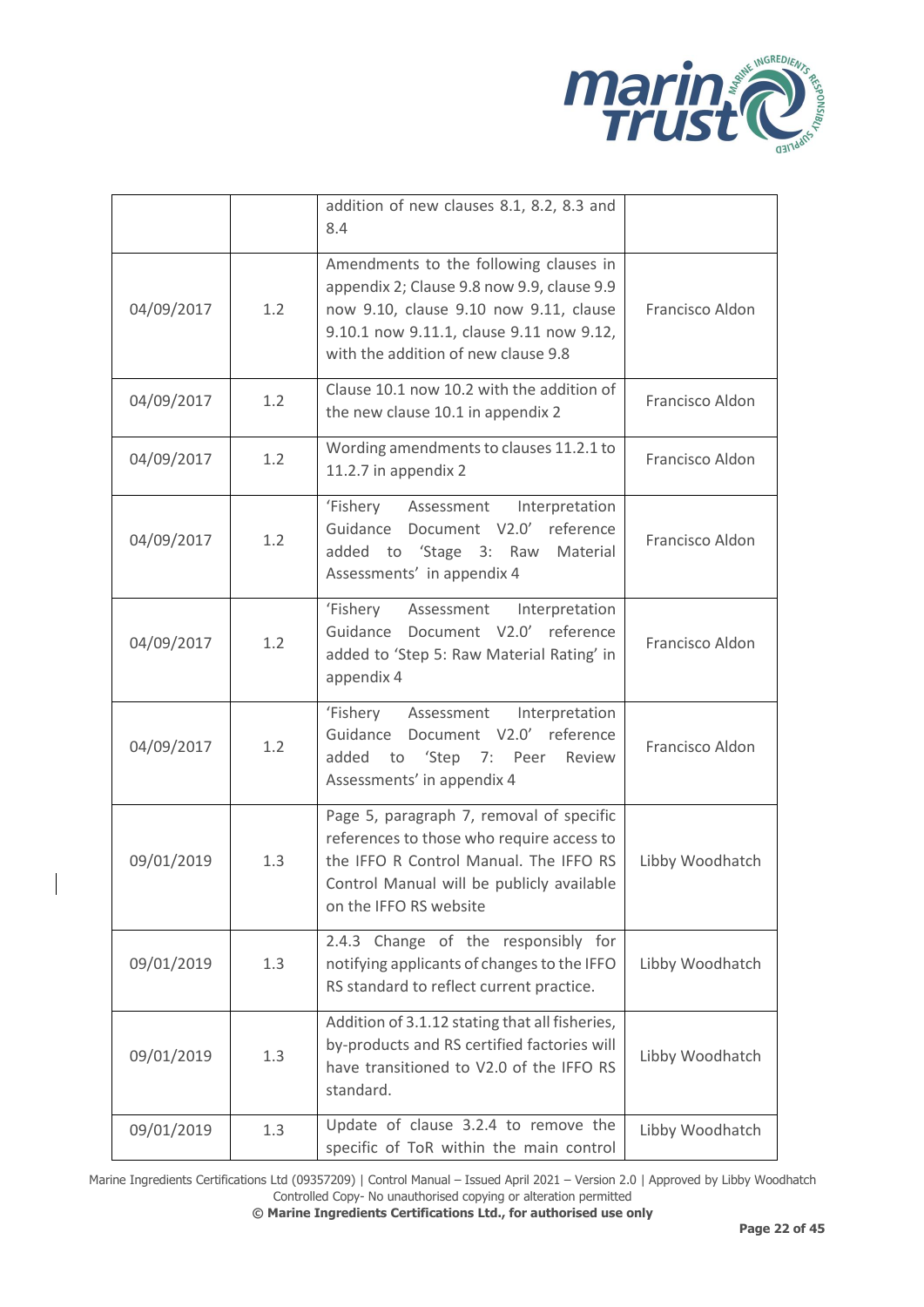

|            |     | manual. Instead, readers are directed to<br>the ToR in appendix E3.                                                                                                                            |                 |
|------------|-----|------------------------------------------------------------------------------------------------------------------------------------------------------------------------------------------------|-----------------|
| 09/01/2019 | 1.3 | Additions of IFFO RS Social and Ethical<br>Committee and IFFO RS Standard Steering<br>Committee (3.2.5 and 3.2.6)                                                                              | Libby Woodhatch |
| 14/03/2019 | 1.3 | Update of QMS Review Committee to<br>Internal Assurance Committee and its<br>defined role. 3.2.7                                                                                               | Libby Woodhatch |
| 14/03/2019 | 1.3 | Update of IFFO RS role descriptions,<br>separation of Certification Programme<br>Coordinator and Standards Administrator<br>role and addition of Fisheries Science<br>Manager role.            | Libby Woodhatch |
| 14/03/2019 | 1.3 | of<br><b>IFFO</b><br>Update<br><b>RS</b><br>Governance<br>Organisational Structure and removal of<br>'certification process' flow<br>diagram,<br>section 4, pg 15.                             | Libby Woodhatch |
| 14/03/2019 | 1.3 | Update of criteria of the QMS committee,<br>section 5.1, now the Internal Assurance<br>Committee, to reflect changes in its<br>governance and role.                                            | Libby Woodhatch |
| 14/03/2019 | 1.3 | Update of section 5.2, Terms of Reference<br>of the Governing Body Committee to be in<br>line with the most up to date GBC Terms<br>of Reference as of September 2018                          | Libby Woodhatch |
| 14/03/2019 | 1.3 | Insertion of clause 6.1.16 to require CBs to<br>share all audit reports and certificates<br>secretariat<br>with the IFFO RS<br>and<br>renumbering<br>of<br>following<br>clause<br>accordingly. | Libby Woodhatch |
| 14/03/2019 | 1.3 | Removal of clause 6.1.18 in relation to<br>conditions set against fishery raw material<br>or by-product raw material as this is no<br>longer applicable under V2.0 of the IFFO<br>RS Standard. | Libby Woodhatch |
| 14/03/2019 | 1.3 | Updated clause 6.1.22 to specifically state<br>factory<br>audits<br>that<br>and<br>fishery<br>assessments shall be conducted on an                                                             | Libby Woodhatch |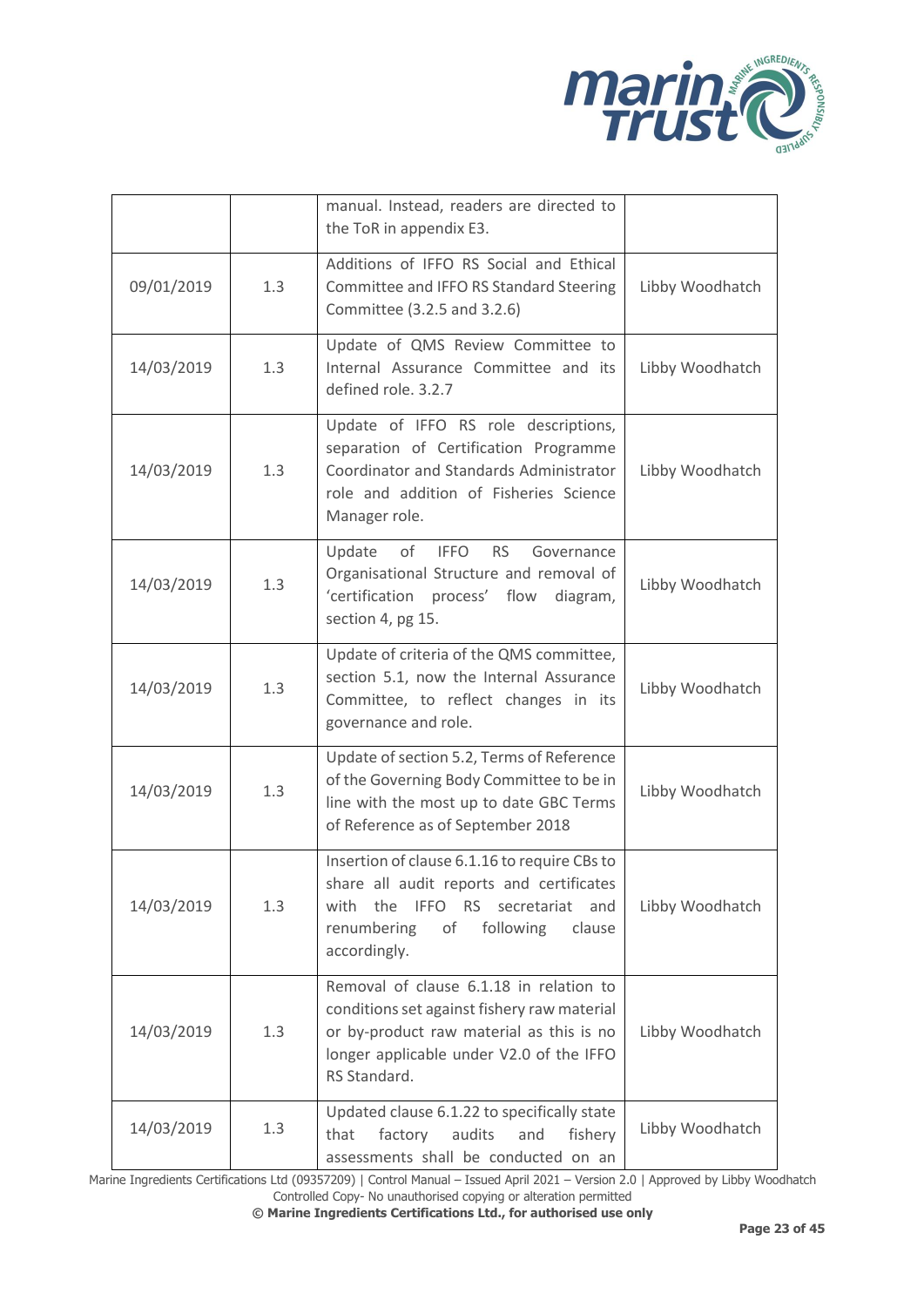

|            |     | annual basis and shall be carried out<br>within no more than 12 months after the<br>prior audit / assessment.                                                                                                                                                                                                                                                                                                         |                 |
|------------|-----|-----------------------------------------------------------------------------------------------------------------------------------------------------------------------------------------------------------------------------------------------------------------------------------------------------------------------------------------------------------------------------------------------------------------------|-----------------|
| 14/03/2019 | 1.3 | Updated clause 6.2.1 to specifically state<br>that<br>factory<br>audits<br>and<br>fishery<br>assessments shall be conducted on an<br>annual basis and shall be carried out<br>within no more than 12 months after the<br>prior audit / assessment.                                                                                                                                                                    | Libby Woodhatch |
| 14/03/2019 | 1.3 | Section 6.3 more specific through wording<br>of the difference<br>between fisheries<br>'assessors' and factory 'auditors'.                                                                                                                                                                                                                                                                                            | Libby Woodhatch |
| 14/03/2019 | 1.3 | Addition of wording to 6.6.1, pre-audit<br>check to clarify all applications forms must<br>be received from the IFFO RS Secretariat.                                                                                                                                                                                                                                                                                  | Libby Woodhatch |
| 14/03/2019 | 1.3 | In 6.6.2 c) Removal of reference to fishery<br>assessment as conditions are no longer<br>placed on fishery approvals. Instead, the<br>opportunity for further evidence is<br>offered before finalization of the fishery<br>assessment. Addition<br>of<br>specifying<br>applicants shall have no more than 1<br>month to<br>submit further<br>calendar<br>information to overturn the decision of a<br>failed fishery. | Libby Woodhatch |
| 14/03/2019 | 1.3 | In 6.6.2 e) introduction of wording that<br>failed fishery or by-product assessments<br>shall not be passed to an IFFO RS Peer<br>review.                                                                                                                                                                                                                                                                             | Libby Woodhatch |
| 14/03/2019 | 1.3 | Update of 6.6.3. b) for the certificate<br>information requirements to be in line<br>with appendix A2 of the Control manual.                                                                                                                                                                                                                                                                                          | Libby Woodhatch |
| 14/03/2019 | 1.3 | Made section 6.3 more specific through<br>wording of the difference<br>between<br>fisheries 'assessors' and factory 'auditors'.                                                                                                                                                                                                                                                                                       | Libby Woodhatch |
| 14/03/2019 | 1.3 | Addition of wording to 6.6.1, pre-audit<br>check to clarify all applications forms must<br>be received from the IFFO RS Secretariat.                                                                                                                                                                                                                                                                                  | Libby Woodhatch |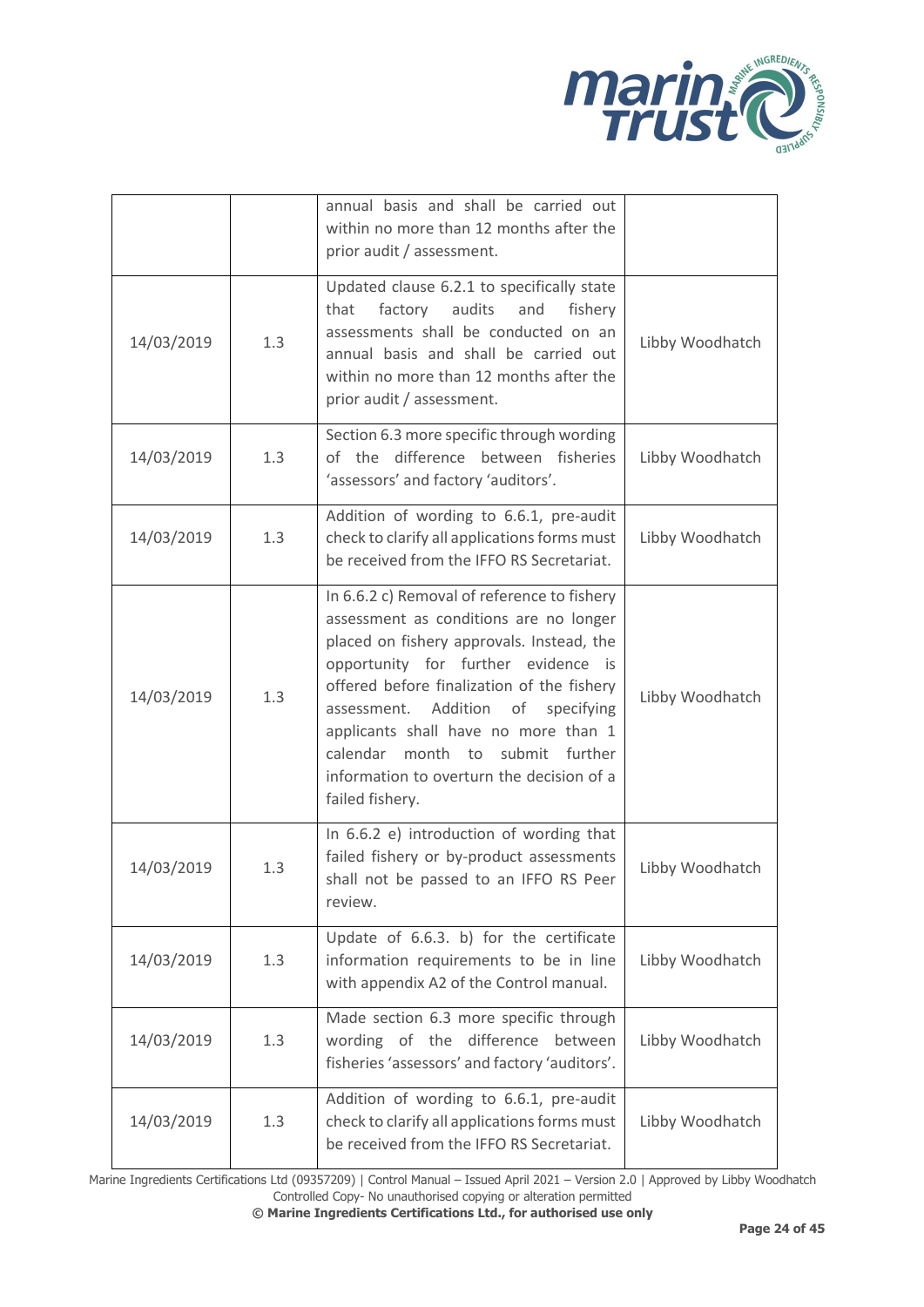

| 14/03/2019                                      | 1.3  | Removal of FAC1, Fish 1 and Fish 2 from<br>the list of appendices relating to V1.6. FAC<br>2 has replaced formerly FAC 1 and Fish 2<br>and Fish 3 have replaced formerly Fish 1.                                                                                                                                 | Libby Woodhatch |  |
|-------------------------------------------------|------|------------------------------------------------------------------------------------------------------------------------------------------------------------------------------------------------------------------------------------------------------------------------------------------------------------------|-----------------|--|
| 14/03/2019                                      | 1.3  | Removal of Interpretation documents ID1,<br>ID2 and ID3 from the List of Appendices,<br>relating to V1.6. ID4 and ID5 for V2.0 have<br>replace ID1 and ID2.                                                                                                                                                      | Libby Woodhatch |  |
| 14/03/2019                                      | 1.3  | of Appendix 1, Secretariat<br>Update<br>Organisational Structure, to include the<br>separation of the certification programme<br>coordinator role and standards admin                                                                                                                                            | Libby Woodhatch |  |
| 14/03/2019                                      | 1.3  | Update of Appendix 2, Terms of Reference<br>of the Governing Body Committee to be in<br>line with the most up to date GBC Terms<br>of Reference as of September 2018                                                                                                                                             | Libby Woodhatch |  |
| 14/03/2019                                      | 1.3  | Removal of Andrew Jackson, David Parker,<br>Niels Alsted, Peirs Hart and Ally Dingwall<br>from GBC member list of appendix 2 and<br>replaced with Libby Woodhatch, Aisla<br>Jones, Tracy Cambridge, Trygve Berg-Lea<br>to the GBC member list and removal of<br>David Parker, Niels Alsted and Ally<br>Dingwall. | Libby Woodhatch |  |
| 14/03/2019                                      | 1.3  | Removal<br>of<br><b>IFFO</b><br><b>RS</b><br>Improvers<br>Programme Acceptance Mechanism' from<br>appendix 3, and renumbered following<br>appendices in accordance.                                                                                                                                              | Libby Woodhatch |  |
| <b>Version 2.0 edit (MarinTrust Conversion)</b> |      |                                                                                                                                                                                                                                                                                                                  |                 |  |
| 23/03/2021                                      | V2.0 | MarinTrust Header and Footer inserted                                                                                                                                                                                                                                                                            | Libby Woodhatch |  |
| 23/03/2021                                      | V2.0 | throughout<br>Wording<br>document<br>in.<br>reference to IFFO RS update to MarinTrust<br>as applicable.                                                                                                                                                                                                          | Libby Woodhatch |  |
| 23/03/2021                                      | V2.0 | Update of full manual to reflect current<br>practice, to refine detail, and direct<br>readers to relevant detailed appendices<br>for full guidance.                                                                                                                                                              | Libby Woodhatch |  |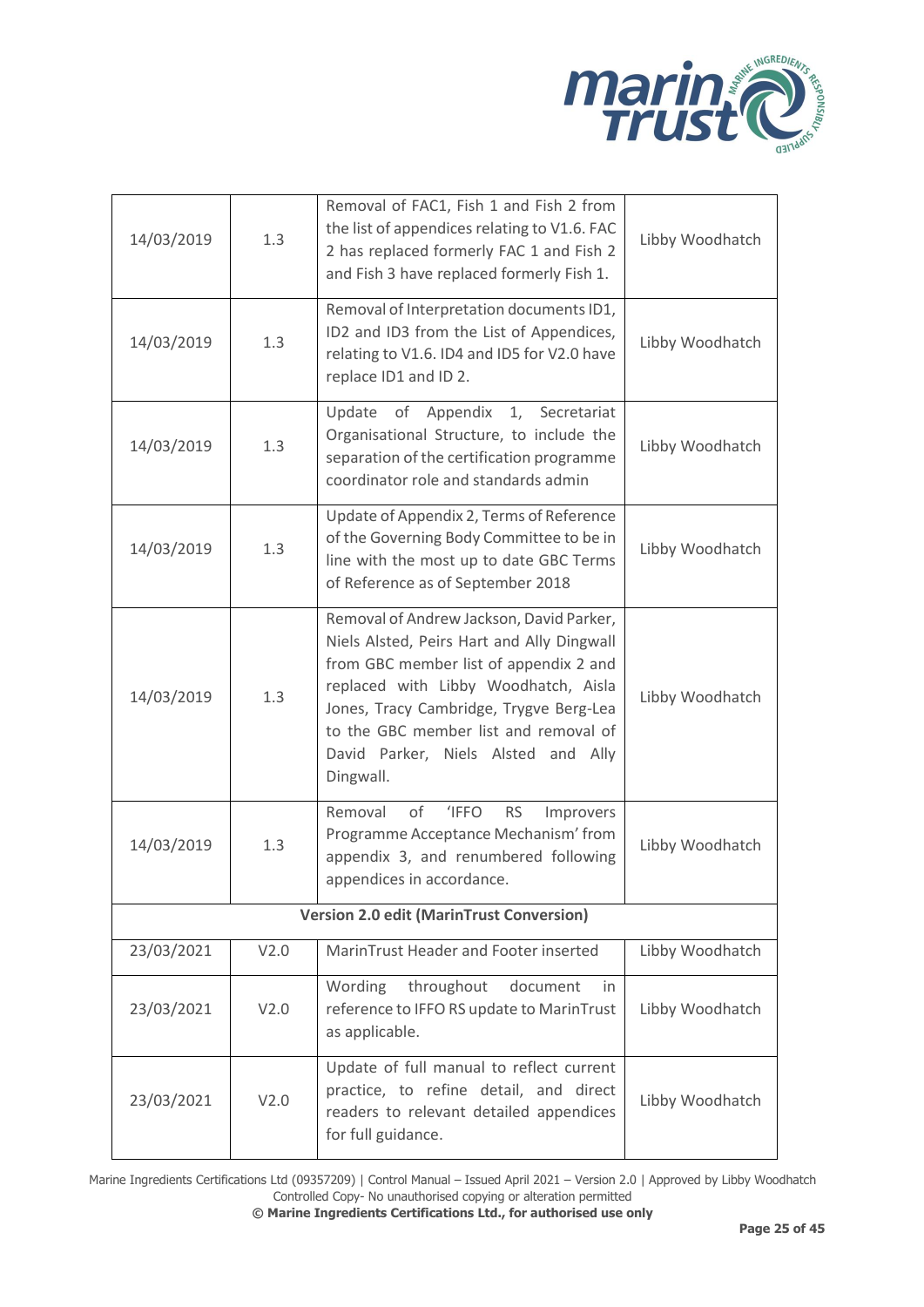

## <span id="page-32-0"></span>List of Appendices

#### **A – Assessment Procedures**

- A1 MarinTrust application process flow chart
- A2 Guidelines for CBs managing applications for certification for the MarinTrust Programme
- A3 Conducting of MarinTrust Fishery/By‐product assessments by Registered Certification Bodies (CBs)
- A4 Conducting of MarinTrust Factory and Chain of Custody audits by Registered CBs
- A5 The issuing and the withdrawal of certificates to the MarinTrust certification programme
- A6 Appeals and complaints procedure for the MarinTrust standard
- A7 MarinTrust Chain of Custody requirements for the use of subcontractor Fishmeal and Fish Oil manufacturers
- A8 Procedures for the Protection of Confidential and Proprietary Data
- A9 MarinTrust Recognition Procedure
- A10 MarinTrust Variation Procedure
- A11 MarinTrust Extraordinary Event Procedure

#### **B – Personnel**

- B1 MarinTrust key roles
- B2 Appointment of MarinTrust Fishery and By‐product Assessors
- B3 Appointment of MarinTrust Factory Auditors
- B4 Training procedure for all approved assessors that monitor compliance of CBs and MarinTrust approved auditors to the MarinTrust programme
- B5 Appointment of internal assessors that will monitor the compliance of the approved auditors to the MarinTrust programme
- B6 MarinTrust Factory Approved Auditor Trainer Appointment
- B7 Approval of MarinTrust Improver Programme Assessors

#### **C – Control Manual Management and Review**

- C1 MarinTrust document control procedure
- C2 MarinTrust standard development consultation process
- C3 Procedure for the submission of comments regarding MarinTrust Fisheries, Factories, Standard and Process
- C4 MarinTrust Logo Management

#### **D – Certification Bodies**

- D1 Certification Body approval requirements for MarinTrust audits and certification
- D2 Procedural approval criteria for Certification Body Applicants wishing
	- to apply for approval to audit and certify against the MarinTrust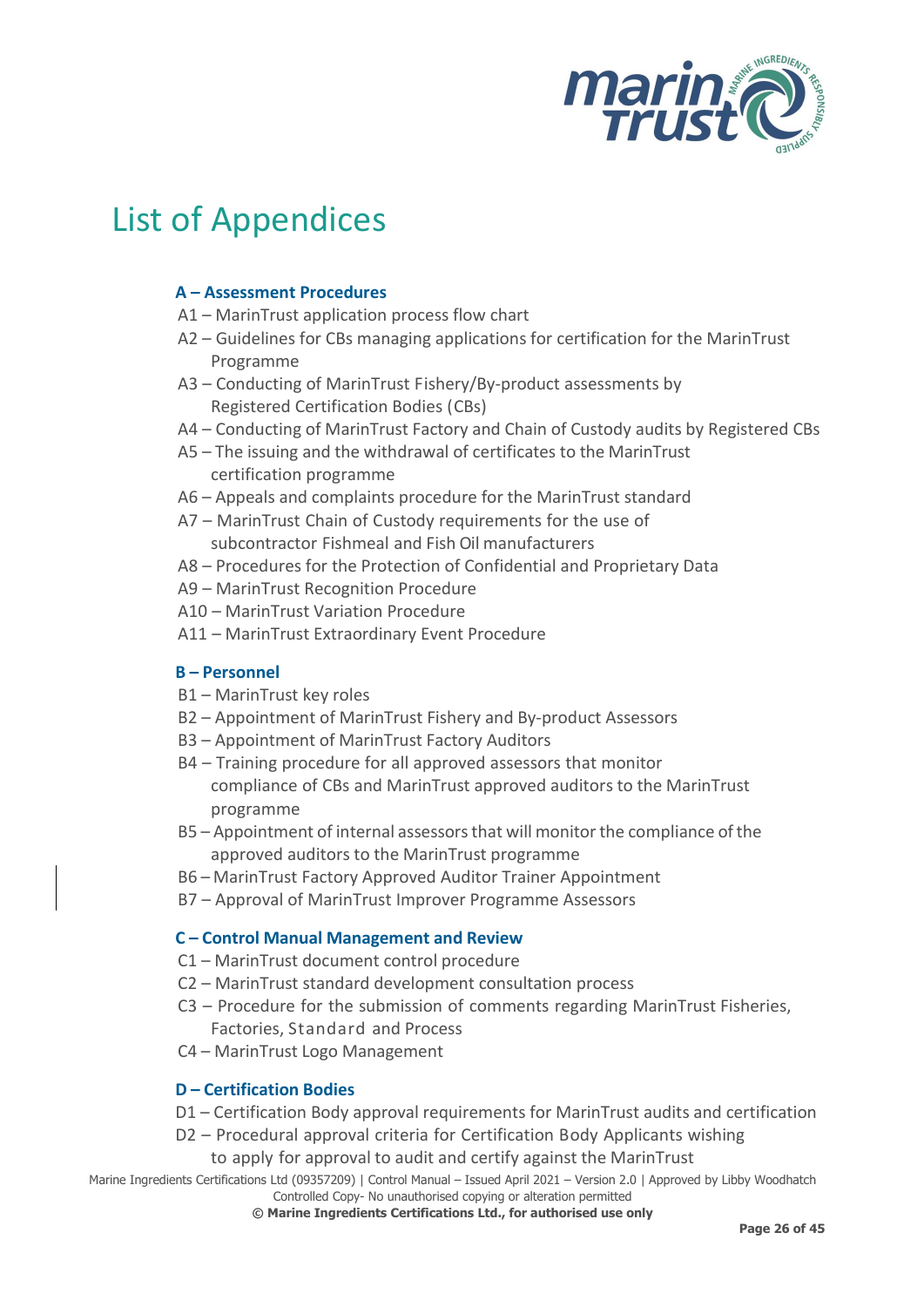

standard

D3 – Clients transferring their certification to a new Certification Body

#### **E – Terms of Reference**

- E1 MarinTrust Governing Body Committee Terms of Reference
- E2 MarinTrust standard development process Terms of Reference
- E3 MarinTrust Technical Advisory Committee Terms of Reference
- E4 MarinTrust Fisheries Peer Review Committee Terms of Reference
- E5 MarinTrust Improver Programme Application Committee Terms of Reference
- E6 MarinTrust Social and Ethical Committee Terms of Reference
- E7 MarinTrust Internal Assurance Committee Terms of Reference
- E8 MarinTrust Standard Steering Committee Terms of Reference
- E9 MarinTrust Fisheries Development Oversight Committee Terms of Reference

#### **F – Agreements**

- F1 Contractual agreement between MarinTrust Board and registered Certification Body
- F2 Memorandum of Understanding between IFFO and an Accreditation Body
- F3 MarinTrust Licence Agreement and Claims Policy
- F4 MarinTrust Improver Programme Claims Policy

#### **G – Risk Management System**

- G1 MarinTrust Risk Management Plan Procedure
- G2 MarinTrust Risk Policy
- G3 MarinTrust Assurance Threat Register
- G5 MarinTrust Common Root Cause Analysis

#### **H – Data Governance**

- H1 MarinTrust Data Strategy
- H2 MarinTrust Data Governance Policy

#### **Templates**

- APP1 MarinTrust Application form
- APP2 MarinTrust CoC Application form
- APP3 MarinTrust Improver Programme Application form for FIP
- APP4 MarinTrust Scope Extension Application form
- APP5 MarinTrust Improver Programme Application form for use of IP raw material
- APP6 MarinTrust Improver Programme FIP Extension Application form
- CB1 IFFO RS CB Approval Report
- CB2 IFFO RS Auditor Training Application form
- CB3 IFFO RS Consistency Review Report
- FAC1 MarinTrust V2.0 Factory Audit Report Template
- FAC 2 MarinTrust Chain of Custody V2.0 Audit Report Template

Marine Ingredients Certifications Ltd (09357209) | Control Manual – Issued April 2021 – Version 2.0 | Approved by Libby Woodhatch Controlled Copy- No unauthorised copying or alteration permitted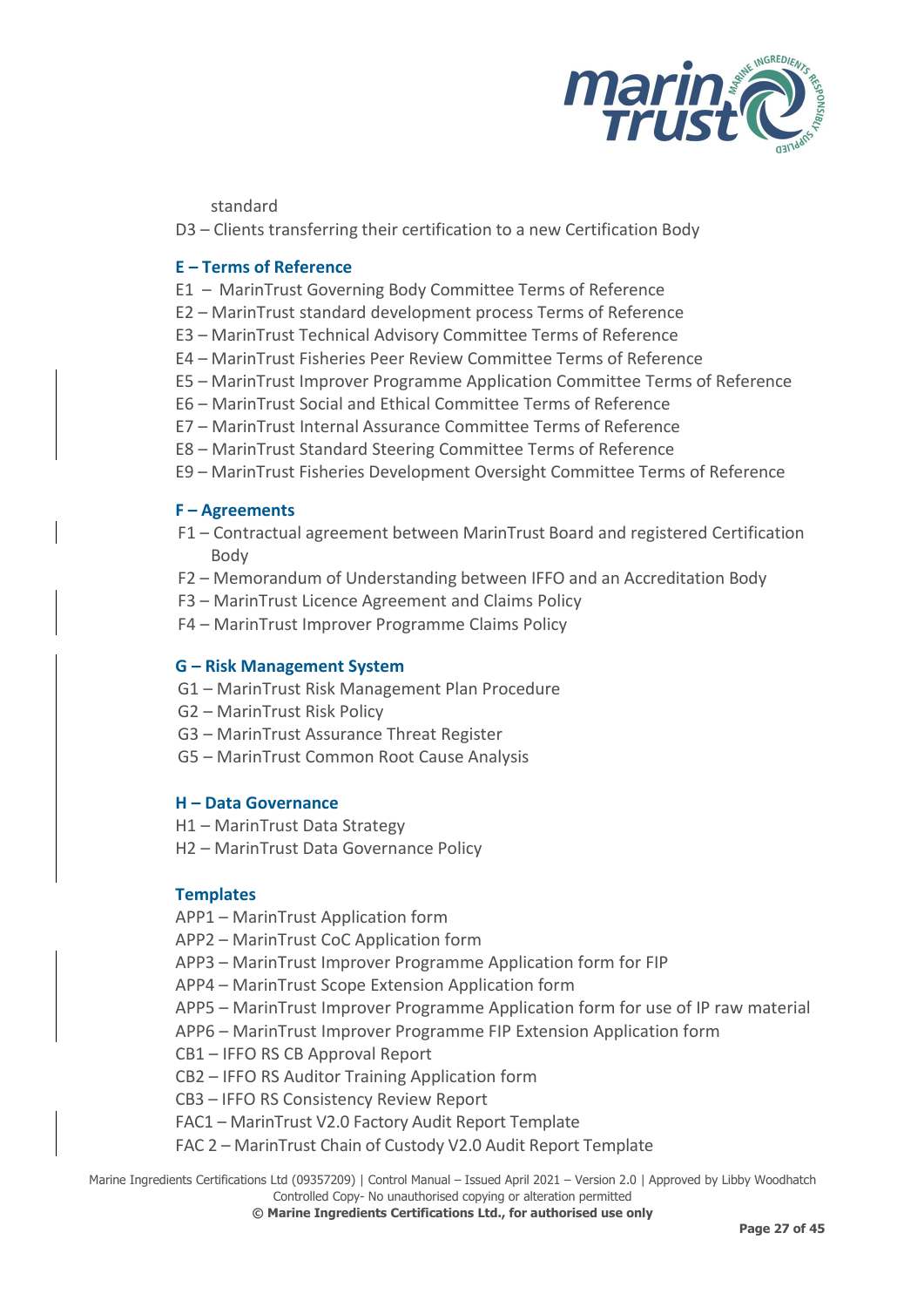

FISH1 – MarinTrust Fishery Assessment Template Report V2.0 FISH2 – MarinTrust By-Product Assessment Template Report V2.0

#### **Improver Programme**

IP1 – MarinTrust Improver Programme Acceptance Mechanism IP2 – MarinTrust Improver Programme sub-committee ToR

#### **Peer Review Committee**

PR1 – MarinTrust Governing Body raw materials Peer Review Committee PR2 – MarinTrust Peer Review sub-committee Terms of Reference

#### **Interpretation Documents**

ID1 – MarinTrust Standard V2.0 Auditor Interpretation Guidelines

- ID2 MarinTrust Standard V2.0 Public Interpretation Guidelines
- ID3 Fishery Assessment Interpretation Guidance Document V2.0
- ID4 By-product Assessment Interpretation Guidance Document
- ID 5 Public Interpretation Guidelines for the MarinTrust Chain of Custody Standard V2.0
- ID 6 Auditor Interpretation Guidelines for the MarinTrust Chain of Custody Standard V2.0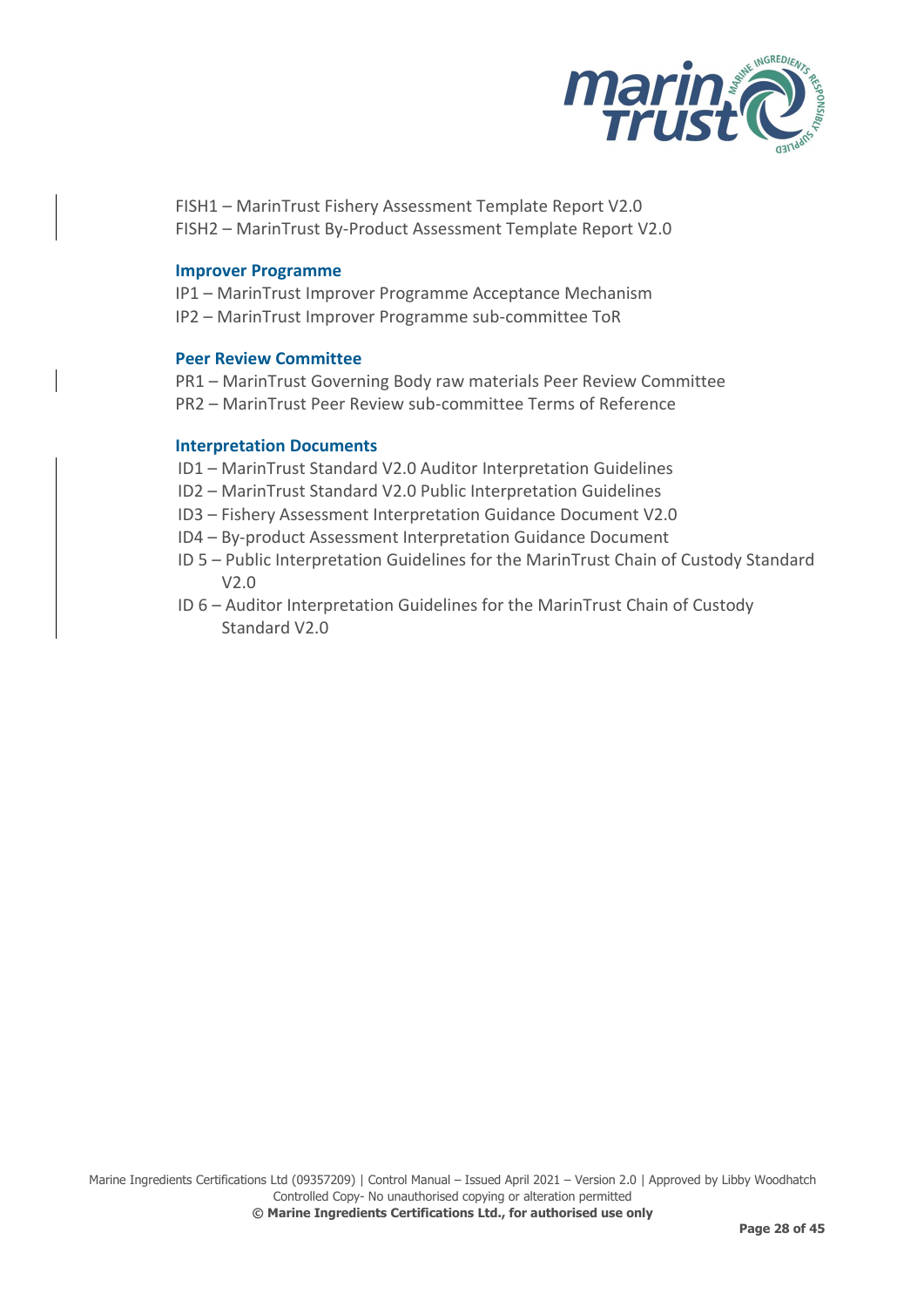

## <span id="page-35-0"></span>List of Annex

- Annex 1 MarinTrust Secretariat Organisational Structure
- Annex 2 MarinTrust Governance Organisational Structure
- Annex 3 History of the Development of the MarinTrust Programme
- Annex 4 Certification Body Key Performance Indicators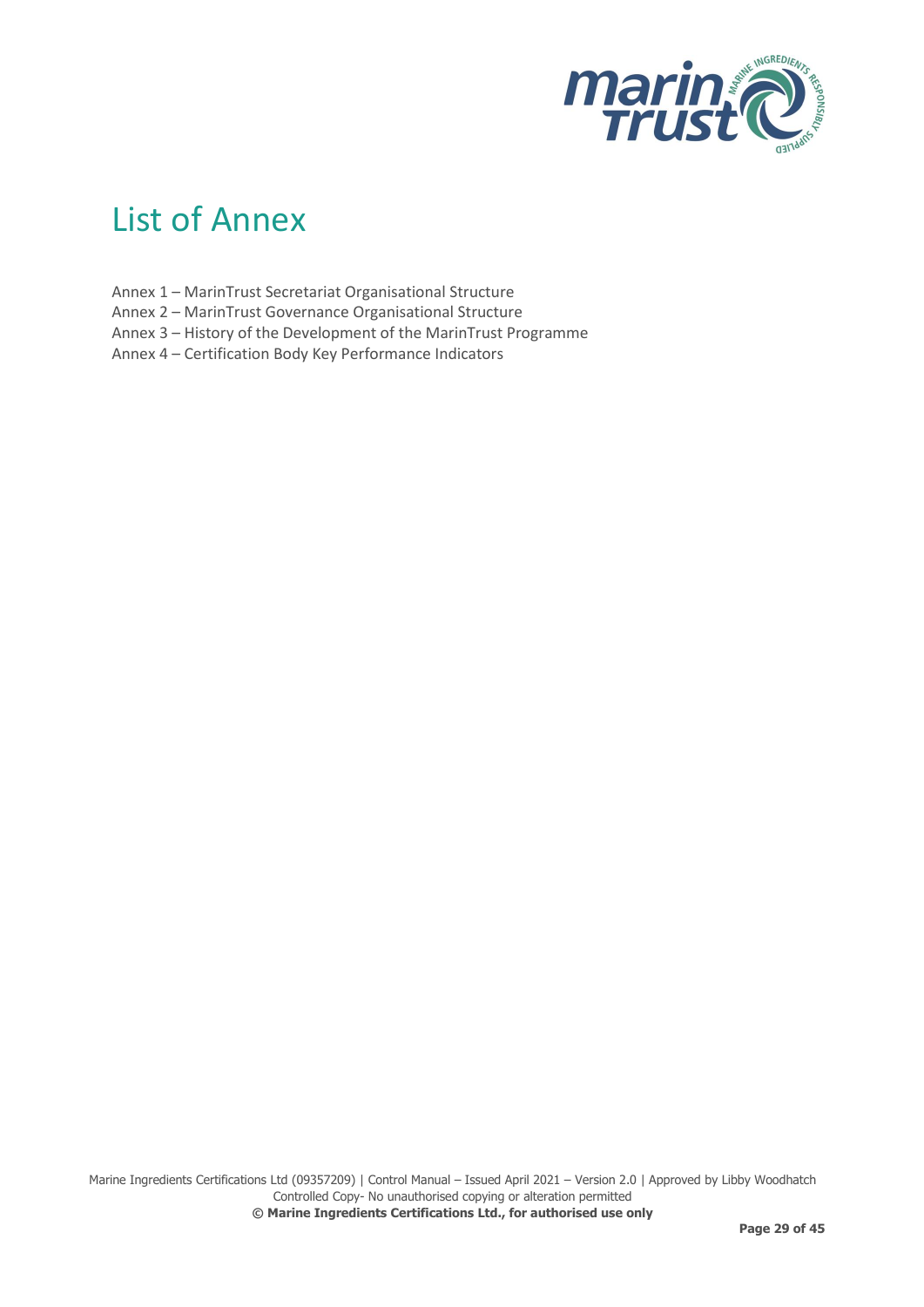

## <span id="page-36-0"></span>MarinTrust Governance Organisational Structure

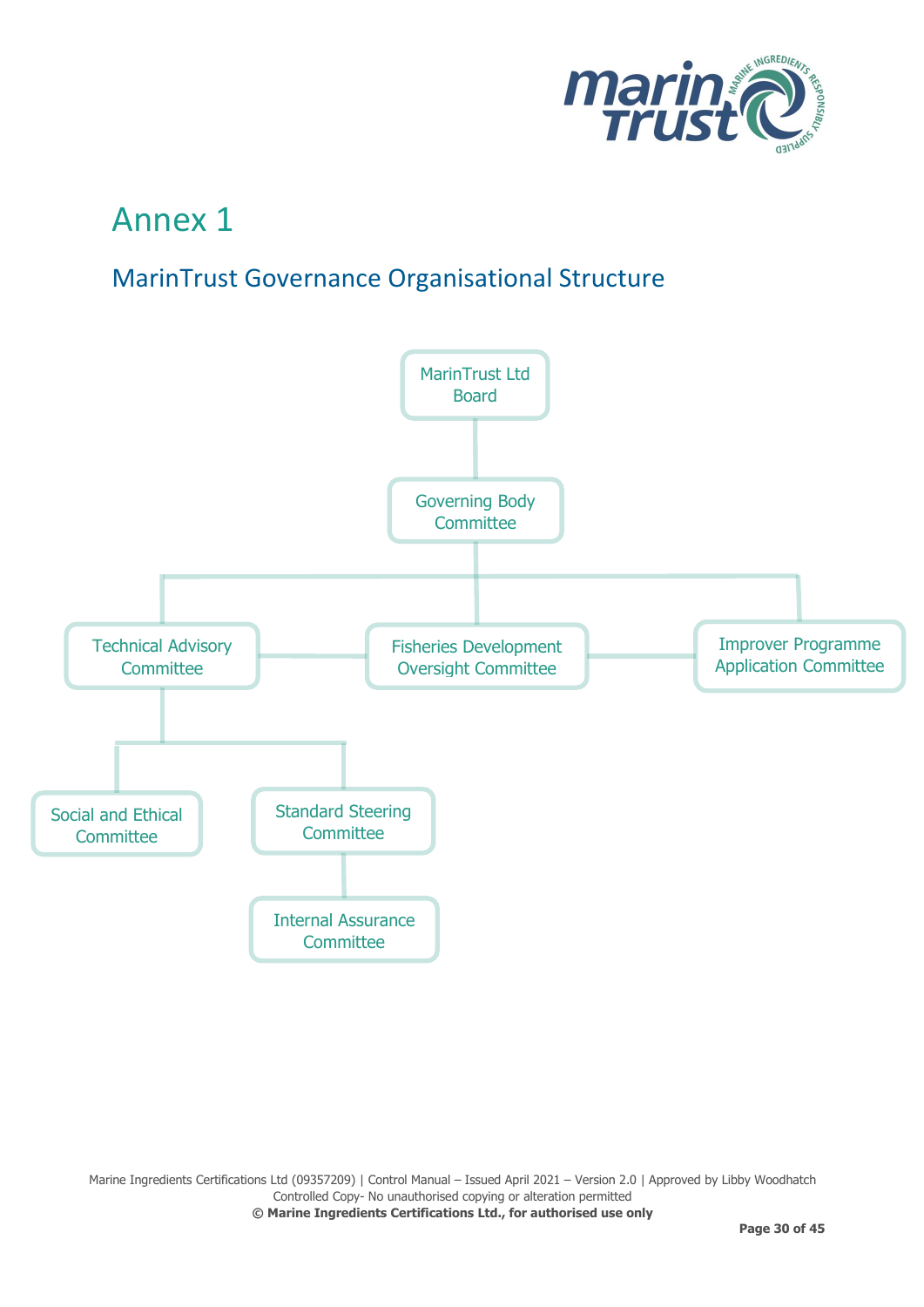

## <span id="page-37-0"></span>MarinTrust Secretariat Structure



Marine Ingredients Certifications Ltd (09357209) | Control Manual – Issued April 2021 – Version 2.0 | Approved by Libby Woodhatch Controlled Copy- No unauthorised copying or alteration permitted **© Marine Ingredients Certifications Ltd., for authorised use only**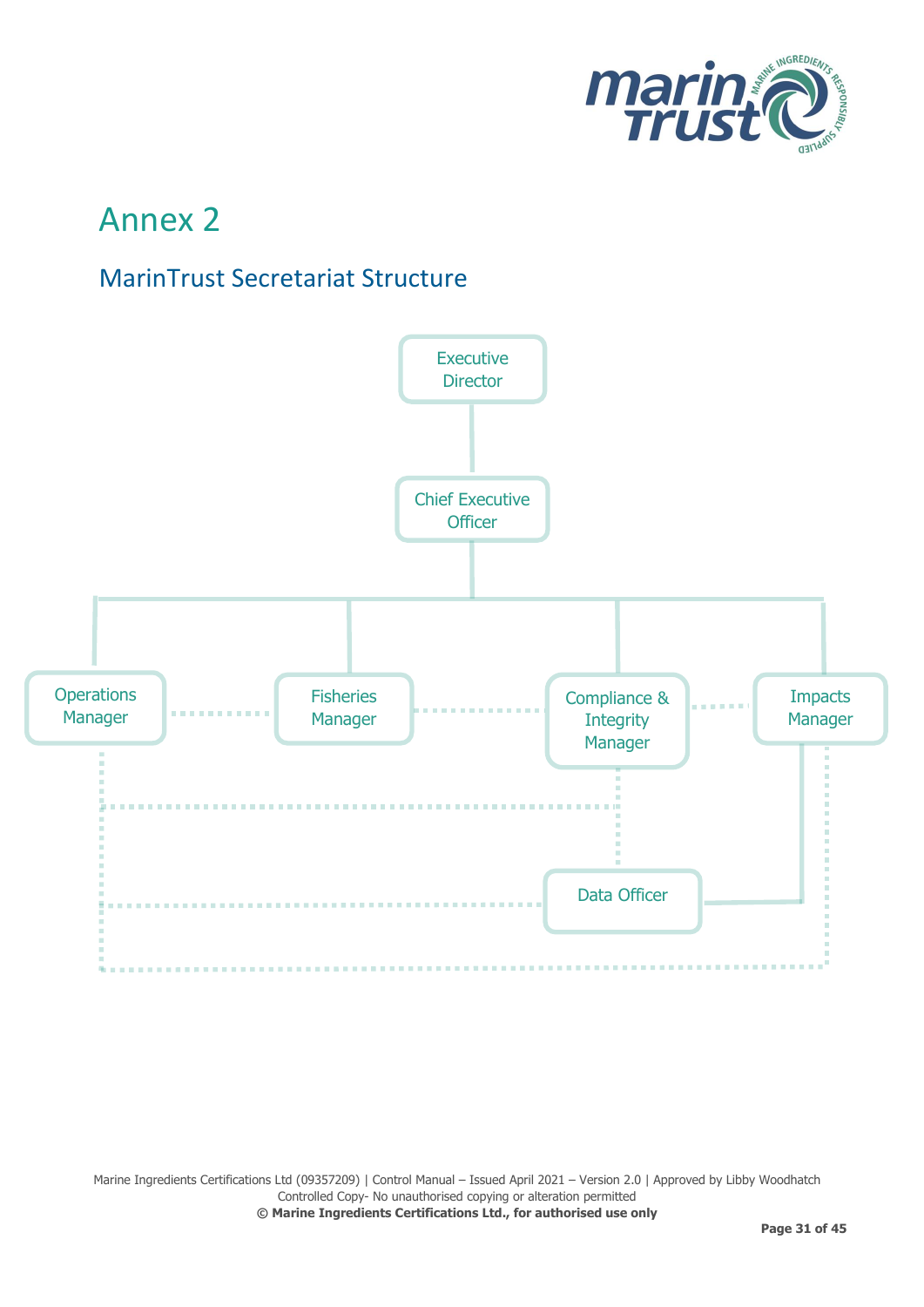

## <span id="page-38-0"></span>History of the Development of the MarinTrust Programme

The continuing development of the global fishmeal and fish oil markets after 2000 created a growing need for the industry to demonstrate its commitment, and provide assurances, to the responsible sourcing of raw materials and the safe production of ingredients for aquaculture, agriculture and directly in the production of consumer products such as nutraceutical fish oil. There was also growing concern over the sustainability of global fisheries, including fisheries that supply fishmeal and fish oil to aquaculture. In some regions, there were concerns of the origins of 'trash fish' and of the legality of catches used in the supply of raw materials for fishmeal and fish oil. The fight against Illegal, Unreported and Unregulated (IUU) fishery material was also becoming a global issue.

In order to tackle these issues head on and provide stakeholders with a tool to demonstrate responsible practice, the IFFO Governance Board of the Marine Ingredients Organisation put together a multi-stakeholder Technical Advisory Committee in 2008 to develop a business-tobusiness Global Standard for the Responsible Supply of Marine Ingredients (IFFO RS). It was agreed that the unit of certification would be the fishmeal and fish oil factory. The business-to-business programme would be managed according to the ISO 65 standard, which requires the appointment of independent Certification Bodies to undertake the task of auditing and awarding IFFO RS Certificates.

The IFFO RS programme was split between two key components:

- The Raw Material Fishery and By‐Product Fishery Assessment Approval Process.
- The Fishmeal Plant Certification Process.

The initial IFFO RS standard was finalised in September 2009 and the programme opened for applications in October 2009. The first factory was certified in February 2010.

A key requirement for the IFFO RS standard is that a factory must be able to demonstrate full traceability of IFFO RS compliant product throughout the production process right from an approved raw material up to the factory gate. However, from this dispatch point the supply chain for IFFO RS certified fishmeal and fish oil can be complex with many links that can result in a long and sometimes complicated distribution chain. This increases the risk of the certified fishmeal and fish oil being mixed with non-certified material. To ensure that the IFFO RS fishmeal and fish oil identity is protected and to provide users of fishmeal and fish oil with a

Marine Ingredients Certifications Ltd (09357209) | Control Manual – Issued April 2021 – Version 2.0 | Approved by Libby Woodhatch Controlled Copy- No unauthorised copying or alteration permitted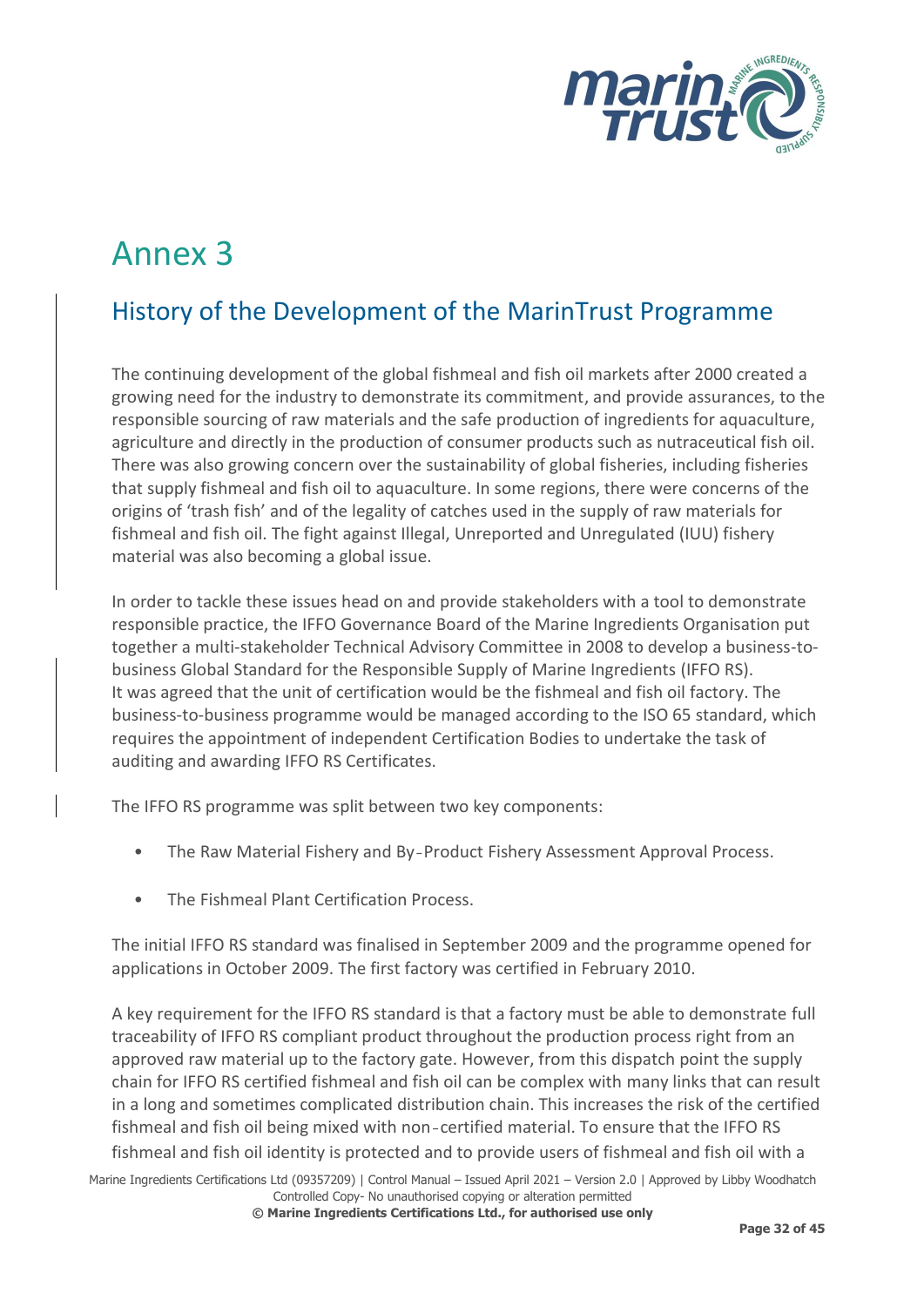

recognised Standard which they can use to demonstrate that the ingredients they are sourcing come from responsibly managed factories, the IFFO RS Governing Body Committee in 2010 released a Chain of Custody standard (IFFO RS CoC). The IFFO RS CoC standard was opened to applications in October 2010 and the first company was awarded certification in April 2011. This QMS manual does not cover the CoC assessment and certification process at this time.

In 2012 the IFFO RS standard achieved, through its independent Certification Body, the International Organisation for Standardisation ISO Guide 65:1996 (EN45011) accreditation. This accreditation standard has now been superseded by ISO 17065.

In November of 2014 the IFFO RS Governing Body Committee ratified a proposal to revise and enhance the IFFO RS standard to review and enhance the standard to meet with the expectations of the Marine Ingredient manufacturing sector and the global supply chain by the development of the new Version 2.0 of the IFFO RS standard with the following enhanced strategic objectives

Enhanced Key Objectives for Version 2:

- To continue to meet the objectives set in the development of Version 1 of the IFFO RS Standard
- To enhance the IFFO RS Approval Criteria for whole fish used as a raw material for IFFO RS compliant production to promote more responsible fisheries management
- To promote more efficient marine ingredients production practices to reduce the environmental impact of the fishmeal and fish oil manufacturing process
- To promote and create improved social and welfare benefits for all workers employed within the marine ingredients manufacturing sector
- To develop this version of the standard to be in compliance with the ISEAL Code of Practice for Setting Social and Environmental Standard v5.0

Version 2 Key Development Activities:

• To re-develop the IFFO RS Approval Criteria for raw material fisheries to incorporate key elements of the FAO Code of Conduct for Responsible Fisheries 1995 and the 2014 Asia-Pacific Fishery Commission (APFIC) publication "Regional guidelines for the management of tropical trawl fisheries in Asia" to enhance the robustness of the current single fishery approval methodology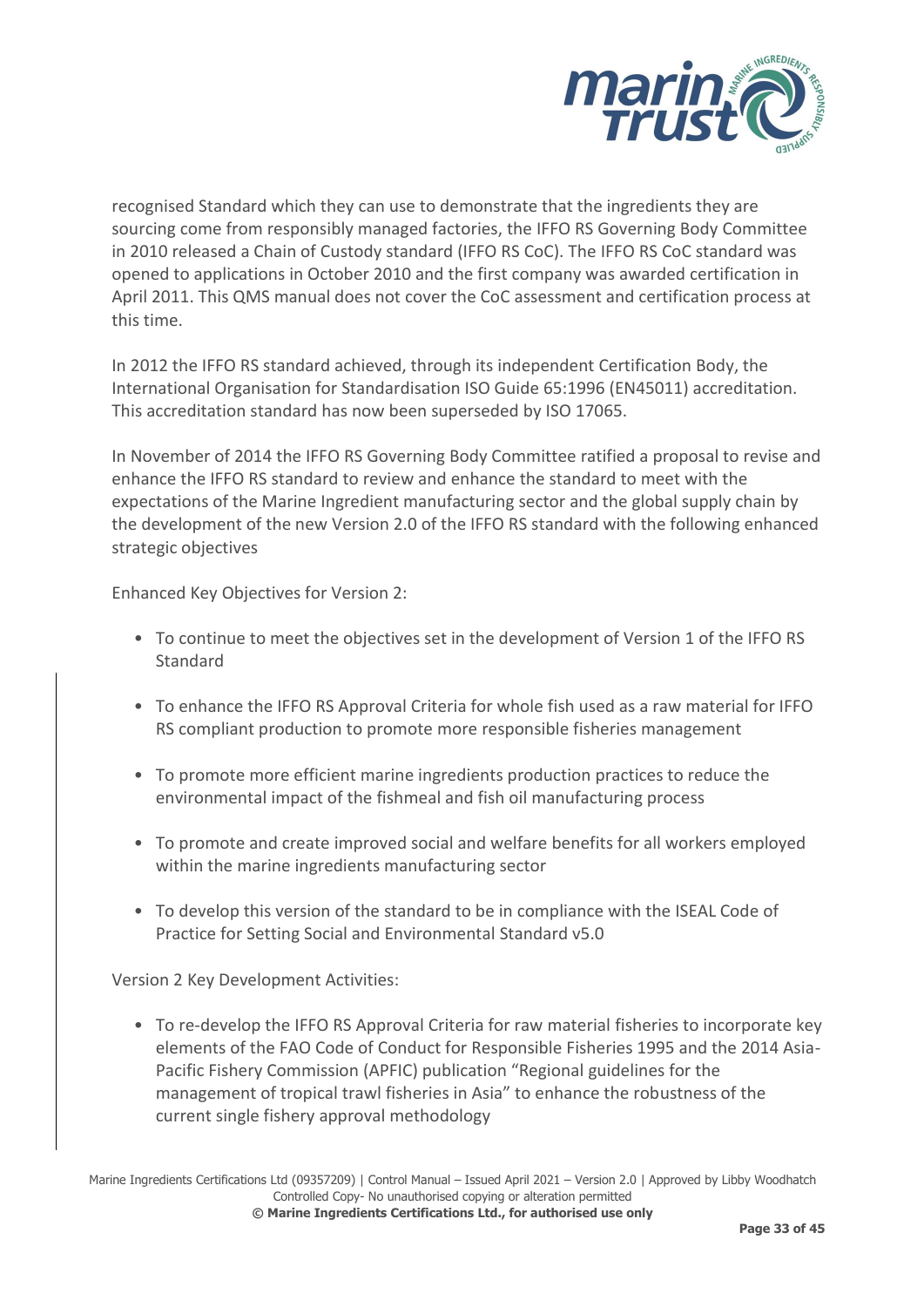

- To develop an additional set of IFFO RS Approval Criteria for raw material fisheries defined as mixed fisheries to determine how they can be reviewed and assessed for used as raw materials for fishmeal and fish oil production
- To re-develop IFFO RS factory conformance criteria to assess Good Manufacturing practice to ensure safe practices are exhibited and to reduce the environmental risk of the production processes
- To develop a new set of IFFO RS factory conformance criteria to take into account ILO convention to assess the social and welfare rights of employees within the marine ingredient producing factories.

A Technical Advisory Committee (TAC) represented by the different parts of the value chain including marine ingredient producers, feed processors, fisheries and aquaculture standard holders, retailers, fisheries experts and NGOs was selected to revise and produce the new version of the standard. The IFFO RS Standard Version 2.0 underwent a comprehensive standard development process following ISEAL codes for standard development.

Drafts for the fishery criteria together with the fishery assessment methodology only (excluding mixed trawl fishery elements) were prepared and placed in Public Consultation for 30 days in order to seek stakeholder input and to offer those directly and indirectly affected by the proposed new version the opportunity to provide feedback. Parallel to the 1st Public Consultation, the factory audit criteria were being developed and once completed and trialled the 1st full draft of Version 2.0 was agreed and finalised for approval to be placed for a further 60-day public consultation period.

In January of 2017 the full draft of the IFFO RS Version 2.0 standard was put forward to the IFFO RS Governing Body for agreement and approval for launch which was on the 18th July 2017.

By the end of 2019, all IFFO RS certified applicants were certified under V2.0 of the IFFO RS standard. In addition, all Fishery and By-products assessments were also approved under version 2.0 of the IFFO RS Standard.

From there, the Standard has continued to grow and has become the leading Standard in the certification of marine ingredient producer factories. In 2020 it changed its name from IFFO RS to MarinTrust and now certifies more than half of the fishmeal and fish oil produced worldwide. Its Governing Body Committee includes representatives from marine ingredients producers, traders, fish feed producers, fish farmers, fish processors, retailers, marine conservation NGOs and related standards.

Marine Ingredients Certifications Ltd (09357209) | Control Manual – Issued April 2021 – Version 2.0 | Approved by Libby Woodhatch Controlled Copy- No unauthorised copying or alteration permitted In 2020 MarinTrust achieved full ISEAL membership, the global membership organisation for ambitious, collaborative and transparent sustainability systems. It drives collective efforts to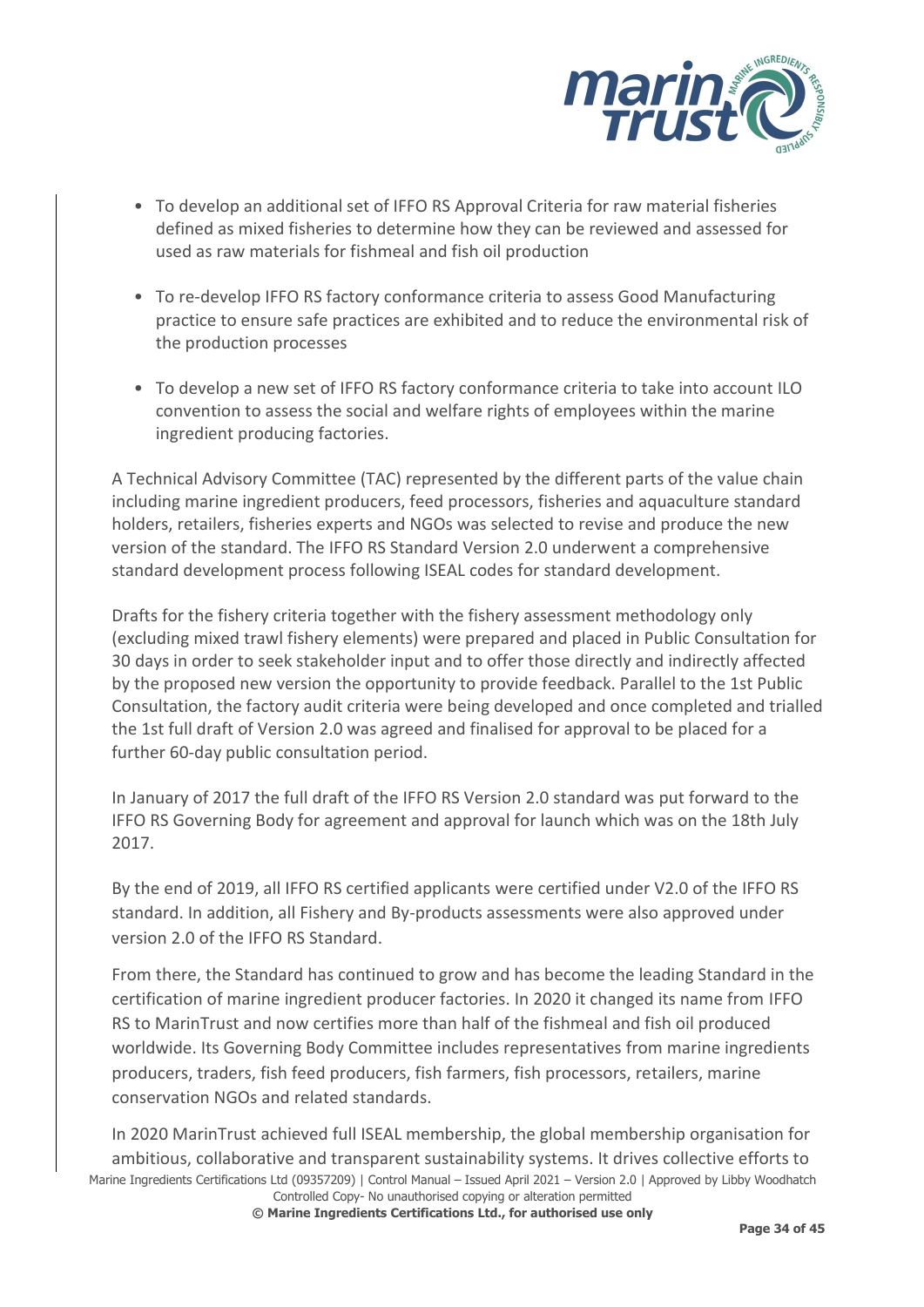

tackle the most pressing sustainability issues and create a world where markets are a force for good.

Back then, MarinTrust also launched the MarinTrust Chain of Custody V2.0 standard with the main objectives being to ensure that full traceability of marine ingredients is maintained throughout the supply chain and to give assurance to a labelled Certified claim on a feed or fish oil product that it uses marine ingredients that originate from a Certified 'MarinTrust Factory.

In 2020, amid the Covid-19 outbreak, MarinTrust invoked its process on handling remote MarinTrust Factory and MarinTrust Chain of Custody audits.

From 2020-2021 onwards, MarinTrust has been developing V3.0 of the standard, including multispecies assessment criteria, Chain of Custody V2.0 clauses and metric based social and environmental measurements.

Looking to the future, MarinTrust is broadening its scope on social issues to cover crew welfare standards on vessels, as well as concentrating on growing the improver programme and encouraging more fisheries to enter FIPs (Fishery Improvement Projects).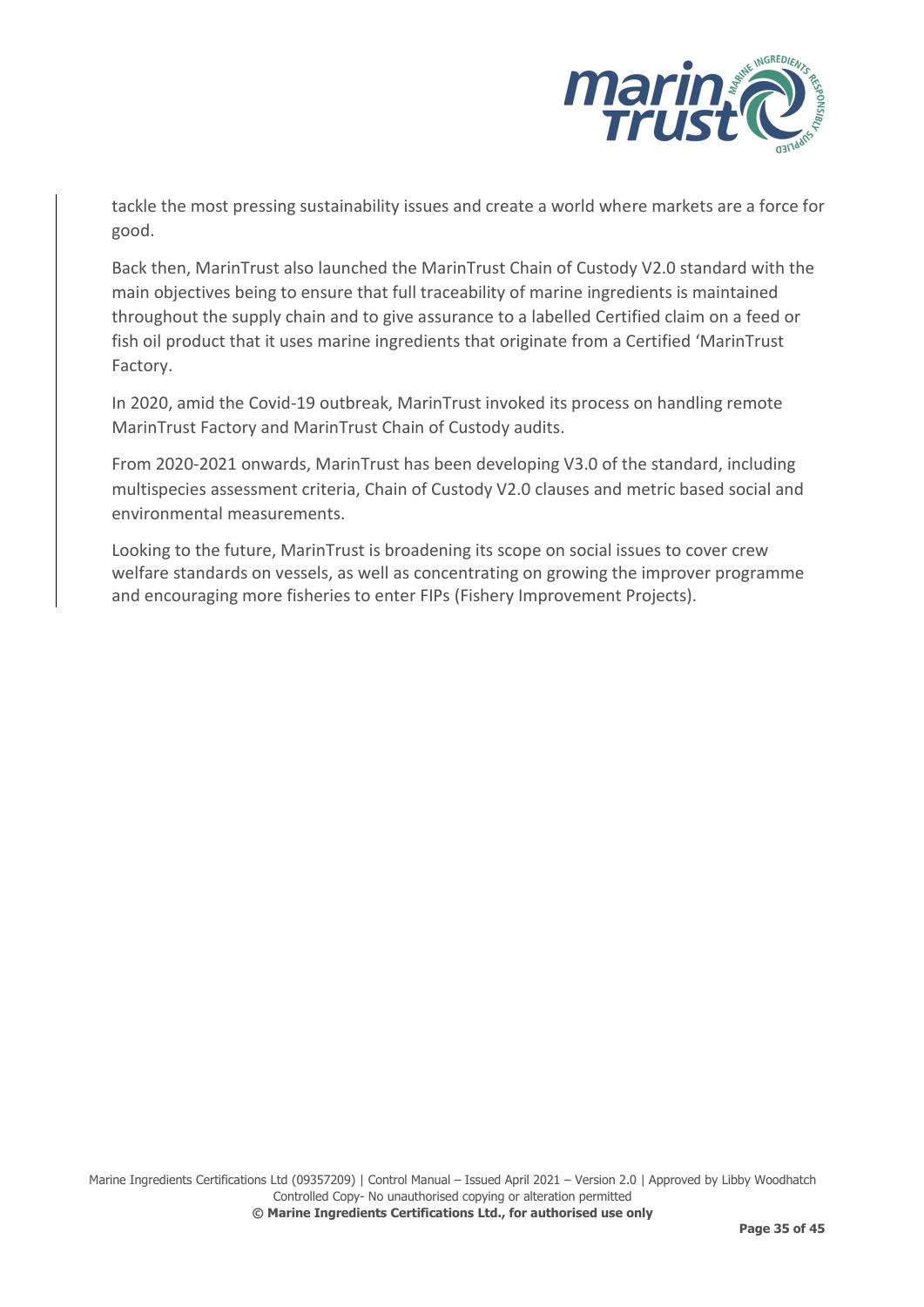

## <span id="page-42-0"></span>Certification Body Key Performance Indicators (KPIs)

- *1.* **Report to applicant on time** *all communication to the applicant with regards to the subjects below must be copied to MarinTrust Secretariat*
	- $\checkmark$  New applications applicants to be contacted within 5 working days
		- Doc A2 Guidelines for CB managing applications to MarinTrust Programme
	- $\checkmark$  Fishery Assessments (information request/ results) to produce a review of information document to report to the applicant
		- Doc A3 Guidelines for CB conducting MarinTrust Fishery/By-product Fishery assessments
		- Doc B2 Appointment of MarinTrust Fishery and by‐product fishery assessors
	- $\checkmark$  Factory audit results and certification
		- Doc A2 Guidelines for CB managing applications to MarinTrust Programme
		- Doc A4 Conducting of MarinTrust Factory and Chain of Custody Audits by Registered CBs
		- Doc A5 Issuing and withdrawal of MarinTrust certificates
		- Doc D3 Clients transferring their certification to a new CB
	- $\checkmark$  Applicant/stakeholder feedback complaints
		- Doc A6 Appeals and complaints procedure for the MarinTrust Programme
- **2.** Report to secretariat on time
	- $\checkmark$  Accreditation status
		- Doc D1 CB approval requirements for MarinTrust audits and certification
	- $\checkmark$  Fishery Assessments results all final reports post committee decisions will be sent to MarinTrust Secretariat for standard consistency monitoring purposes
		- Doc A2 Guidelines for CB managing applications to MarinTrust Programme
		- Doc B2 Appointment of MarinTrust Fishery and by‐product fishery assessors
		- Produce a yearly fisheries assessment schedule.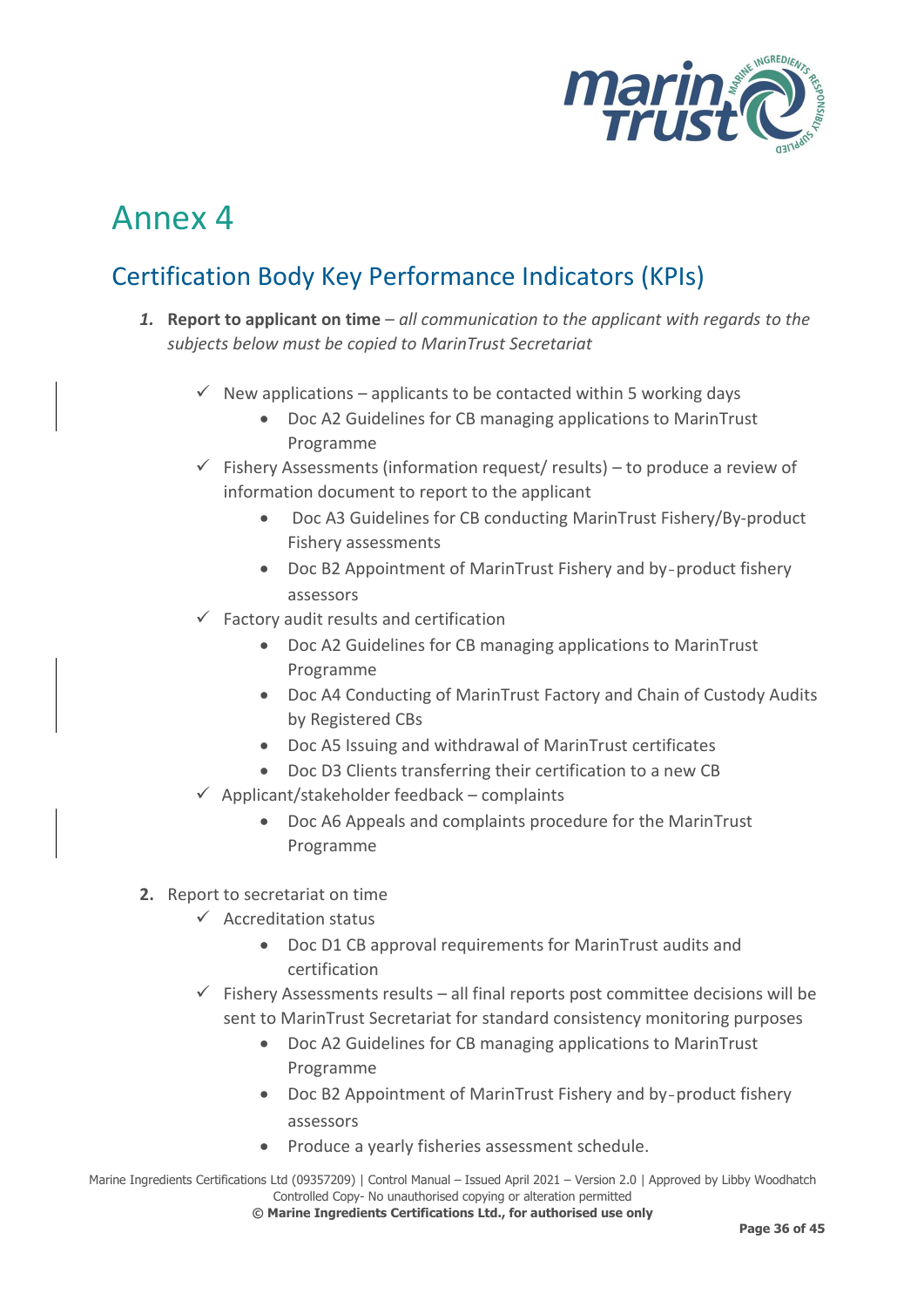

- $\checkmark$  Factory audit results and certification all final reports post committee decisions will be sent to MarinTrust secretariat for standard consistency monitoring purposes. The certificate should be sent electronically within 1 working day of issuing
	- Doc A2 Guidelines for CB managing applications to the MarinTrust Programme
	- Doc A4 Conducting of MarinTrust Factory and Chain of Custody Audits by Registered CBs
	- Doc A5 Issuing and withdrawal of MarinTrust certificates
	- Doc D3 Clients transferring their certification to a new CB
- $\checkmark$  Applicant/stakeholder feedback complaints
	- Doc A6 Appeals and complaints procedure for the MarinTrust Programme
- $\checkmark$  Changes to the MarinTrust operating requirements
	- Doc B3 Appointment of MarinTrust Factory and Chain of Custody auditors
- ✓ Monthly issue of status tracker to MarinTrust Secretariat to include
	- Current status of clients in application
	- Certified clients in last month
	- Highlight any issues client auditor or certification
	- Tracker to include days in progress running total from audit conducted date.
- **3.** Continuous approval and maintain accreditation to the MarinTrust Programme
	- Doc D2 Approval criteria for CBs to audit and certify against the MarinTrust Programme
- **4.** CB assessor/ auditor comply with MarinTrust Programme requirements
	- Doc A3 Conducting Fishery or By-product Fishery Assessments for Approval to the MarinTrust Standard
	- A4 Conducting of MarinTrust Factory and Chain of Custody Audits by Registered CBs
	- Doc D1 CB approval requirements for MarinTrust audits and certification
	- Doc B3 Appointment of MarinTrust Factory and Chain of Custody Auditors
	- Doc B2 Appointment of MarinTrust Fishery and By‐product Fishery Assessors